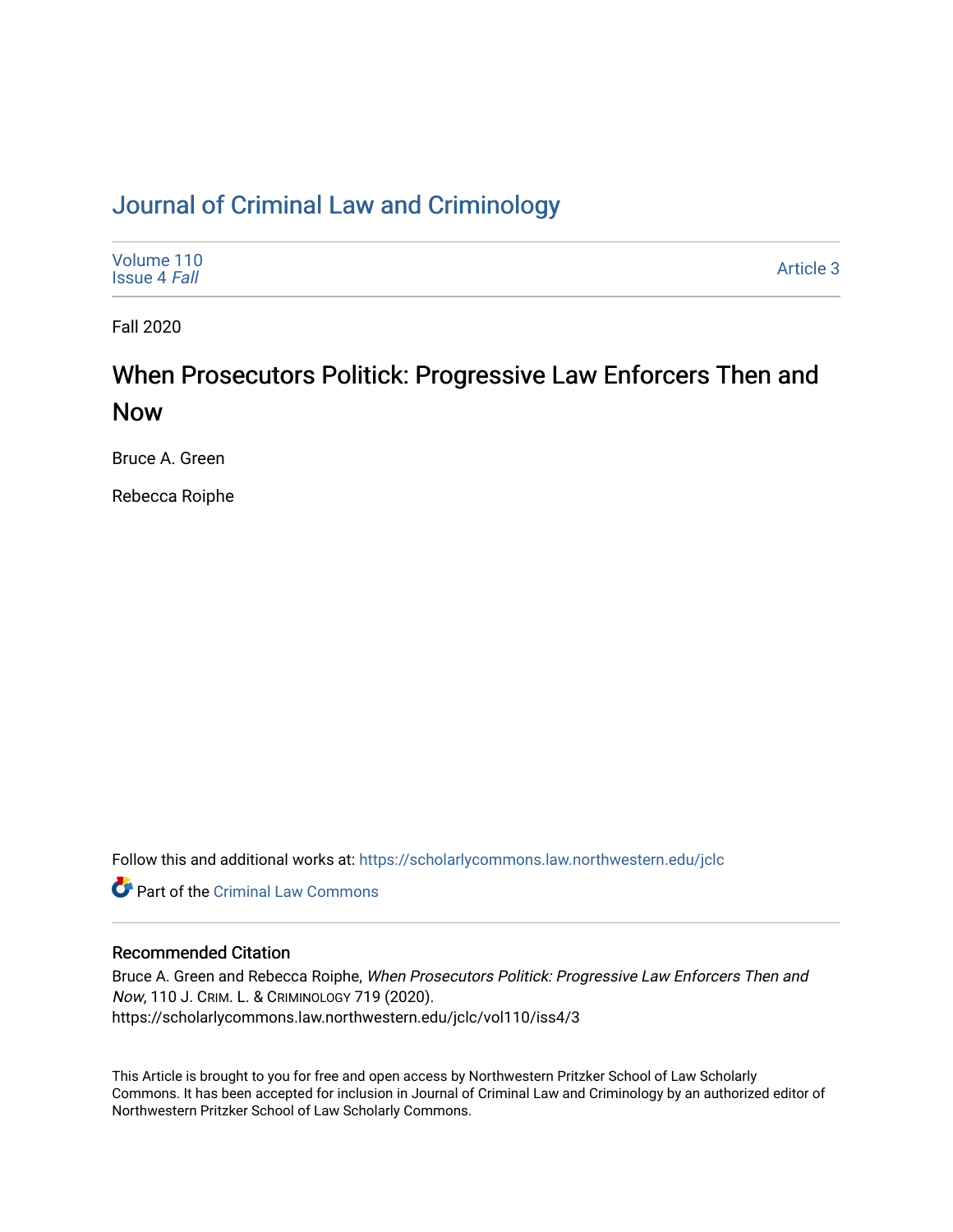## **WHEN PROSECUTORS POLITICK: PROGRESSIVE LAW ENFORCERS THEN AND NOW**

### **BRUCE A. GREEN & REBECCA ROIPHE\***

*A new and recognizable group of reform-minded prosecutors has assumed the mantle of progressive prosecution. The term is hard to define in part because its adherents embrace a diverse set of policies and priorities. In comparing the contemporary movement with Progressive Era prosecutors, this Article has two related goals. First, it seeks to better define progressive prosecution. Second, it uses a historical comparison to draw some lessons for the current movement. Both groups of prosecutors were elected on a wave of popular support. Unlike today's mainstream prosecutors who tend to campaign and labor in relative obscurity, these two sets of prosecutors received a good deal of popular attention and support. The Progressive Era reformers introduced the notion promoted by current progressive prosecutors that crime is a social phenomenon, which community services are better equipped to address than prisons. The Progressive Era movement also sought to implement professional norms and practices to promote the values of fairness and proportionality. Contemporary progressive prosecutors inherit this legacy but tend not to emphasize these professional values. The Article concludes that the professional values championed during the Progressive Era are critical, in conjunction with new programs and policies, to ensure that as innovation* 

<sup>\*</sup> *Bruce A. Green*. Louis Stein Chair of Law and Director of the Stein Center for Law and Ethics, Fordham University School of Law.

*Rebecca Roiphe*. Professor of Law and Dean for Faculty Development, New York Law School.

We would like to thank Alvin Bragg, Doni Gewirtzman, and Justin Murray for their thoughtful comments on an earlier draft. The article also benefited from the discussion and papers presented at the symposium, "21st Century Prosecution: Legal, Empirical, and Theoretical Perspectives," held at the Northwestern Pritzker School of Law. Particular thanks to Chad Flanders and Joshua Kleinfeld for their detailed and provocative commentary.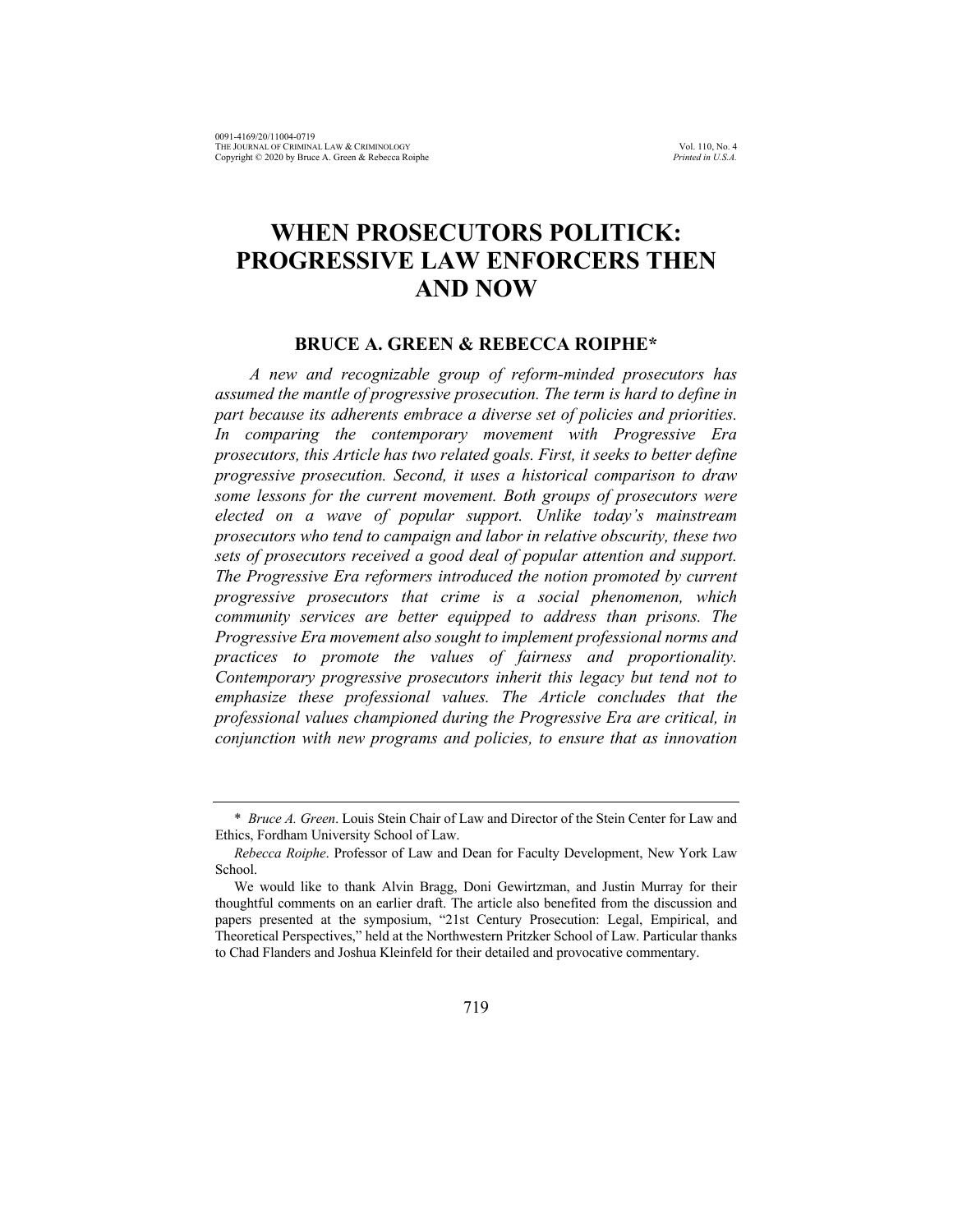*helps achieve social justice, prosecution remains in the hands of those committed to fair and even-handed justice.*

| I. CRIMINAL JUSTICE REFORM                                       |  |
|------------------------------------------------------------------|--|
|                                                                  |  |
|                                                                  |  |
| B. Rationalization and Bureaucratization of Criminal Justice 723 |  |
|                                                                  |  |
|                                                                  |  |
| E. The Legacy of Prosecutorial Professionalism  733              |  |
| II. TWENTY-FIRST CENTURY "PROGRESSIVE                            |  |
|                                                                  |  |
| A. Framing the New Progressive Prosecution Movement 737          |  |
| B. The Rise of the New Progressive Prosecution Movement 738      |  |
| C. Comparing Progressive Prosecutors to Their Progressive Era    |  |
|                                                                  |  |
|                                                                  |  |
| 2. Lenity in Aid of Proportionality and Equality  750            |  |
|                                                                  |  |
|                                                                  |  |
|                                                                  |  |
|                                                                  |  |

#### **INTRODUCTION**

Since 2016, "progressive prosecutors" have won elections on promises to reduce mass incarceration and redress the unfair treatment of the poor and minorities in the criminal justice system.<sup>1</sup> The progressive politics of the day have filtered into prosecutorial elections, and prosecutors are drawing on a populist movement to fuel their campaigns and platforms.<sup>2</sup> Their election as

<sup>1</sup> Mark Berman, *These Prosecutors Won Office Vowing to Fight the System. Now, the System Is Fighting Back.*, WASH. POST (Nov. 9, 2019, 4:52 PM), https://www.washingtonpost.com/national/these-prosecutors-won-office-vowing-to-fightthe-system-now-the-system-is-fighting-back/2019/11/05/20d863f6-afc1-11e9-a0c9- 6d2d7818f3da\_story.html [https://perma.cc/K6XK-F5CM]; *see infra* Part II(A).

<sup>2</sup> Bruce Green & Ellen Yaroshefsky, *Prosecutorial Accountability 2.0*, 92 NOTRE DAME L. REV. 51, 87–93, 100–07 (2016) (describing how public and regulatory efforts to hold prosecutors accountable for misconduct and abuse have been fueled by, among other things, "public disenchantment with the criminal process," reform coalitions and movements, and information technology).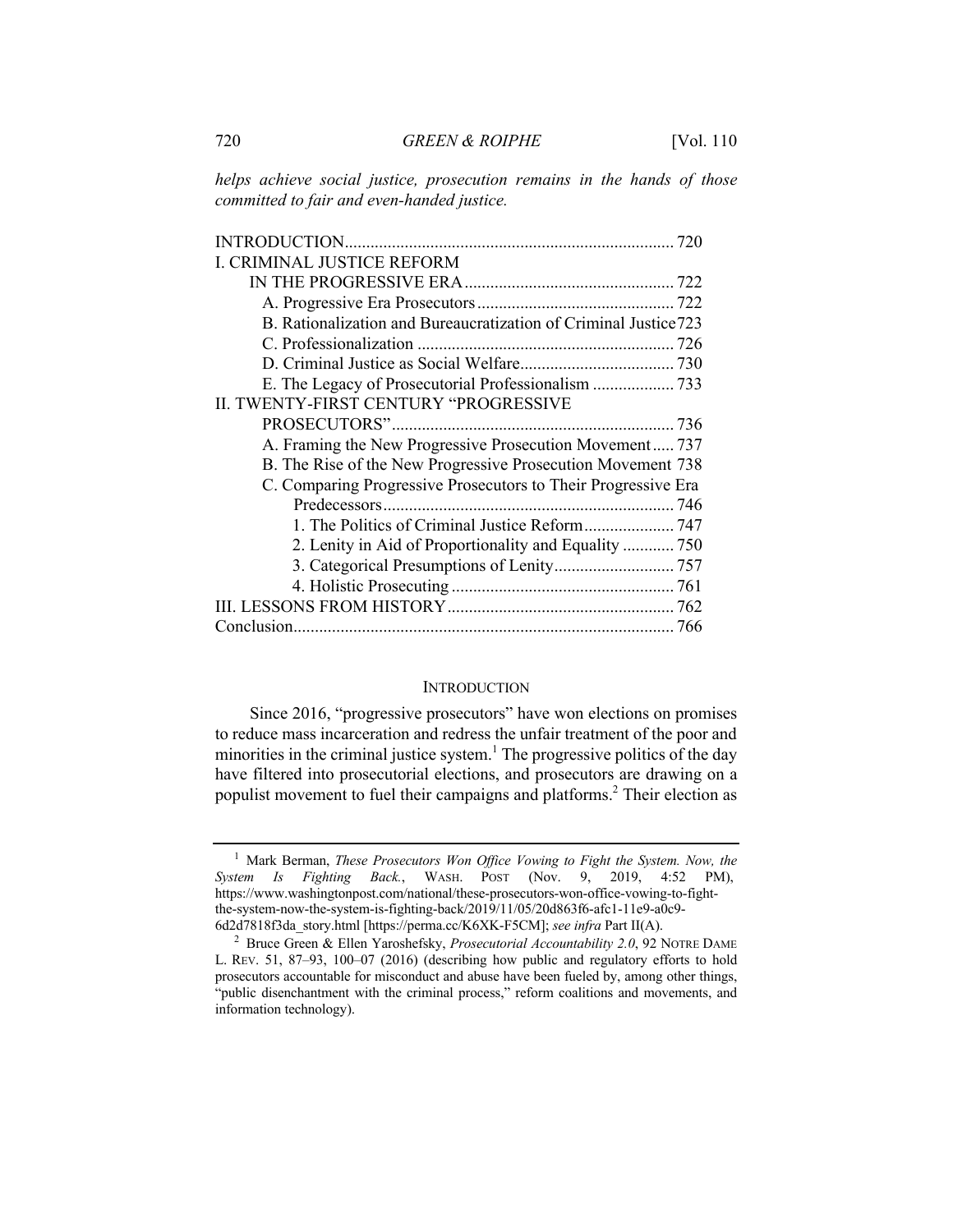district and county attorneys marks a significant break from the law-andorder approach to prosecution that dominated for decades.<sup>3</sup>

This is not the first time that reformers pursued a new approach to prosecution. The Progressive Era reform movement in the late nineteenth and early twentieth centuries included a promise to overhaul an outdated, corrupt criminal justice system, including replacing corrupt prosecutors who belonged to the party machines. While the Progressive Era and the present are not the only times when criminal law reform has been pressing, $4$  these particular historical periods are worth comparing because, in both cases, prosecutor elections were and are politically salient, drawing significant attention and popular support.

The Progressive Era criminal justice reform movement had several defining features. Its aim was to combat corruption by professionalizing criminal justice: reformers sought to replace political cronies with disinterested experts who applied the law to facts rather than basing their decisions on impermissible personal, partisan, or political considerations.<sup>5</sup> Progressive Era reformers also rejected nineteenth-century notions of free will and personal responsibility, believing instead that biology and environment shaped individuals' conduct.<sup>6</sup> Finally, criminal justice reformers sought to bring rational business management to chaotic courts. During this era, lawyers seeking election as prosecutors under the reform banner, most famously William Travers Jerome of Manhattan, challenged office holders who were beholden to a political party and dedicated to

<sup>5</sup> *See* LAWRENCE M. FRIEDMAN, CRIME AND PUNISHMENT IN AMERICAN HISTORY 149–71 (1993).

<sup>3</sup> *See, e.g.*, Rachel E. Barkow, *Three Lessons for Criminal Law Reformers from* Locking Up Our Own, 107 CALIF. L. REV. 1967, 1969–70 (2019) (contrasting progressive prosecutors with "traditional 'tough-on-crime'" prosecutors).

<sup>4</sup> Obviously, criminal justice reform has been important at many, if not all, points in American history. We are simply suggesting that the two reform movements are worth comparing because they involve a unique common feature. For a discussion of the use of history in legal scholarship, see Mark Tushnet, *Interdisciplinary Legal Scholarship: The Case of History-in-Law*, 71 CHI.-. KENT L. REV. 909 (1996). Tushnet argues that history is a form of storytelling. *Id.* at 914–17. The story we tell in this article is not one of decline or progressive victory. It is rather a story of oscillation, consistency about some things and extreme swings in sentiment about others. A lesson we draw from this story is that as we embrace change, it might be useful to moderate the nature of change with some useful lessons of the past.

<sup>6</sup> *See generally* THOMAS L. HASKELL, THE EMERGENCE OF PROFESSIONAL SOCIAL SCIENCE: THE AMERICAN SOCIAL SCIENCE ASSOCIATION AND THE NINETEENTH-CENTURY CRISIS OF AUTHORITY (1977) (discussing the shift from personal responsibility to environmental explanations for social phenomena); MORTON WHITE, SOCIAL THOUGHT IN AMERICA: THE REVOLT AGAINST FORMALISM (Beacon paperback ed. 1957)(describing a shift from formalism to a more pragmatic, historical, and socially grounded philosophy).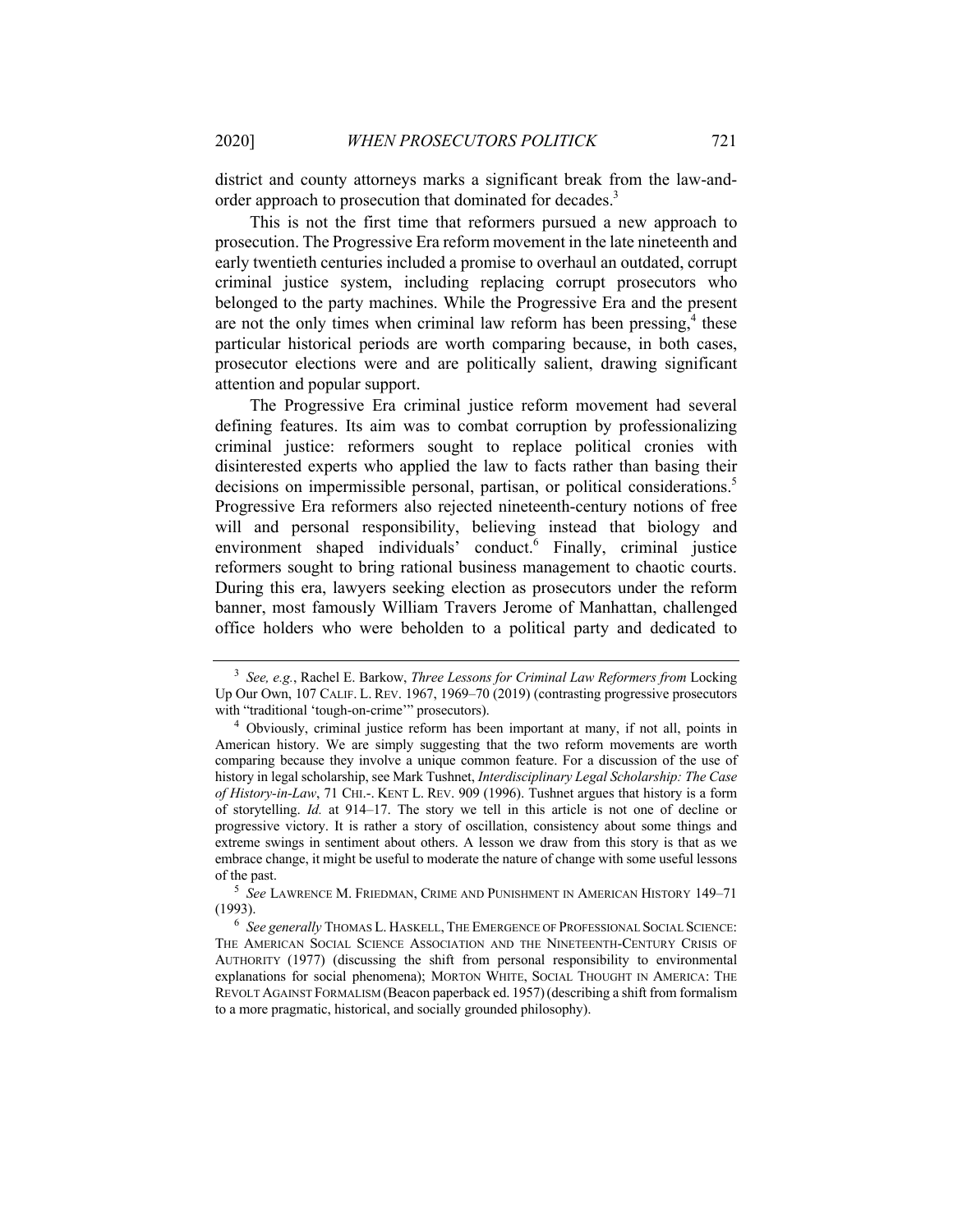powerful and moneyed interests.7 The legacy of disinterested and independent prosecutorial professionalism, which Jerome exemplified, is now widely accepted, if not taken for granted.

This Article compares the new progressive prosecutors to the Progressive Era criminal justice reformers to identify the benefits and concerns that accompany a prosecutorial reform movement linked to popular politics. The successes and failures of Progressive Era criminal justice reform offer a cautionary tale to progressive prosecutors who draw on active popular support to feed their campaigns and platforms. While populist energy lends momentum and political will for positive change, it can also be in tension with professional values. The Article concludes that contemporary progressive prosecutors ought to take care not to sacrifice professionalism to broader social justice policy goals. The Article also cautions that, although a focus on the social context in which crime occurs is progress from the cruder nineteenth-century conception of free will and personal responsibility, it too has its dangers.

Part I of the Article describes the criminal justice reform movement during the Progressive Era and its legacy. Part II then turns to contemporary progressive prosecutors. Focusing especially on the exercise of prosecutorial discretion, it highlights how progressive prosecutors have distinguished themselves from their mainstream contemporaries and, in doing so, how they compare with Progressive Era reformers. Finally, Part III offers some lessons from history.

## I. CRIMINAL JUSTICE REFORM IN THE PROGRESSIVE ERA

#### A. PROGRESSIVE ERA PROSECUTORS

Beginning around 1870, the progressive movement emerged to address the increasingly complex problems of industrial capitalism in America. The rapidly changing economy brought an influx of new immigrants from southern and eastern Europe, as well as a migration of a large number of African Americans from the South to northern cities. The social problems were complex: overcrowding, increases in crime, clashing of cultures, and more. These new conditions were accompanied by harsh working conditions,

<sup>7</sup> RICHARD O'CONNOR, COURTROOM WARRIOR: THE COMBATIVE CAREER OF WILLIAM TRAVERS JEROME 74–82 (1963); ARTHUR TRAIN, FROM THE DISTRICT ATTORNEY'S OFFICE: A POPULAR ACCOUNT OF CRIMINAL JUSTICE 116 (1939).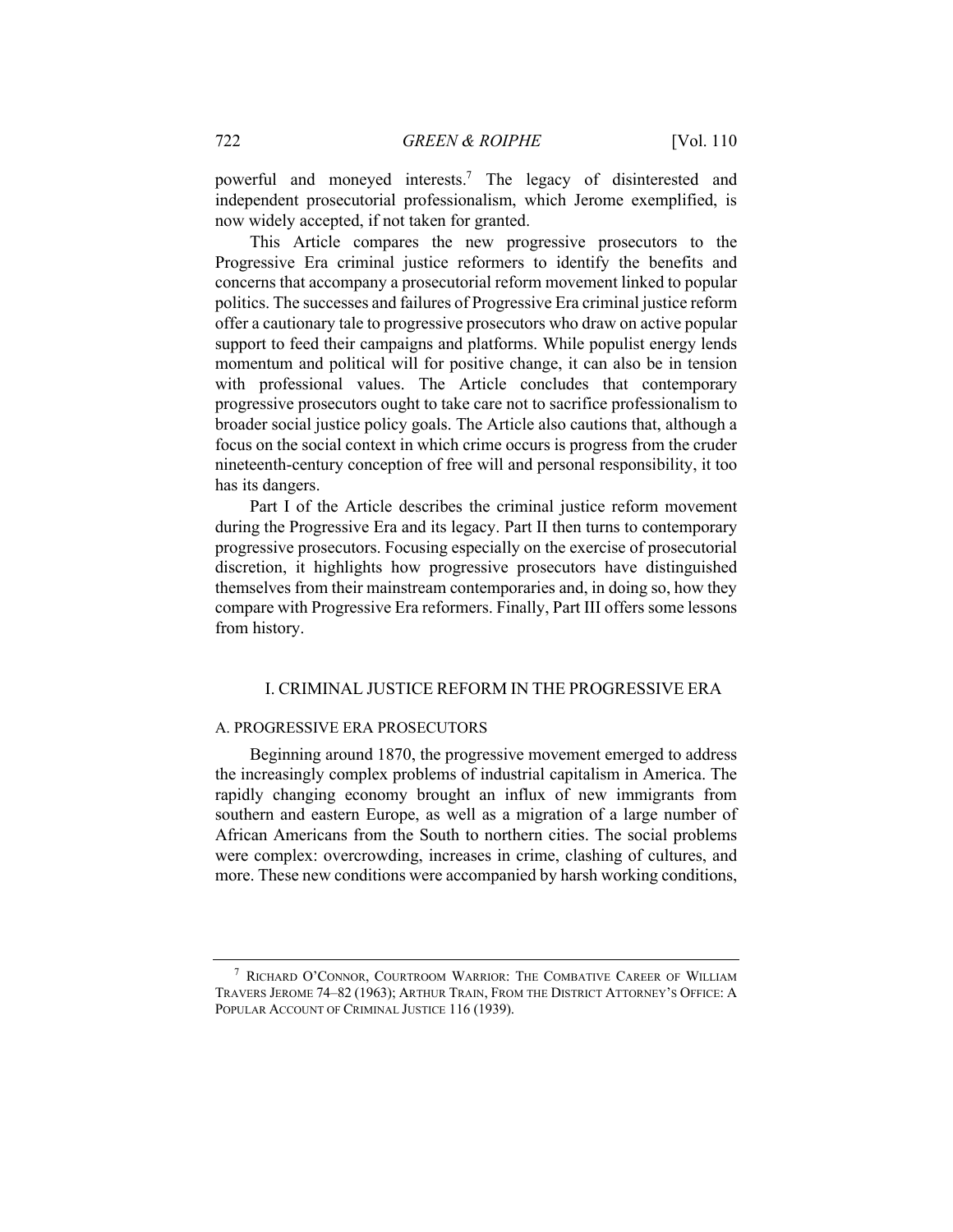poverty, child labor, and more women in the workforce.<sup>8</sup> While the progressive movement was in no way monolithic, its proponents shared a concern about these social conditions and came to a consensus on some common causes and means to address them.<sup>9</sup>

One target of the Progressive Era reform movement was criminal justice. The conditions of urban America, along with the increased concentration of people from diverse communities, contributed to an increase in crime and corruption.<sup>10</sup> The Progressive Era reformers sought to address this in various ways. This Part highlights three aspects of the Progressive Era criminal justice reform movement that had particular significance for criminal prosecutors: Section B examines Progressive Era reformers' focus on administrative efficiency; Section C looks at their faith in expertise and professionalization; and Section D underscores their belief that crime was a symptom of a larger social problem. Finally, Section E focuses on what we regard as Progressive Era prosecutors' most significant legacy for contemporary prosecutors: their conception of prosecutors' professional role and responsibilities.

## B. RATIONALIZATION AND BUREAUCRATIZATION OF CRIMINAL **JUSTICE**

The Progressive Era was the heyday of muckrakers, the journalists and social reformers who sought to shed light on the corruption, inefficiency, and evils of industrial capitalism. The most famous of their works was Upton Sinclair's *The Jungle*, which described the harsh conditions of immigrant workers in Chicago and exposed the unsanitary conditions of America's meat packing plants.<sup>11</sup> Along these lines—albeit in a far less dramatic way—

<sup>8</sup> Progressive Era reform was in no way monolithic, nor were its causes simple. For a historiographical account of the various strains within the progressive movement, see Daniel T. Rodgers, *In Search of Progressivism*, 10 REVS. AM. HIST. 113 (1982).

<sup>9</sup> *See generally id.*

<sup>&</sup>lt;sup>10</sup> DAVID J. ROTHMAN, CONSCIENCE AND CONVENIENCE: THE ASYLUM AND ITS ALTERNATIVES IN PROGRESSIVE AMERICA 51–52 (rev. ed. 2002).

<sup>&</sup>lt;sup>11</sup> While Sinclair sought to advance socialism, his book mostly sparked upset and outrage at the unsanitary conditions of the meat packing industry, leading ultimately to the passage of the Federal Meat Inspection Act in 1906. *See* BROOKE KROEGER, UNDERCOVER REPORTING: THE TRUTH ABOUT DECEPTION 84, 89–90 (2012) ("I aimed at the public's heart and by accident I hit it in the stomach.") (quoting Sinclair); *see generally* UPTON SINCLAIR, THE JUNGLE (1906) (following the lives of fictional immigrants who work in Chicago's meat industry).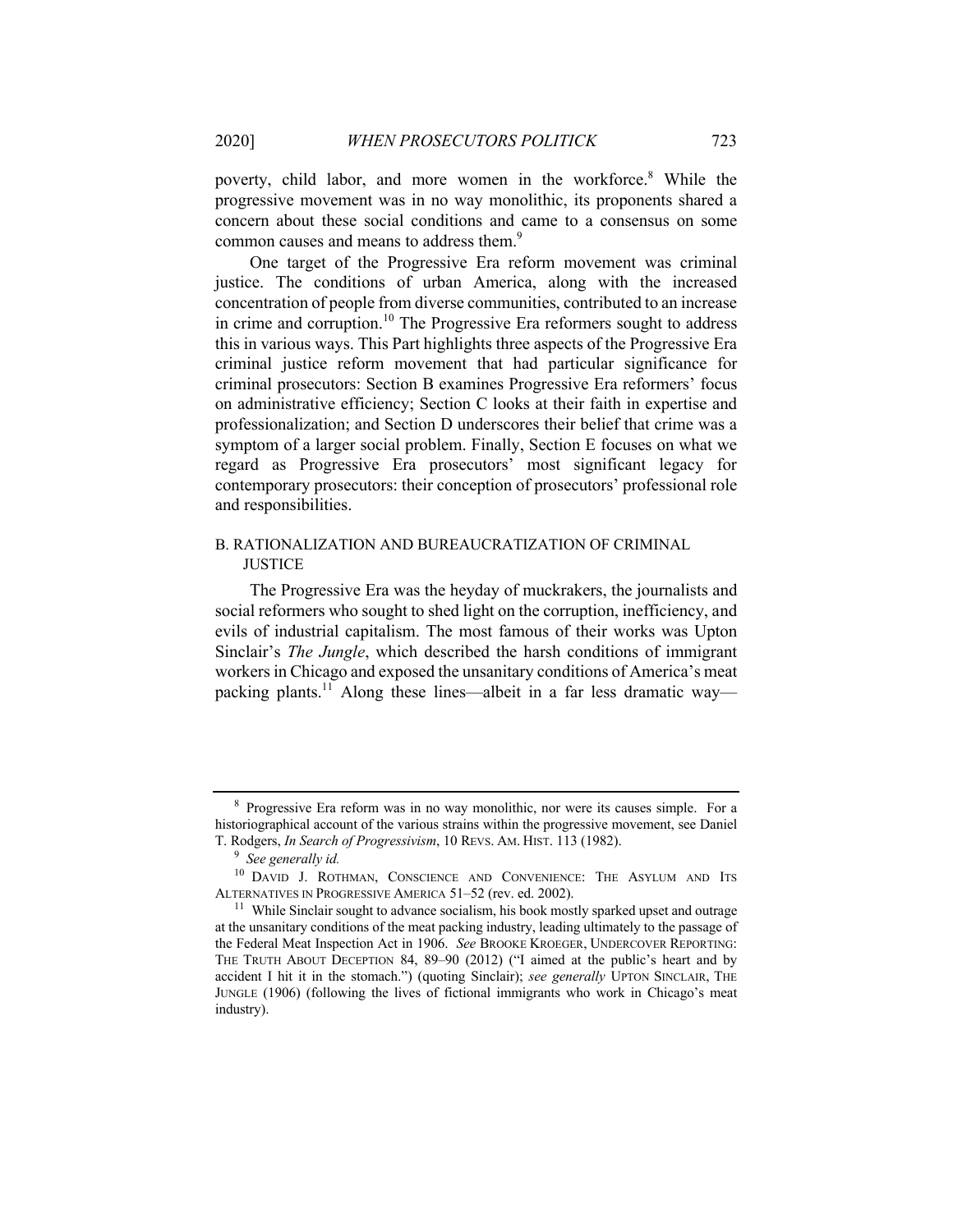reformers described, in minute detail, the sluggish inefficiency and venality of municipal courts.<sup>12</sup>

The municipal courts in Cleveland, for instance, were populated by prosecutors who knew nothing about the cases, carried no papers, and kept few files.<sup>13</sup> Cases were disposed of without public scrutiny. Prosecutors whispered in the ears of the judges, who issued decisions to continue the case or impose a light penalty, while defense attorneys drifted around the room doing little to nothing.<sup>14</sup> Courts were dirty, dark, and noisy, belying any misconceived sense of the administration of impartial justice.<sup>15</sup> As urban planner and reformer Alfred Bettman and his co-author Howard F. Burns put it, anyone would be left with the impression that "results are dependent upon favor or strange influences [rather] than upon a judgment of the court based exclusively on the dictates of law and justice."<sup>16</sup> Drawing on the efficiency movement pioneered by Frederick Taylor and others, criminal justice reformers hoped to make courts look more like businesses than government agencies.17

The inefficiency of prosecutors' offices, like that of the courts, made them susceptible to corruption. The lack of documentation and the individual prosecutors' power to dismiss cases bred a sense that criminal justice was for sale to those with political, social, or financial influence.<sup>18</sup> When asked why he did not discipline his subordinates when they neglected their cases or acted

<sup>12</sup> *See generally* RAYMOND FOSDICK, REGINALD HEBER SMITH, HERBERT B. EHRMANN, ALFRED BETTMAN, HOWARD F. BURNS, BURDETTE G. LEWIS, HERMAN M. ADLER, ALBERT M. KALES, M.K. WISEHART, FELIX FRANKFURTER & ROSCOE POUND, CRIMINAL JUSTICE IN CLEVELAND: REPORTS OF THE CLEVELAND FOUNDATION SURVEY OF THE ADMINISTRATION OF CRIMINAL JUSTICE IN CLEVELAND, OHIO (Roscoe Pound & Felix Frankfurter eds., 1922) [hereinafter CRIMINAL JUSTICE IN CLEVELAND] (reporting on corruption in the criminal courts in Cleveland).

<sup>13</sup> Alfred Bettman & Howard F. Burns, *Prosecution, in* CRIMINAL JUSTICE IN CLEVELAND, *supra* note 12*,* at 83, 98–99.

<sup>14</sup> *Id.*

<sup>15</sup> *Id.*

<sup>16</sup> *Id.* at 109–10.

 $17$  The efficiency movement argued that the economy, society, and government were riddled with inefficiency. Proponents like Frederick Winslow Taylor proposed to bring expert management to bear on these problems to reduce waste. The movement favored administrative and executive expertise over popular participation or control and assumed that proper management would not only reduce waste but also eliminate most conflict. *See generally* FREDERICK WINSLOW TAYLOR, THE PRINCIPLES OF SCIENTIFIC MANAGEMENT (1911). For a discussion of the movement, see generally ALFRED D. CHANDLER, JR., THE VISIBLE HAND: THE MANAGERIAL REVOLUTION IN AMERICAN BUSINESS (1977); SAMUEL HABER, EFFICIENCY AND UPLIFT: SCIENTIFIC MANAGEMENT IN THE PROGRESSIVE ERA, 1890– 1920 (1964).

<sup>18</sup> *See* Bettman & Burns, *supra* note 13, at 136–38.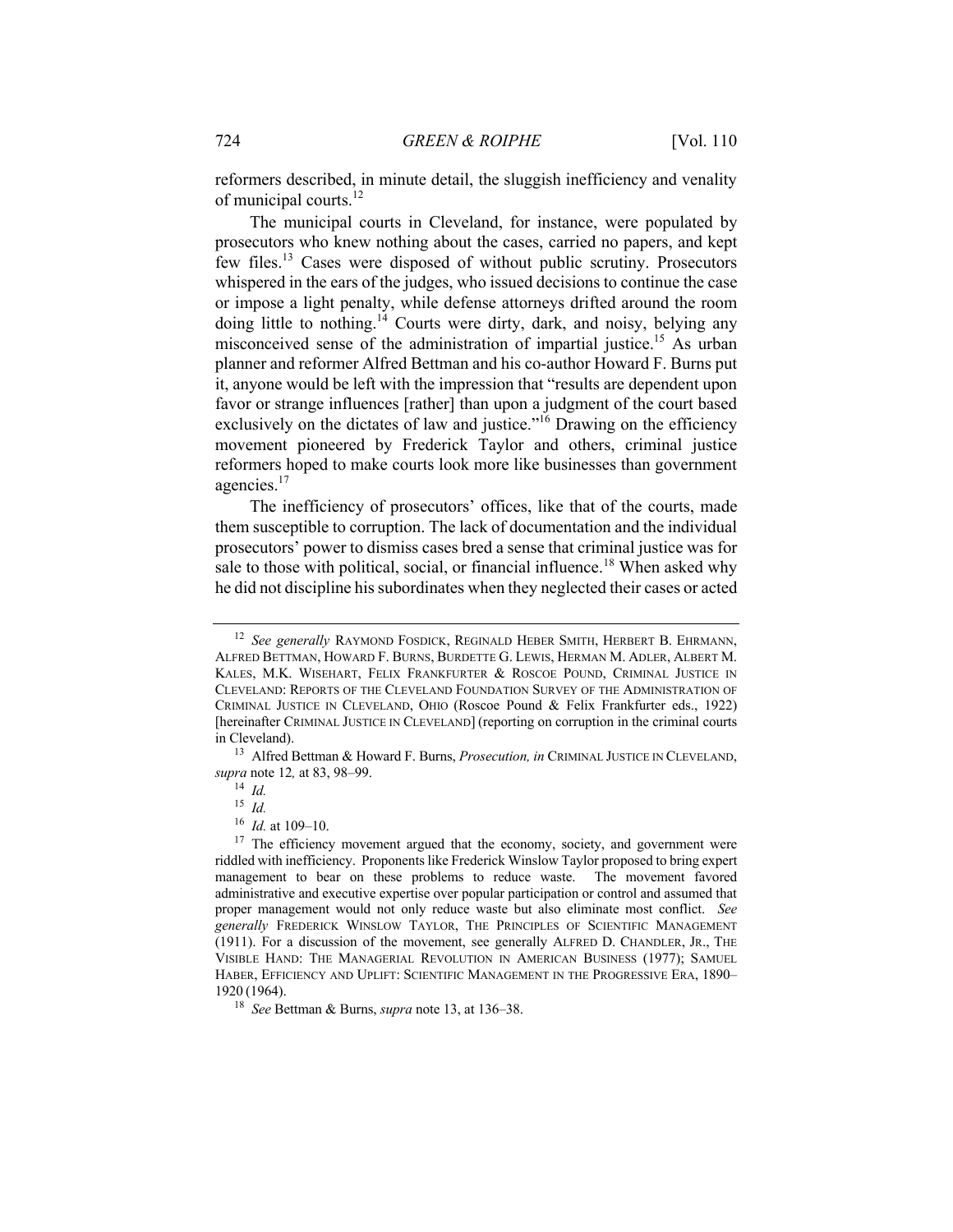improperly, one reform prosecutor in Cleveland responded that he had no control over the assistant prosecutors, who "were appointed just as he was."<sup>19</sup> A county prosecutor developed a policy of keeping assistant prosecutors in the dark about their cases until shortly before trial so they would not have the time to corruptly drop or block a prosecution.<sup>20</sup>

Reformers insisted that the municipal prosecutor ought to be like an executive of a large business or the managing clerk of a law office.<sup>21</sup> Specialization, a key goal of the efficiency movement, was seen as critical to the proper functioning of prosecutors' offices. The reformers were convinced that the existing system, in which prosecutors handled all different sorts and stages of cases, had led to both corruption and amateurism. Specialization would breed expertise while helping to ensure oversight such that no one prosecutor could corrupt the system. Thus, as in a factory, some prosecutors should serve as trial assistants and others should manage police-initiated charges, while another set should deal with complaints from the community.<sup>22</sup> Prosecutors would become experts in their work, a key to the impartial administration of justice, the legitimacy of the criminal justice system, and the efficient functioning of the system. As Bettman and Burns concluded in the volume edited by Felix Frankfurter and Roscoe Pound, the efficient and organized administration of justice was critical, but would fail without the skilled and professional exercise of discretion and judgment.<sup>23</sup>

Reformers understood that increased efficiency would come at a cost to participatory democracy. While susceptible to corruption, the old model was also fluid and informal. In the old system, complainants could speak directly to judges, witnesses, victims, and the accused, and spoke with one another and interacted casually to bargain for a desired result. While not all parties were equal in this spoils system, anyone could join the fray. Reformers wanted a structure with rules and processes, something more arcane that would no doubt make the process less accessible. As rules and procedures grew more intricate and were more consistently enforced, individuals accused of crimes as well as other participants had to rely on lawyers to navigate the system. However, the imposition of rational systems, rules, and processes would also help weed out corruption and ensure fair results, an end that seemed pressing given that individual liberty was at stake.<sup>24</sup>

<sup>19</sup> *Id.* at 119.

<sup>20</sup> *Id.* at 162–63.

<sup>21</sup> *Id.* at 194–95; MICHAEL WILLRICH, CITY OF COURTS: SOCIALIZING JUSTICE IN PROGRESSIVE ERA CHICAGO 7 (2003).

<sup>22</sup> Bettman & Burns, *supra* note 13, at 195–96.

<sup>23</sup> *Id.* at 196.

<sup>24</sup> WILLRICH,*supra* note 21, at 30–32.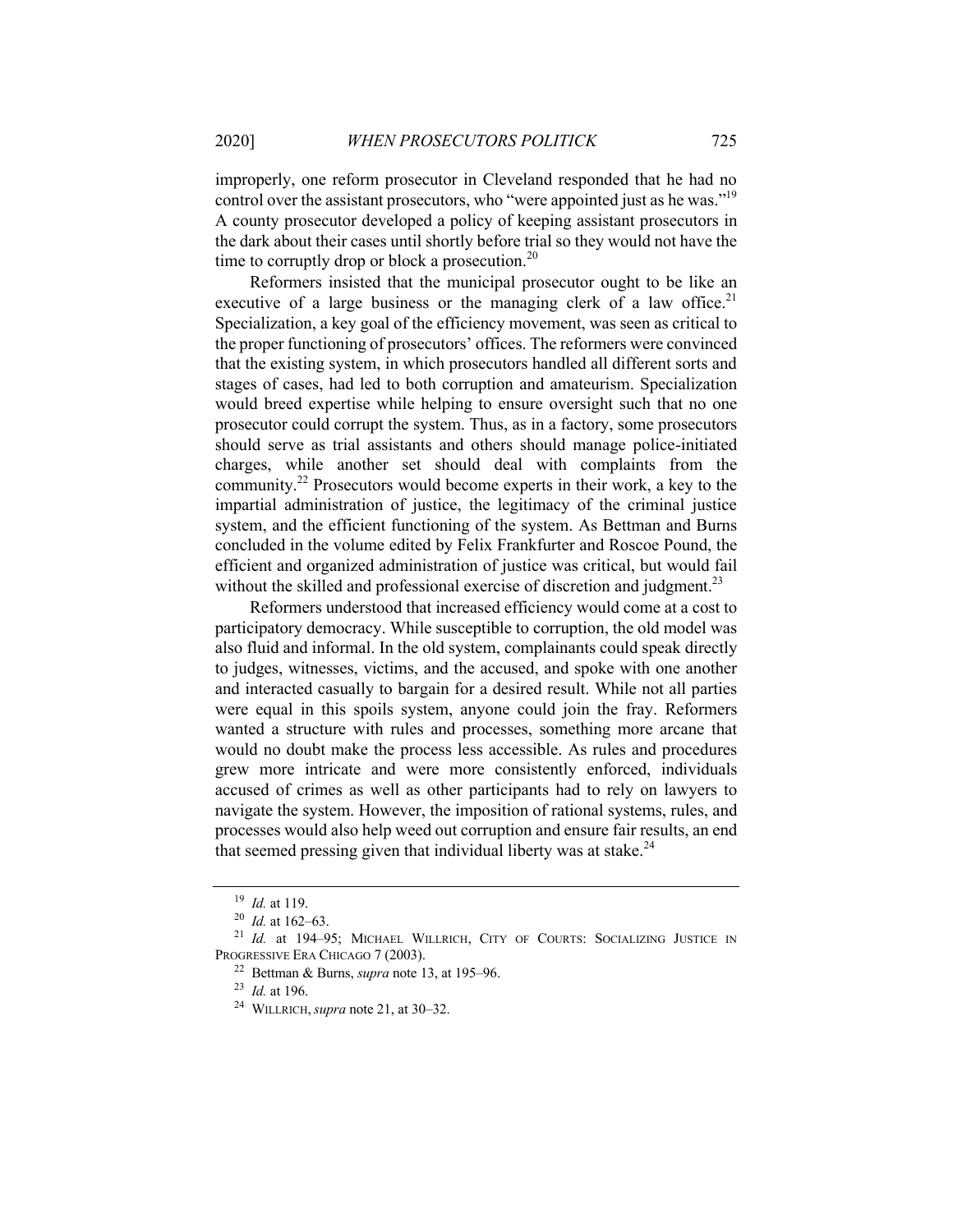#### C. PROFESSIONALIZATION

Progressive Era courtroom reformers largely targeted corruption. The urban criminal courts had become a tool of party machine politics or, as one contemporary argued, captive to the joint interest of municipal politics and big business.<sup>25</sup> Rich, well-connected parties got their way. Others were given little attention and often had no way to pursue their complaints or defend against allegations of wrongdoing. Progressive Era reformers envisioned professionalism as part of the solution.26

The perceived need for professionalism extended to prosecutors' offices. As Roscoe Pound described in his book about criminal justice in Cleveland, prosecutors lacked competence, knowledge, and training.<sup>27</sup> They were chosen for their political connections, not for their mastery of the law.<sup>28</sup> The public suspected that they were carrying on private practices while prosecuting cases, exposing them to persistent conflicts of interest.<sup>29</sup> Bettman and Burns concluded that the office of the prosecutor had to be reformed so as "to attract and hold men of ability and character."30 Arthur Train insisted that, at least for the top prosecutor, character was the more important trait: "Courtesy, courage, broadmindedness, and scrupulous integrity are needed rather than legal ratiocination."<sup>31</sup>

The elite bar at the turn of the century looked down on lawyers who practiced criminal law. Reformers sought to improve the image of prosecutors to match the import of their work. As observers of the Cleveland system explained:

The criminal branch of the administration of justice, dealing as it does with the protection of the community against crime, the promotion of the peace, safety, and

<sup>25</sup> TRAIN,*supra* note 7, at 120–22; *see also* O'CONNOR, *supra* note 7, at 33–34.

<sup>26</sup> *See generally* BURTON J. BLEDSTEIN, THE CULTURE OF PROFESSIONALISM: THE MIDDLE CLASS AND THE DEVELOPMENT OF HIGHER EDUCATION IN AMERICA (1976) (arguing in that professionalism emerged as a way of consolidating middle class status and giving it meaning); HASKELL, *supra* note 6 (arguing that professionalization became a way of addressing social problems and organizing social activity); DOROTHY ROSS, THE ORIGINS OF AMERICAN SOCIAL SCIENCE (1991) (arguing that the social sciences emerged as a way of recasting ideological views of American exceptionalism); Robert W. Gordon, *Legal Thought and Legal Practice in the Age of American Enterprise: 1870–1920*, *in* PROFESSIONS AND PROFESSIONAL IDEOLOGIES IN AMERICA 70 (Gerald L. Geison ed., 1983) (discussing how lawyers used new economic theories to support their vision of reform).

<sup>27</sup> *See* Roscoe Pound, *Criminal Justice and the American City*, *in* CRIMINAL JUSTICE IN CLEVELAND,*supra* note 12, at 559, 622–23.

<sup>28</sup> Bettman & Burns, *supra* note 13, at 133.

<sup>29</sup> *Id.* at 156.

<sup>30</sup> *Id.* at 194.

<sup>31</sup> TRAIN, *supra* note 7, at 128–29.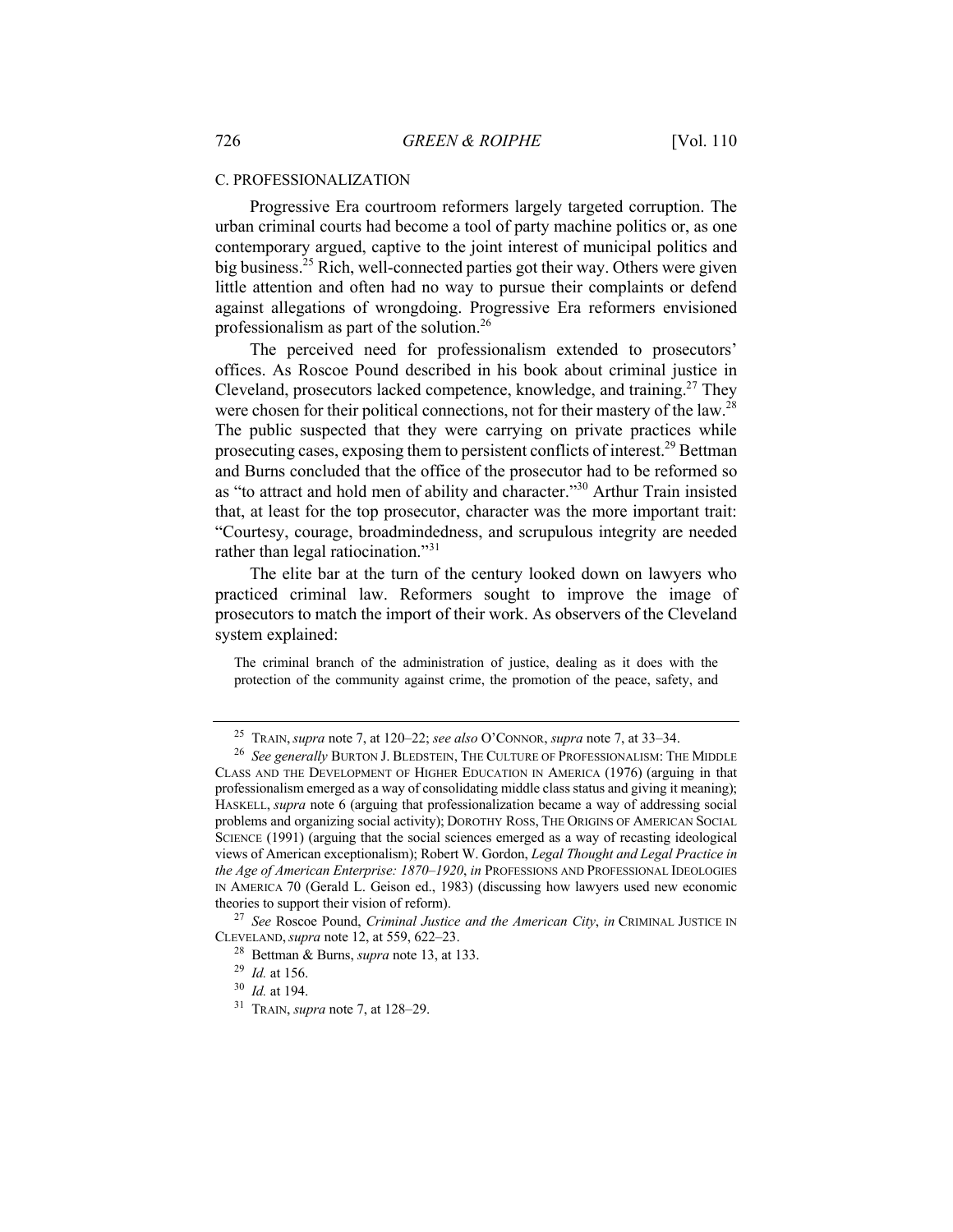morals of the inhabitants, the lives and the liberties of men, and, therefore, from any intelligent point of view, the more important branch of the administration of the law, has become a sort of outlaw field which many a lawyer avoids as he avoids the slums of the city.32

Reformers understood that the chief prosecutor in particular ought to be a professional, possessing skill and training, but also the capacity and inclination to resist public influence. As Bettman and Burns put it, it should not be that

the prosecutor permits himself to be carried hither or thither by alternating currents of public cruelty or public sentimentality or blown about by gusts of popular or press excitement. He should be the captain who steadies the boat and at the same time discovers new or improved routes to the havens of public order, security, and morals.<sup>33</sup>

The solution was to improve the prestige and professional status of the prosecutor's office<sup>34</sup> by hiring professional prosecutors who adhered to proper processes instead of using any means to achieve conviction.<sup>35</sup>

One of the most famous Progressive Era reform prosecutors, William Travers Jerome, posed a threat to the traditional party system and its loyal district attorneys because he was honest and incorruptible.<sup>36</sup> He derived his power directly from the people and won favor with the poor and the rich alike, posing a distinct threat to the entrenched politicians.<sup>37</sup> As one editorial writer explained during his campaign: "If the people want blackmailers and other criminals vigorously prosecuted without fear or favor they will elect Judge Jerome."<sup>38</sup> When he was elected, Jerome sought to professionalize the New York County District Attorney's office by hiring young lawyers who were just a few years out of law school.<sup>39</sup> He used recommendations by civic groups, well-respected lawyers, or both to fill the office with professional assistants.<sup>40</sup> One observer complained, "[i]n the ould days a feller could use his pull; now, the divil take it, to get anythin' done you got to hold up your hand and yell 'Hay-vard, Hay-vard, Hay-vard.'"<sup>41</sup>

- <sup>36</sup> *See* O'CONNOR, *supra* note 7, at 35–36, 44, 53.
- <sup>37</sup> *See id.* at 79.
- <sup>38</sup> *Id.* at 81.
- <sup>39</sup> *Id.* at 86.
- <sup>40</sup> *Id.*
- <sup>41</sup> *Id.* at 87.

<sup>32</sup> Bettman & Burns, *supra* note 13, at 219.

<sup>33</sup> *Id.* at 198.

<sup>34</sup> *See id.* at 194.

<sup>35</sup> *See* TRAIN, *supra* note 7, at 130–31.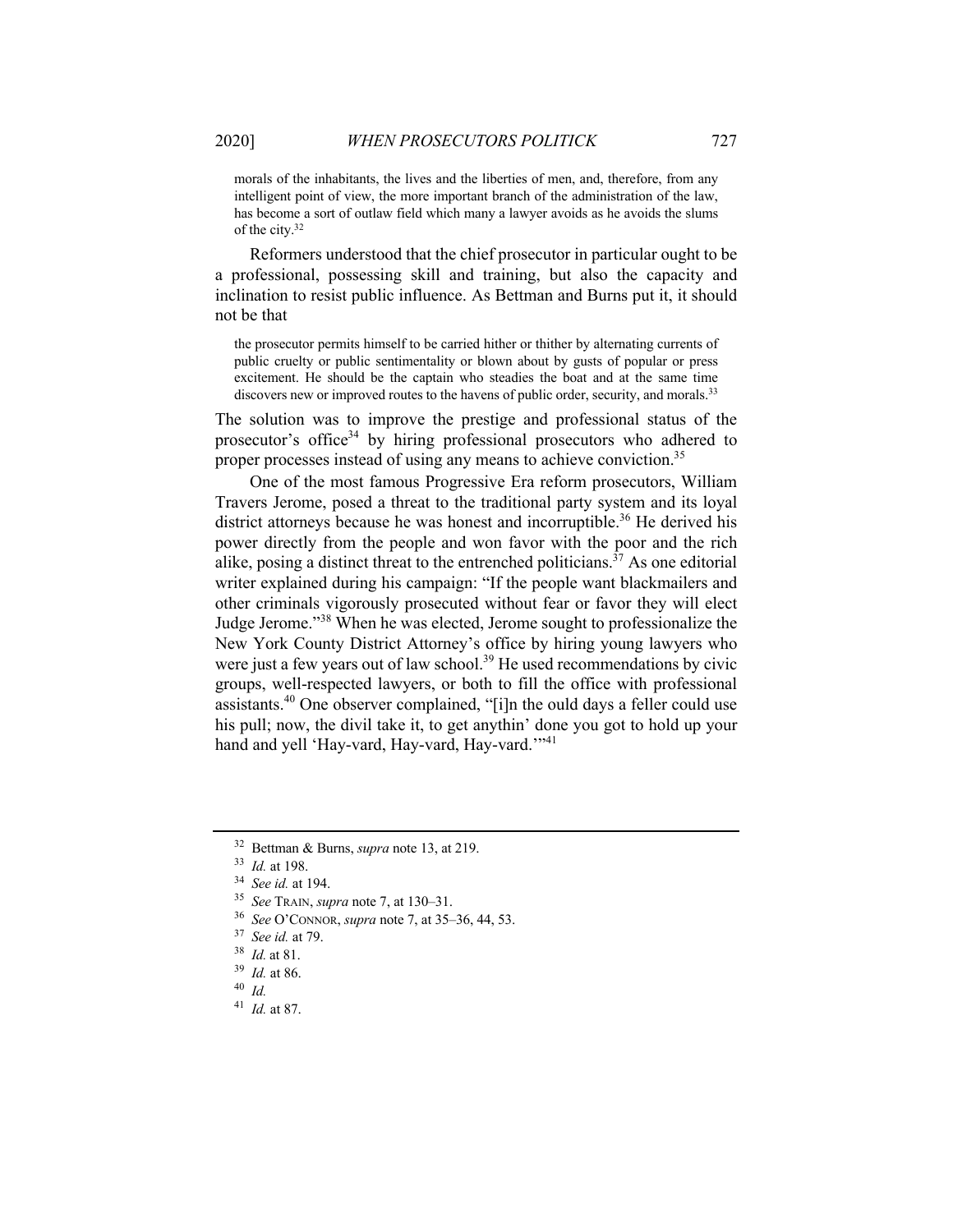Arthur Train, who served as a prosecutor in Manhattan both before and after Jerome's election, $42$  described prosecutors' previous approach to their work: "Prior to the muckraking era the traditional concept of a prosecutor was that of a bull-necked gladiator with an undershot jaw, whose only object was to convict every unfortunate charged with crime, whether innocent or guilty."<sup>43</sup> This thought captured prosecutors' indifference to the evidence and to the possible innocence of the accused. It also conveyed prosecutors' excessive harshness, at least toward the working class and the poor.

In contrast, Jerome was particularly forgiving of those charged with petty offenses, focusing instead on what he regarded as more serious crimes, particularly corruption.44 He believed a harsher approach toward the poor would erode his popular support and undermine the reform effort.<sup>45</sup> But Jerome's bid for popular support in this respect coincided with a conception of prosecutorial professionalism, which called for making decisions based on a sense of proportionality rather than on popular preference in individual cases. While a more lenient attitude toward criminals was not central to the Progressive Era prosecutors' mission, it was a policy advanced by individual prosecutors, such as Jerome, who were committed to preventing crime instead of simply punishing it.<sup>46</sup> For instance, Jerome often expressed compassion for defendants. Assistant prosecutors reported that Jerome sometimes intervened personally in cases that his office had worked hard to win, asking for leniency for a convicted felon.<sup>47</sup>

To Jerome, equal treatment of the rich and poor was just as important as proportionality. When Jerome was elected, Train explained, the criminal process was marked not just by inefficiency, but also by a particular breed of corruption in which poor and rich were treated unequally. $^{48}$  Criminal justice was for sale. It was "prize ring" justice in which the rich controlled all the fighting men.<sup>49</sup> Another reformer argued that "our penal machinery seems to recruit its victims from among those that are fighting an unequal fight in the struggle for existence."<sup>50</sup> The populist, class-based rhetoric, however, was

<sup>42</sup> *Id*. at 78.

<sup>43</sup> TRAIN, *supra* note 7, at 116.

<sup>44</sup> *See* O'CONNOR, *supra* note 7, at 63, 70.

<sup>45</sup> *Id.* at 63–64.

<sup>&</sup>lt;sup>46</sup> In New York, the concern about corruption accompanied a fear that prosecutors were too soft on crime. Carolyn B. Ramsey, *The Discretionary Power of "Public" Prosecutors in Historical Perspective*, 39 AM. CRIM. L. REV. 1309, 1338 (2002).

<sup>47</sup> O'CONNOR, *supra* note 7, at 120.

<sup>48</sup> TRAIN, *supra* note 7, at 120–22.

<sup>49</sup> *Id.* at 117–18.

<sup>&</sup>lt;sup>50</sup> JOHN P. ALTGELD, LIVE QUESTIONS: INCLUDING OUR PENAL MACHINERY AND ITS VICTIMS 168 (1890) (emphasis omitted).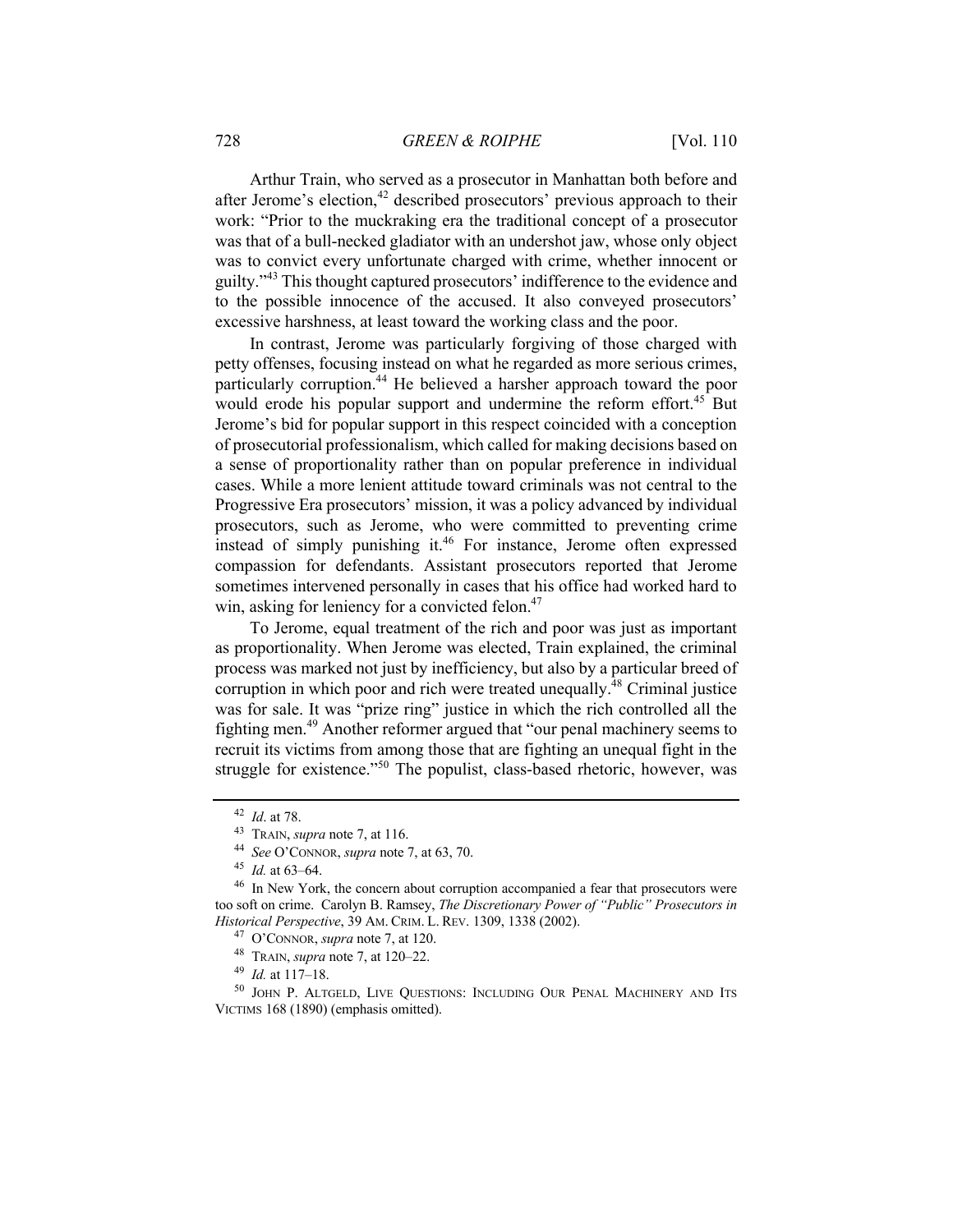confined to a description of the problem. The solution was not to hand the system to the public but to conduct it with greater efficiency and professionalism. Reformers identified the key defect in the existing criminal justice system as the cozy attitude between prosecutors and politicians—that is, prosecutors' lack of independence from political bosses and the criminal element. $51$ 

Jerome's tenure as head prosecutor highlighted the tension between professionalism and populism. Notwithstanding his commitment to professionalizing criminal justice, Jerome employed populist rhetoric. In one speech to a group of wealthy individuals at Carnegie Hall, he raged: "You are too respectable to care about the teeming tenements and the hovels where crouch in darkness a million people of this city."<sup>52</sup> But Jerome resolved the tension in favor of professionalism in the exercise of authority. Unlike many populists who argued that the working class should have more direct control of the government,<sup>53</sup> Jerome insisted that it was the wealthy who had a special obligation to run the city well: "Every dollar you have laid by, every step you have climbed in the social scale has laid upon you an obligation of civic leadership, and you have failed. You are not bad people. You are heartless people and, above all, stupid people."<sup>54</sup>

While professionalism was the antidote offered for the ills that seemed to plague the criminal courts, popular prosecutors could fall victim to their own rhetoric. For instance, as District Attorney, Jerome tangled with Howe and Hummel, the most famous defense firm in the city and reportedly one of the most corrupt.<sup>55</sup> He set out to destroy Abe Hummel, or "Little Abe," who was the underworld's most effective advocate.<sup>56</sup> Like a superhero battling his nemesis, Jerome sought to destroy Hummel once and for all. Having caught one of Hummel's famously dissolute and corrupt clients, Jerome fed a story to the press that Hummel himself might escape prison if he agreed to cooperate against his clients.57 Removing an effective defense lawyer in this way, even if he was entangled in the corrupt activities of those he represented, hardly seems to exemplify a fair and professional criminal justice system. Thus, while he promoted a professional office dedicated to following the

<sup>51</sup> *See* Ramsey, *supra* note 46, at 1343–45**.**

<sup>52</sup> O'CONNOR, *supra* note 7, at 77.

<sup>53</sup> David Fontana, *Unbundling Populism*, 65 UCLA L. REV. 1482, 1486–87 (2018).

<sup>54</sup> O'CONNOR, *supra* note 7, at 77.

<sup>55</sup> *Id.* at 121–45.

<sup>56</sup> *Id.* at 122.

<sup>57</sup> *Id.* at 139–43.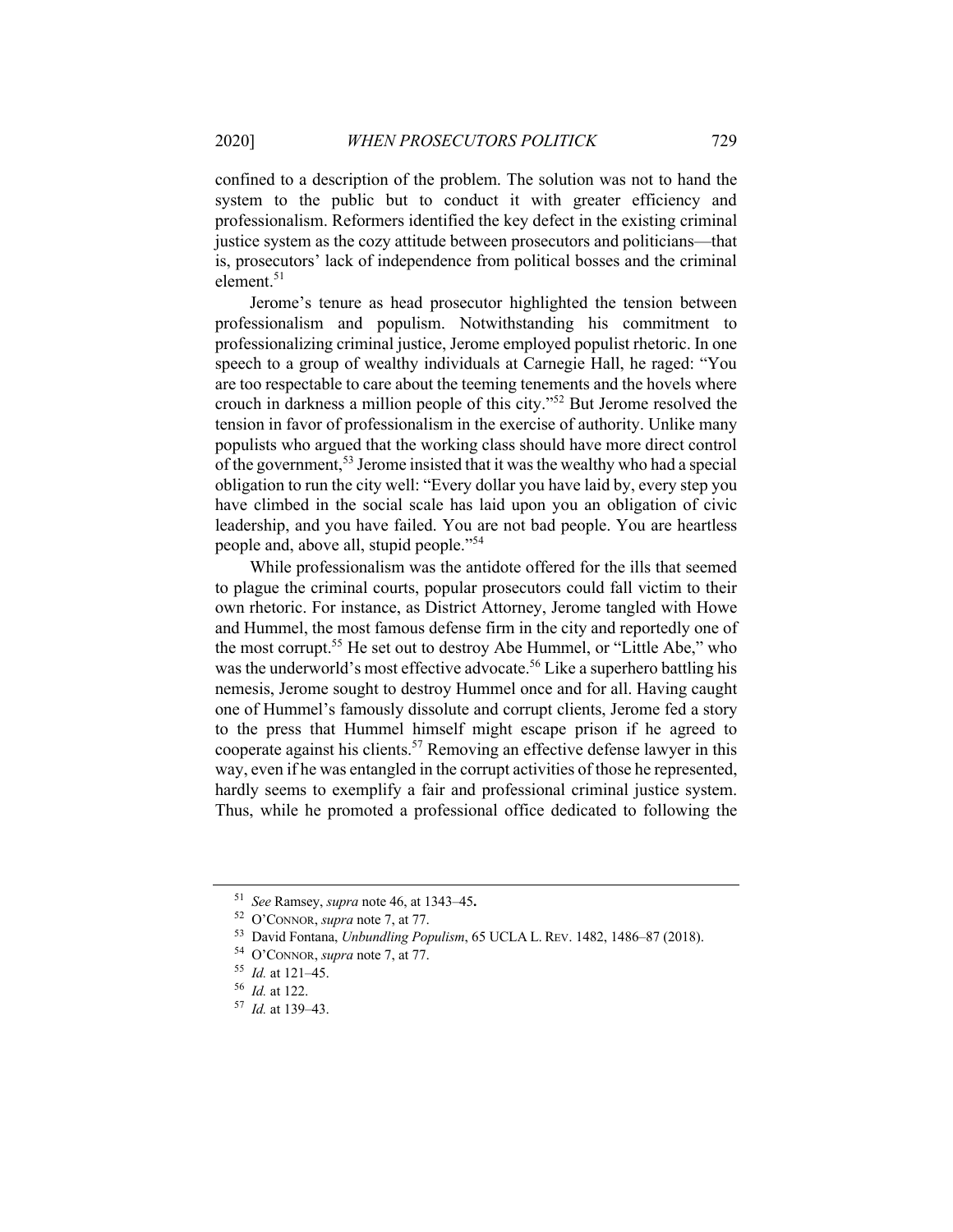evidence, Jerome took a personal interest in pursuing his opponent, defying the maxim that prosecutors ought to pursue evidence, not individuals.<sup>58</sup>

Ultimately, though, it was Jerome's commitment to professionalism, and his unwillingness to play to a populist demand, that ended his career as a prosecutor. By 1907, the public began to grow impatient with the prosecution of corrupt local officials.<sup>59</sup> Instead, they wanted Jerome to go after Wall Street and the moneyed trusts.<sup>60</sup> Many of his own reform allies balked as he grew more interested in rooting out local corruption than in leading a fight against powerful wealthy families like the Morgans, Whitneys, and Harrimans.<sup>61</sup> Ironically, while his success was built on fair treatment for all and leniency for less fortunate criminals, he was accused in the end of creating "two kinds of law—one for the rich and one for the poor."<sup>62</sup> The professional approach did not, in the end, satisfy the populist demand.

#### D. CRIMINAL JUSTICE AS SOCIAL WELFARE

Part of the professionalization project involved a scientific approach to crime. Progressivism in general was devoted to the proper diagnosis of social problems.63 The social sciences emerged as a popular field in part because of the promise to describe social problems in a scientific way.<sup>64</sup> A careful, unbiased study of the causes of crime was considered essential to any solution. While this seems obvious now, it marked a departure from the nineteenth-century focus on individual responsibility and retribution.<sup>65</sup>

Progressive Era reformers observed and responded to the interconnectedness of the social fabric. The individual was no longer

<sup>58</sup> Before being elected District Attorney, Jerome also cut corners as a judge. As an anticorruption crusader, trailed by reporters, he would enter brothels and gambling clubs, holding trials and cross-examining witnesses on the spot without regard to rules of evidence and procedures. *Id.* at 69–71. The pursuit of professionalism did not always live up to its own aspirations, in part because its proponents, like Jerome, depended on popular support.

<sup>59</sup> O'CONNOR, *supra* note 7, at 252–53.

<sup>60</sup> *Id.*

<sup>61</sup> *Id.* at 253. While the Progressive Era was diverse and there was no one political or social agenda, the movement shared certain themes, one of which was anti-monopolism, which could take the form of a populist rage against concentration of wealth and power. *See* Rodgers, *supra* note 8, at 123.

<sup>62</sup> O'CONNOR*, supra* note 7, at 254.

<sup>63</sup> *See generally* HASKELL, *supra* note 6 (emphasizing the increased focus on interdependence and the need to study social conditions as a result); *see also* Rodgers, *supra*  note 8, at 124 (describing the Progressive Era emphasis on social bonds).

<sup>64</sup> *See supra* note 26 and accompanying text.

<sup>65</sup> *See* WILLRICH,*supra* note 21, at xxi–xxviii.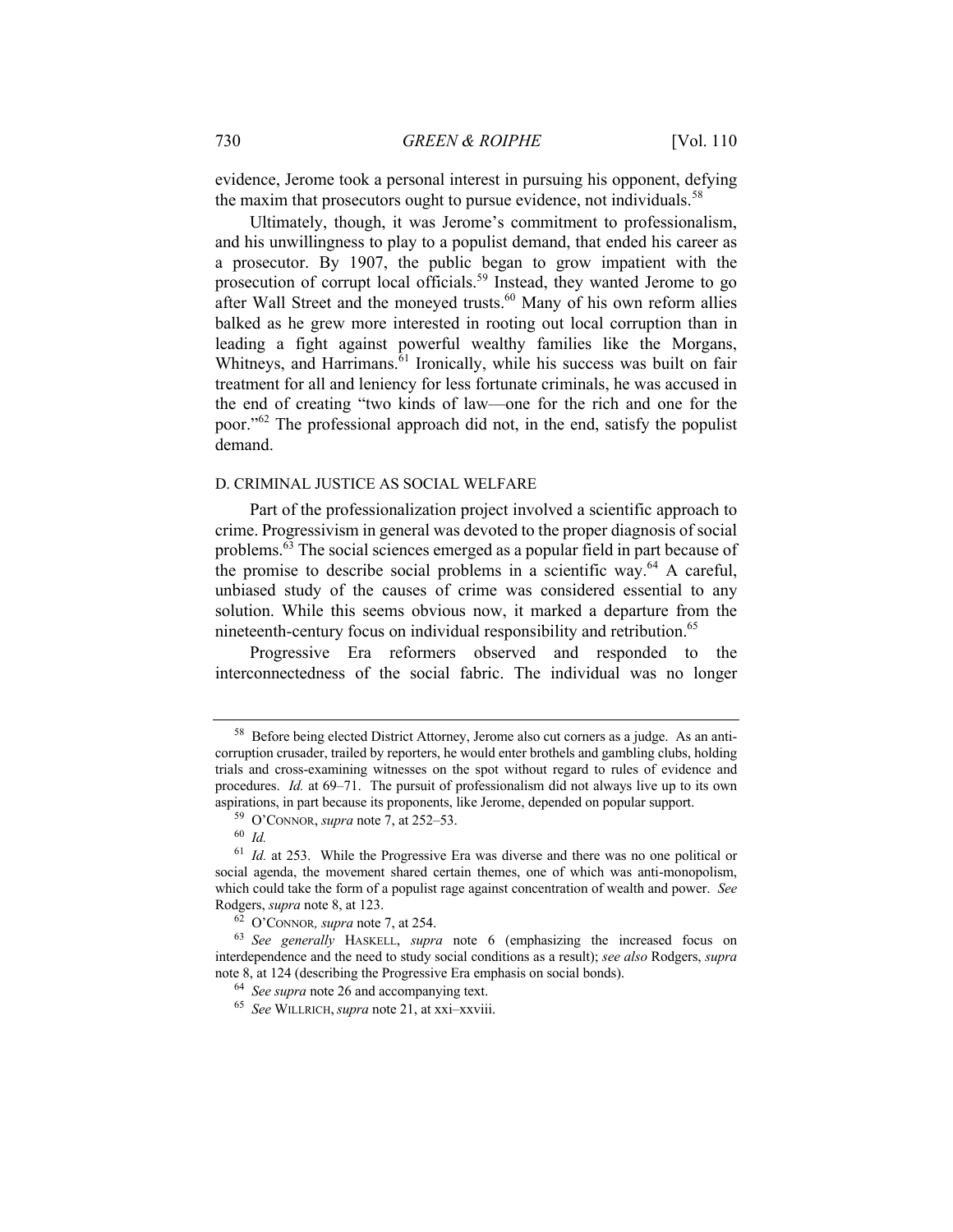assumed to be in control of his actions, and the exercise of free will seemed more a fiction than a reality to reformers.<sup>66</sup> Crime did not have one cause, nor did punishment have a single effect on the individual. Progressive Era reformers believed that the stress of the urban industrial world, harsh working conditions, and concentrated areas of poverty produced social ills.<sup>67</sup> They also understood that punishing individuals could have negative consequences for the community, thereby causing an increase in the very problems they sought to alleviate.<sup>68</sup> For example, with a typical Progressive Era emphasis on the effect of environment on crime, Jerome intervened in an assistant's case to ask for a lenient sentence. $69$  A longshoreman was convicted for killing a man during a dockside brawl.<sup>70</sup> Jerome argued that the judge should not impose a severe sentence because the crime was a result of the defendant's poor upbringing, his lack of education, and the culture of street fighting.<sup>71</sup>

Not all Progressive Era reformers viewed crime as the product of poverty, culture, and lack of education. For instance, Harry Olson—a chief prosecutor and judge in the late-nineteenth century—linked mental and emotional defects to crime.<sup>72</sup> Many, like Olson, preferred sterilization and institutionalization to social programs.<sup>73</sup> Olson oversaw the implementation of the "morals court," designed to address public morality, including prostitution.<sup>74</sup> Once again, he and others like him used voluntary associations, criminal sanctions, and expert treatment to address what was increasingly seen as a crisis in morality and a social pathology.<sup>75</sup>

For the majority of Progressive Era criminal justice reformers, however, crime itself became a way to study the social pathologies of an industrial democratic state.<sup>76</sup> The social explanation for crime, in turn, justified greater state involvement in the lives of working class Americans.<sup>77</sup> Besides casting members of the working class as victims of poverty, prosecutors and reformers also blamed working class culture as a cause of criminality.<sup>78</sup>

<sup>71</sup> *Id.*

<sup>74</sup> WILLRICH, *supra* note 21, at 57.

<sup>75</sup> *Id.* at 176-77.

 $76$  *Id.* at xxiii.

<sup>77</sup> *Id.* at xxvi.

<sup>78</sup> *Id.* at 138.

<sup>66</sup> *Id.* at xxi–xxii.

<sup>67</sup> *See id.* at 83.

<sup>68</sup> *Id.* at 66.

<sup>69</sup> O'CONNOR, *supra* note 7, at 120.

<sup>70</sup> *Id.*

<sup>72</sup> WILLRICH,*supra* note 21, at 48.

<sup>73</sup> Michael Willrich, *The Two Percent Solution: Eugenic Jurisprudence and the Socialization of American Law*, 1900–1930, 16 L. & HIST. REV. 63, 63–67 (1998).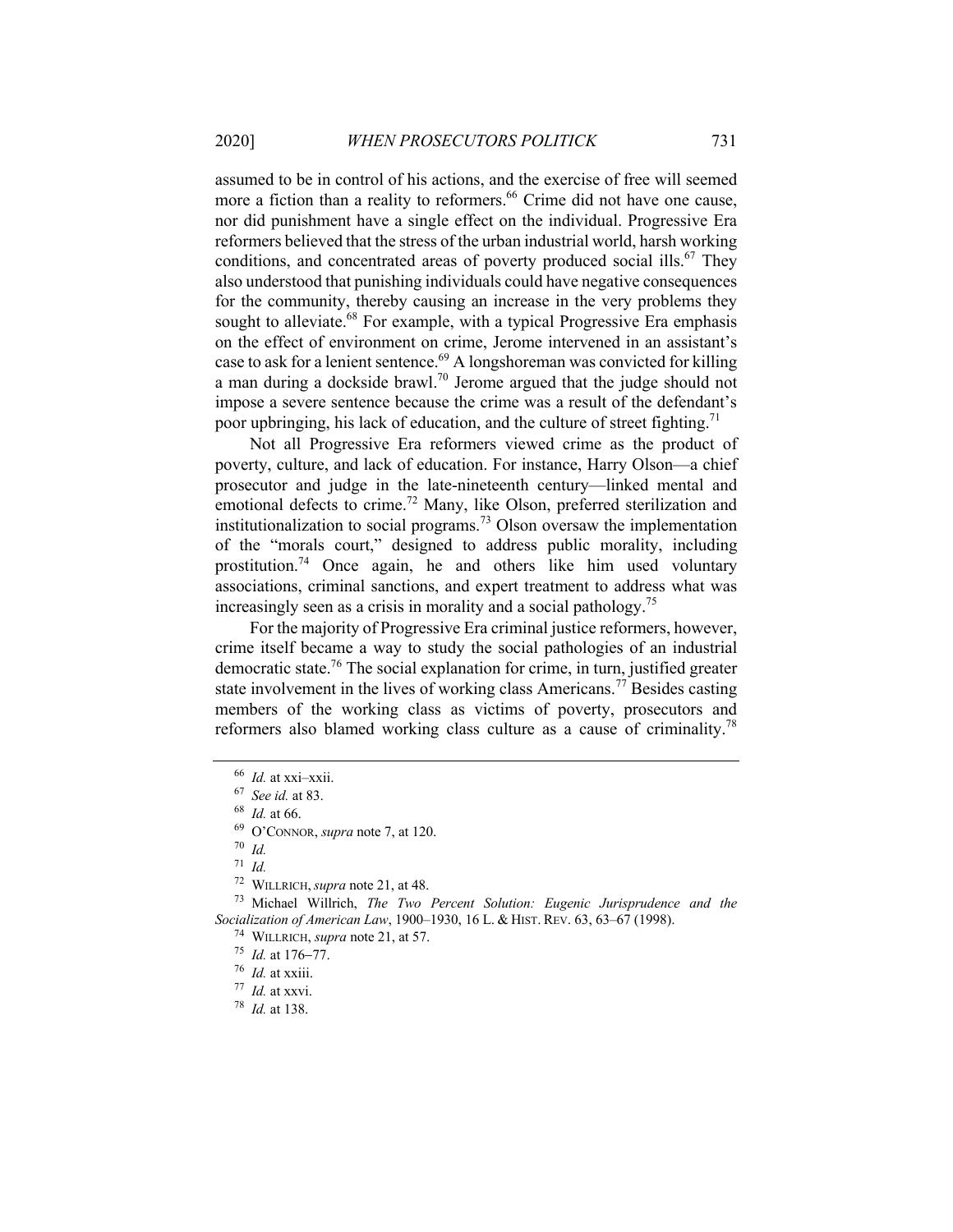Criminal justice reform in the Progressive Era served as one of the origins and early examples of the American welfare state. Reform prosecutors were not only interested in fighting corruption, they also sought to use the criminal law as a means of social control to reform individuals and enforce what they saw as American values in cities increasingly populated by immigrants.<sup>79</sup> A specialized courtroom staff of social workers and psychiatrists was recruited to assist prosecutors in treating individuals and communities instead of simply punishing criminals.

For instance, legislatures increasingly enacted deserter laws with criminal consequences for husbands who abandoned their families.<sup>80</sup> Taxpayers had not yet committed to sharing the burden for these individuals, and legislatures hoped to force wayward husbands to at least take a share of the responsibility. Charities and local government welfare agencies often required that a woman file a criminal complaint against her husband before collecting support. New family courts were established. These specialized courts employed social workers to assess the details of the relationship and determine whether a woman was worthy of help.<sup>81</sup> Voluntary associations, charities, and government agencies worked alongside prosecutors in an attempt to solve the social problem of deserting husbands rather than merely punishing them. $82$ 

It was not only the laws and mechanisms of government that drew prosecutors to help solve the social problems of the modern industrial state. Individuals also asked prosecutors to help discipline unruly children or punish delinquent husbands.<sup>83</sup> Reformers argued that prisons were ineffective at deterring and rehabilitating individuals.<sup>84</sup> Juvenile courts and

 $79$  *Id.* at xxi-xxx.

<sup>&</sup>lt;sup>80</sup> For instance, Illinois made it a misdemeanor for a husband to abandon or neglect his wife and child: "[E]very person who shall, without good cause, abandon his wife and neglect and refuse to maintain and provide for her, or who shall abandon his or her minor child or children, under the age of twelve years, in destitute or necessitous circumstances, and willfully neglect or refuse to maintain and provide for such child or children, shall be deemed guilty of a misdemeanor and on conviction thereof shall be punished by a fine of not less than one hundred dollars or more than five hundred dollars, or by imprisonment in the County Jail, House of Correction or Workhouse not less than one month or more than twelve months, or by both such fine and imprisonment . . . ." Act of May 13, 1903, 1903 Ill. Laws 155–56.

<sup>81</sup> Michael Willrich, *Home Slackers: Men, the State, and Welfare in Modern America*, 87 J. AM. HIST. 460, 481-82 (2000).

<sup>82</sup> *Id.* at 460-61. Overcriminalization was, at least in this one example, the result of trying to force a more powerful group to support a less powerful one and to use the criminal law to incentivize men to treat women properly.

<sup>83</sup> WILLRICH,*supra* note 21, at 5.

<sup>84</sup> *Id.* at 79.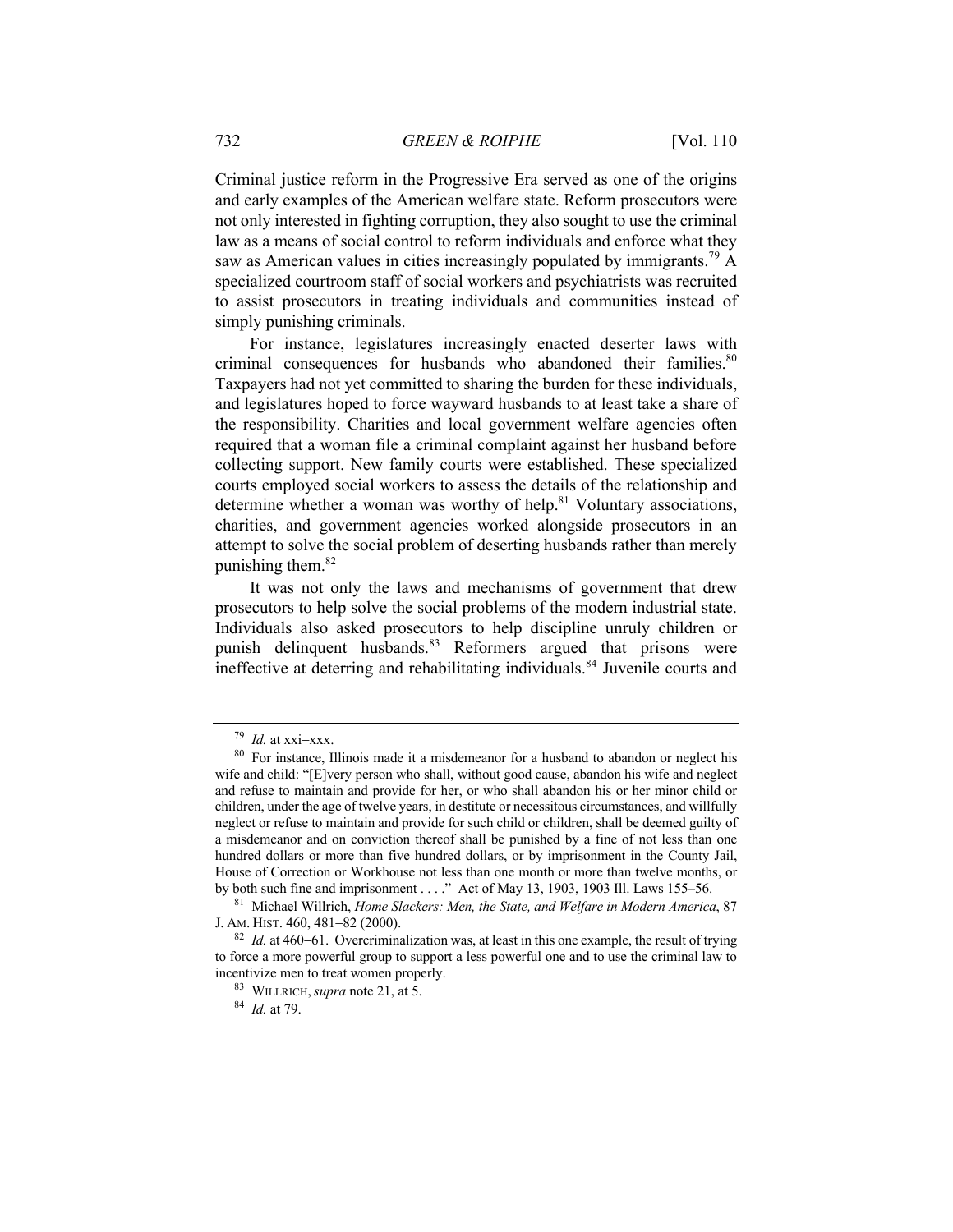the broad use of probation were tools prosecutors and judges used to avoid punishment but still address social ills.<sup>85</sup>

The state expanded through its criminal laws to address the social problems of the urban industrial state. Progressive social thought emphasized both the interdependent nature of society as well as the critical role that experts and professionals play in understanding and addressing social problems. Thus, reformers sought to bring professionalism to the criminal justice system not only to rationalize it but also to calibrate it to address these problems rather than punish individuals, who were increasingly seen as the product of social conditions rather than lone instigators of bad acts.

#### E. THE LEGACY OF PROSECUTORIAL PROFESSIONALISM

The Progressive Era influenced criminal justice in various ways. One prominent legacy of the reformers is the cooperative, voluntary association between prosecutors, private organizations, and the state. Today, many cities have drug courts, family courts, and other specialized tribunals where prosecutors work with communities through social workers, mental health professionals, and others. But our focus here is on the reformers' influence on the idea of the role and responsibilities of criminal prosecutors.

The idea of public prosecution, exemplified by William Travers Jerome and others in the Progressive Era, was not wholly innovative. The professional ideal of prosecutors as quasi-judicial officials meting out evenhanded justice, without fear or favor, based on the evidence and a sense of proportionality, finds expression in nineteenth-century court opinions and other writings on the prosecutorial duty to seek justice.<sup>86</sup> However, as illustrated by the New York County District Attorney's office, into which Jerome stepped, early twentieth-century prosecutors often ignored—or at best paid lip service to—this ideal.<sup>87</sup> Moreover, the professional ideal was itself underdeveloped. For example, Carolyn Ramsey's history of nineteenthcentury prosecution suggests that even those who accepted the notion that prosecutors ought to be politically neutral did not necessarily agree that prosecutors, as representatives of the government, should serve the broader public interest as opposed to serving victims directly.<sup>88</sup> Progressive Era prosecutors significantly advanced earlier professional norms, in part because of the sharpness and visibility of their break with their predecessors.

<sup>85</sup> *Id.* at 66-68, 81-82*.*

<sup>86</sup> Bruce A. Green, *Why Should Prosecutors "Seek Justice?",* 26 FORDHAM URB. L.J. 607, 612-14 (1999).

<sup>87</sup> *See supra* Part (I)(B).

<sup>88</sup> Ramsey, *supra* note 46, at 1342-51.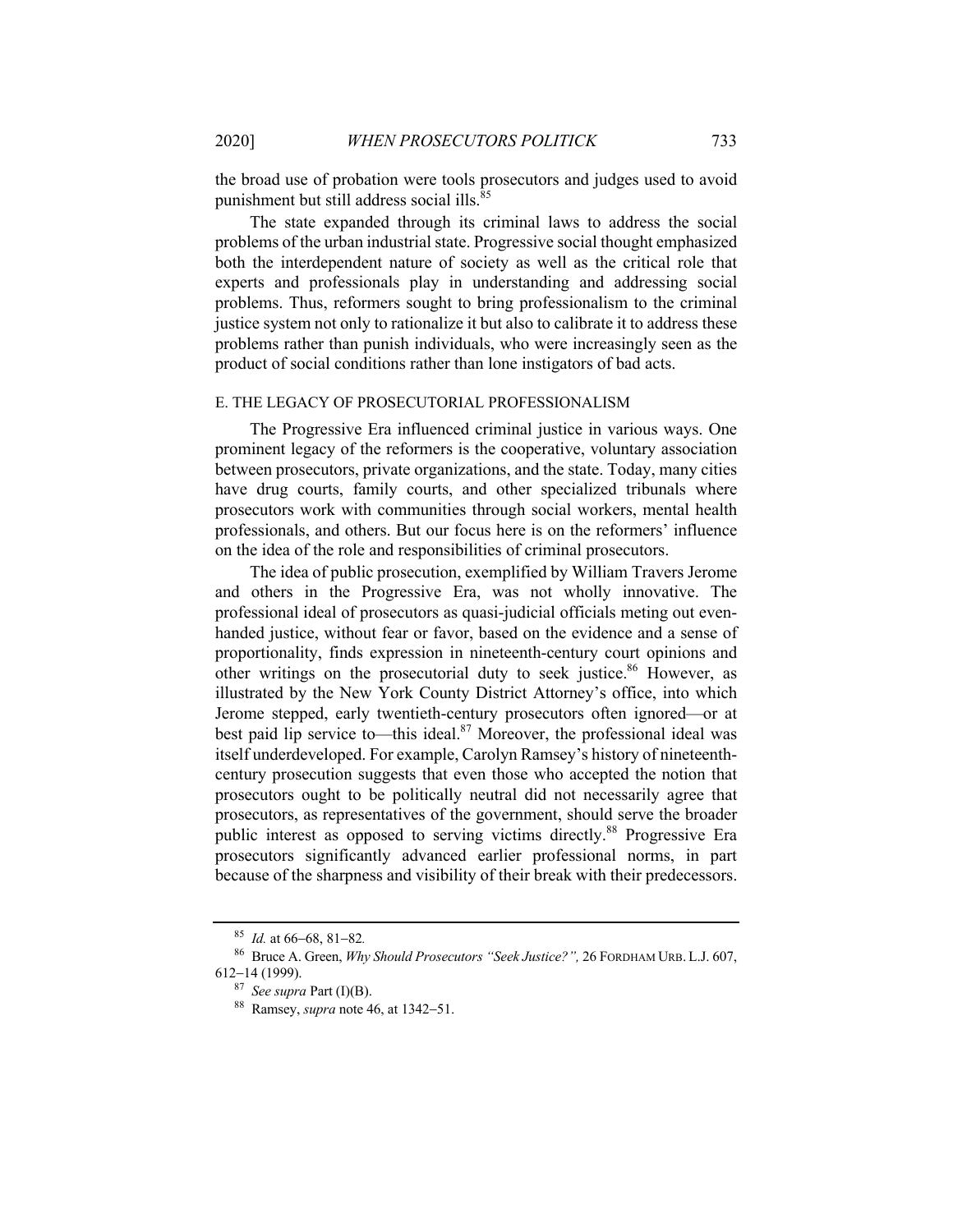The Progressive Era ideals of criminal prosecution included various related concepts—for example, that prosecutors do not take direction from, or serve the interests of, private parties; that prosecutors serve the public, not the parochial interests of their political parties or patrons; and that prosecutors pursue justice in a disinterested manner, exercising power based on the law and evidence, not personal whim. Later writings reiterated and expanded on these concepts. For example, in a much-quoted 1935 opinion, the Supreme Court reaffirmed that prosecutors represent "a sovereignty whose obligation to govern impartially is as compelling as its obligation to govern at all; and whose interest, therefore, in a criminal prosecution is not that it shall win a case, but that justice shall be done."<sup>89</sup> Then-Attorney General Robert Jackson further explained this concept in a 1940 published speech to federal prosecutors that is also cited often.<sup>90</sup> In 1953, the U.S. Department of Justice began codifying its internal policies and practices in a manual for federal prosecutors to promote consistent enforcement of federal criminal law in accordance with accepted principles.<sup>91</sup> In 1958, in an influential report on lawyers' role in the adversarial process, Lon Fuller and John D. Randall emphasized that public prosecutors differ from lawyers with private clients in that they are "possessed . . . of important governmental powers that are pledged to the accomplishment of one objective only, that of impartial justice."<sup>92</sup>

A decade later, the American Bar Association published the first edition of the Prosecution Function Standards (now in its fourth edition), reflecting a professional consensus about how prosecutors should run their offices and exercise their authority.<sup>93</sup> Since then, contemporary codifications of

 $91$  U.S. Dep't of Justice, U.S. Attorneys' Manual, tit. 2 (1953),

<sup>89</sup> Berger v. United States, 295 U.S. 78, 88 (1935).

<sup>90</sup> Robert H. Jackson, *The Federal Prosecutor*, 31 J. CRIM. L. & CRIMINOLOGY 3, 3-6 (1940) (explaining that federal prosecutors should be animated by "the spirit of fair play and decency," "should have, as nearly as possible, a detached and impartial view of all groups in his community," and is required "to select the cases for prosecution and to select those in which the offense is the most flagrant, the public harm the greatest, and the proof the most certain," and that "[a]lthough the government technically loses its case, it has really won if justice has been done"). On the enduring significance of Jackson's speech, see generally Charles R. Wilson, *"That Justice Shall Be Done"—Constitutional Requirements, Ethical Rules, and the Professional Ideal of Federal Prosecution*, 36 N. ILL. U. L. REV. 111 (2015).

https://www.justice.gov/archive/usao/usam/1953/title2criminaldivision.pdf [https://perma.cc/G4HR-69F2].

<sup>92</sup> Lon L. Fuller & John D. Randall, *Professional Responsibility: Report of the Joint Conference*, 44 A.B.A.J. 1159, 1218 (1958).

<sup>93</sup> *See* Martin Marcus, *The Making of the ABA Criminal Justice Standards: Forty Years of Excellence*, 23 CRIM. JUST. 10, 10 (2009)); *see generally* CRIMINAL JUSTICE STANDARDS FOR THE PROSECUTION FUNCTION (AM. BAR ASS'N 2017).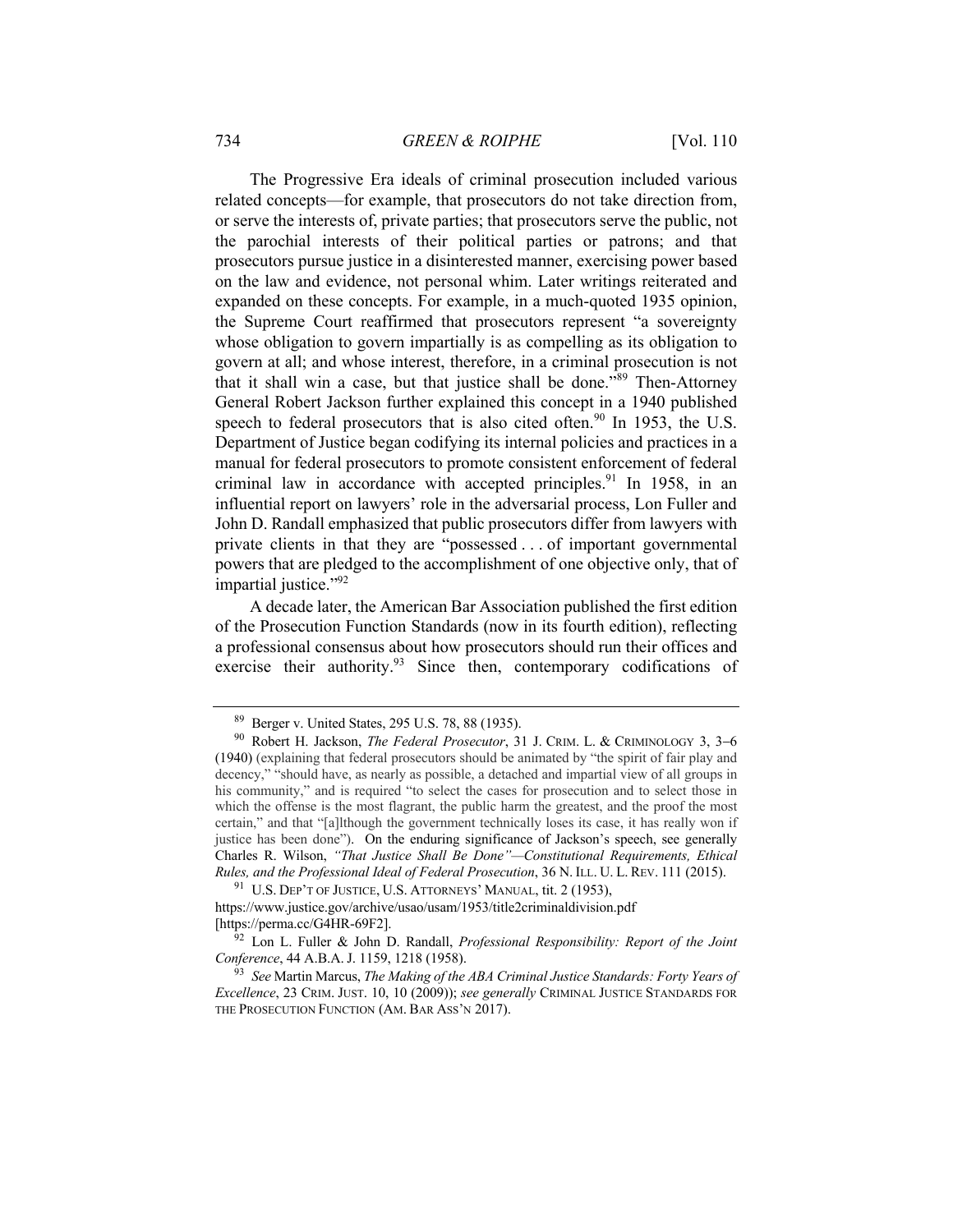professional conduct rules for the legal profession have referred to prosecutors' responsibility to use their discretionary power fairly.<sup>94</sup> These writings are a significant part of the framework for contemporary understandings of prosecutorial independence, neutrality, and detachment.<sup>95</sup> While it is hard to trace specific features of modern-day prosecution directly to the Progressive Era reform movement, most prosecutors, courts, and the public now accept certain Progressive Era ideals with little question.

As the twentieth century progressed, professionalism and expertise supplanted political favoritism and cronyism in prosecutors' offices. Although prosecutors still occasionally abuse their authority, and there is evidence that entire offices have a abandoned professional norms and processes,<sup>96</sup> the outright corruption of public prosecutors' offices—with lawyers who are either completely ineffective or in the pocket of politicians or wealthy business interests—is far more alien to us now than it was before the Progressive Era.

For elected prosecutors, however, as the Progressive Era reform movement illustrated, there is a tension between populism and professionalism. William Travers Jerome rose to office on a wave of popular support for reform. He restored faith in criminal justice by implementing policies to treat defendants equally regardless of their wealth and status and personally advocating leniency for less fortunate criminals whose bad acts may have been influenced by their circumstances. Ultimately, however, his commitment to professionalism and refusal to interpret his campaign promise as a vow to unseat the powerful and pursue Wall Street and the moneyed trusts regardless of criminal conduct cost him his popular support. To a large extent, the mid- to late-twentieth-century prosecutors addressed the need to garner popular support by campaigning on their experience and expertise, not their policies. Once professionalism became an established qualification for office, prosecutors could turn their fidelity to professional expectations into a selling point, thus depoliticizing prosecutors' offices. Of course,

<sup>94</sup> MODEL RULES OF PROF'L CONDUCT r. 3.8 cmt. 1 (AM. BAR ASS'N 1983); MODEL CODE OF PROF'L RESPONSIBILITY EC 7-14 (AM. BAR ASS'N 1980).

<sup>95</sup> *See* Bruce A. Green & Rebecca Roiphe, *A Fiduciary Theory of Prosecution*, 69 AM. U. L. REV. 805, 844-46 (2020) (identifying prosecutors' skill and expertise as a justification for their independence) [hereinafter Green & Roiphe, *A Fiduciary Theory of Prosecution*]; Bruce A. Green & Rebecca Roiphe, *Can the President Control the Department of Justice?*, 70 ALA. L. REV. 1, 60-74 (2018) (discussing the history of federal prosecutors' independence and nonpartisanship and the underlying policy reasons) [hereinafter Green & Roiphe, *Can the President Control the Department of Justice?*].

 $96$  For example, in many cases, prosecutors have been indifferent to discovery obligations. *See, e.g.*, Connick v. Thompson, 563 U.S. 51, 70-72 (2011) (declining to hold a prosecutors' office liable for one *Brady* violation even when the office failed to provide adequate training).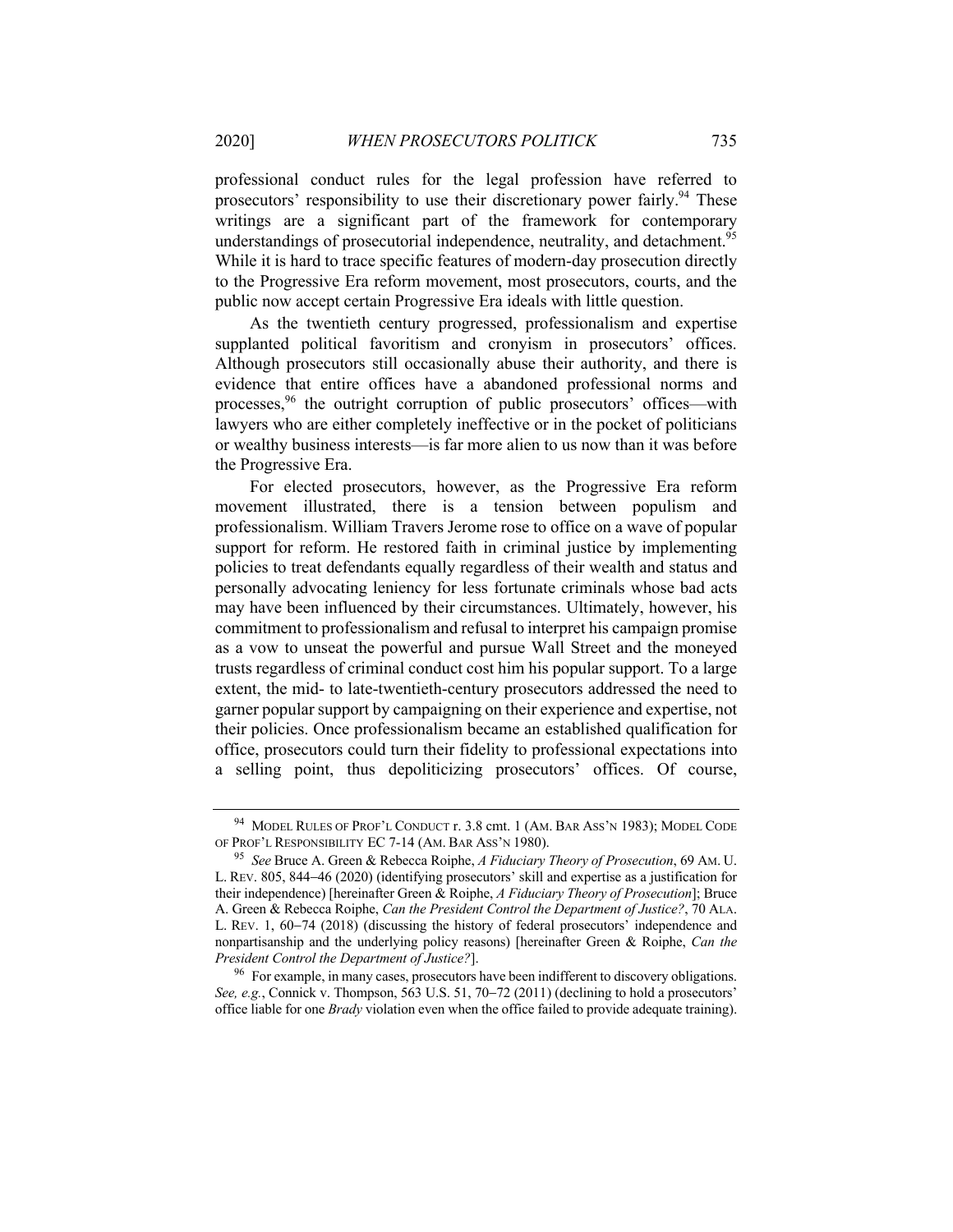contemporary prosecutors' commitment to strict enforcement of the criminal law, which could be characterized as a professional value, also aligned with popular sentiment until recent years.

## II. TWENTY-FIRST CENTURY "PROGRESSIVE PROSECUTORS"

Against the background of popular unease with the criminal process, today's progressive prosecutors have offered an alternative to mainstream prosecutors, just as Progressive Era prosecutors offered an alternative to those exercising prosecutorial power in their day. Of course, the twenty-firstcentury progressive prosecutors probably have not been looking for inspiration in the endeavors of their Progressive Era predecessors. However, as the following discussion shows, parallels may be drawn.

Although the Progressive Era prosecutors may have had prior prosecutorial experience, they ran for election as outsiders with significant popular support, opposed to the conventional way of running prosecutors' offices as marked by favoritism, cronyism, and incompetence. Today's progressive prosecutors have different—and less stark—complaints about the status quo given improvements during the past century in law and society, but they also run on a promise of change. Like the earlier Progressive Era prosecutors, today's progressive prosecutors advance ideas for reform that take account of the broader socio-economic context in which criminal conduct occurs and cases are prosecuted. They do not simply process cases but seek to change criminal laws, institutions, and procedure. In opposing the status quo and the political establishment responsible for it, today's progressive prosecutors—like the Progressive Era reformers—have sought office by appealing directly to the people by promising to protect the poor and to bring the rich and powerful to justice. Consequently, today's progressive prosecutors, like their Progressive Era predecessors, have faced considerable backlash from the political establishment.

This Part begins in Section A by offering a short review of relevant developments in criminal justice during the past fifty years. Section B then describes the contemporary progressive prosecution movement. Section C focuses particularly on progressive prosecutors' approach to the exercise of discretion and how their approach differs from that of today's mainstream prosecutors, whose ideas of professionalism are a legacy of the Progressive Era. Notwithstanding differences in approach that may look significant from a contemporary perspective, today's mainstream and progressive prosecutors share fundamental understandings that, from a historical perspective, probably make them more alike than different. Sections B and C each draw parallels to the earlier Progressive Era movement.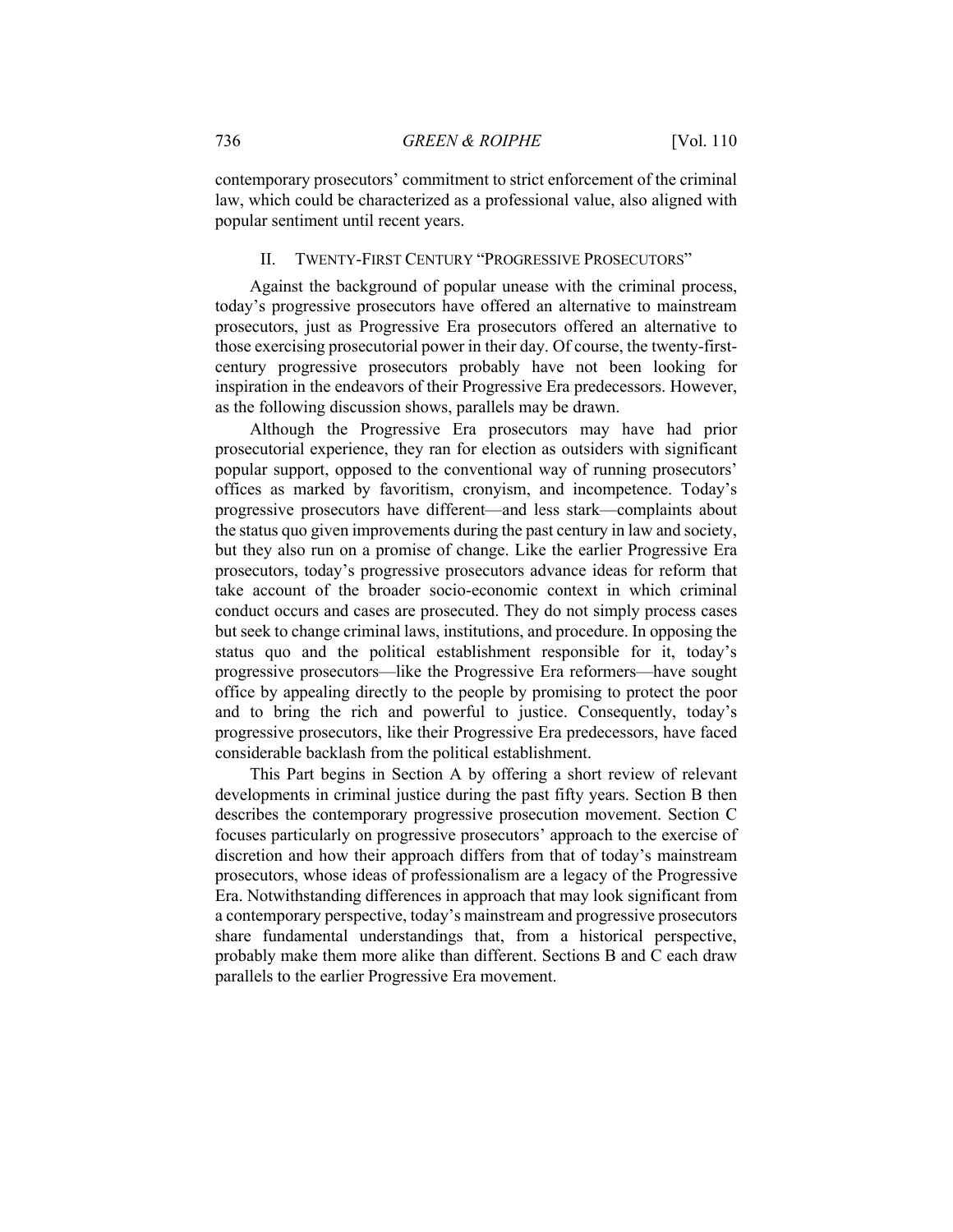#### A. FRAMING THE NEW PROGRESSIVE PROSECUTION MOVEMENT

Historians of twentieth-century criminal justice in America have documented an increasingly punitive system. Beginning in the 1970s, politicians responded to the increases in the national crime rate to promote a more aggressive approach to crime.<sup>97</sup> Since then, the country has witnessed an increase in the rate of incarceration, disproportionately affecting African-American men and other minorities. $98$  In many, if not all, of these accounts, prosecutorial discretion played a dominant role in these trends.<sup>99</sup>

As the country witnessed these changes, there was a historical turn against experts and professionals from both the left and the right.<sup>100</sup> Scholars, the popular press, and others questioned the Progressive Era assumption that experts and professionals would seek truth and transcend political or personal interest. Skeptics argued that professionals are all political actors, subject to bias,<sup>101</sup> and all have their own professional self-interest driving their decisions.<sup>102</sup>

In the political arena, the innocence movement, #MeToo, and Black Lives Matter have popularized some critical aspects of criminal justice.<sup>103</sup> The innocence movement has exposed the fact that some defendants serving long sentences are not guilty. This movement simultaneously demonstrated that prosecutors abuse their discretion at times, contributing to this injustice.<sup>104</sup> The #MeToo movement focused public attention on inequality

<sup>100</sup> Rebecca Roiphe, *The Decline of Professionalism*, 29 GEO. J. LEGAL ETHICS 649, 665-68 (2016).

 $101$  *Id.* at 666.

<sup>102</sup> *Id.*; *see also* Dana A. Remus, *Reconstructing Professionalism*, 51 GA. L. REV. 807, 811-14 (2017) (arguing that the neo-liberal notion of lawyers as market actors neglects the ways in which the professional form contributes significant value to society).

<sup>103</sup> Green & Yaroshefsky, *supra* note 2, at 87-93; Lara Bazelon & Aya Gruber, *#MeToo Doesn't Always Have to Mean Prison*, N.Y. TIMES (Mar. 2, 2020), https://www.nytimes.com /2020/03/02/opinion/metoo-doesnt-always-have-to-mean-prison.html [https://perma.cc/DK86-H5XU].

<sup>104</sup> Bennett L. Gershman, *The Prosecutor's Contribution to Wrongful Convictions*, *in* EXAMINING WRONGFUL CONVICTIONS: STEPPING BACK, MOVING FORWARD 109, 114-118 (Allison D. Redlich, James R. Acker, Robert J. Norris & Catherine L. Bonventre, eds., 2014); *New Report: Prosecutorial Misconduct and Wrongful Convictions*, INNOCENCE PROJECT (Aug. 25, 2010), https://www.innocenceproject.org/new-report-prosecutorial-misconduct-and-wron gful-convictions/ [https://perma.cc/22QC-QCLX].

<sup>97</sup> *See* WILLIAM J. STUNTZ, THE COLLAPSE OF AMERICAN CRIMINAL JUSTICE 216 (2011).

 $^{98}\,$  ELIZABETH HINTON, FROM THE WAR ON POVERTY TO THE WAR ON CRIME: THE MAKING OF MASS INCARCERATION IN AMERICA 5 (2016); RANDALL KENNEDY, RACE, CRIME, AND THE LAW 21-22 (1997).

<sup>&</sup>lt;sup>99</sup> JOHN F. PFAFF, LOCKED IN: THE TRUE CAUSES OF MASS INCARCERATION—AND HOW TO ACHIEVE REAL REFORM 206 (2017); Angela J. Davis, *The Prosecutor's Ethical Duty to End Mass Incarceration*, 44 HOFSTRA L. REV. 1063, 1070-78 (2016).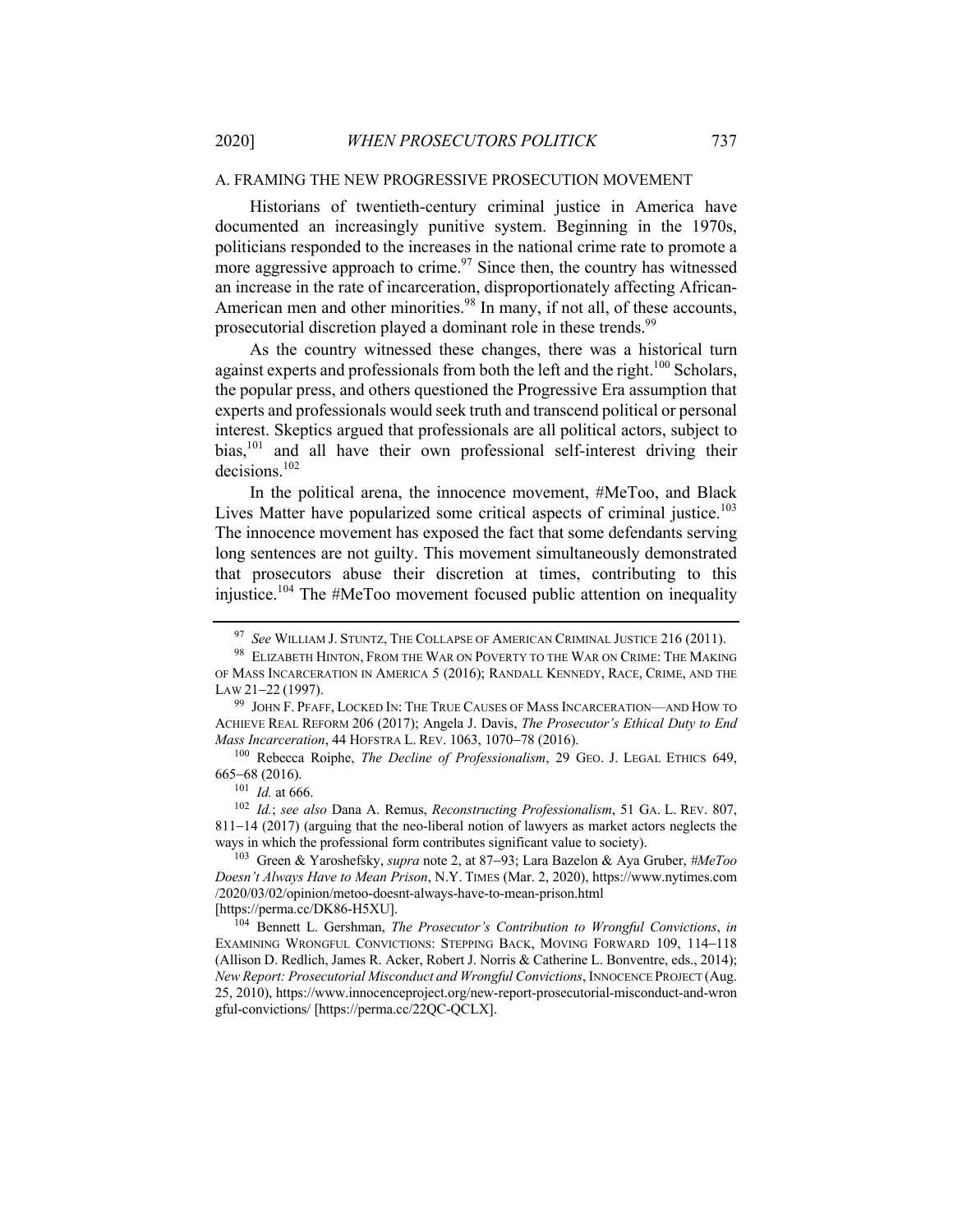in the criminal justice system by protesting the under-enforcement of rape and sexual assault, particularly by wealthy white men. Finally, Black Lives Matter drew attention to the unequal and often dehumanizing treatment of black men by law enforcement.

Thus, the contemporary progressive prosecution movement comes on the heels of concerns about mass incarceration, an increasing distrust of professionals and experts of all sorts, and a political focus on inequality in the criminal justice system. The movement is also accompanied by a growing chorus of scholars who believe the solution to criminal justice problems is handing over control to local communities.<sup>105</sup>

#### B. THE RISE OF THE NEW PROGRESSIVE PROSECUTION MOVEMENT

By late 2019, a number of elected prosecutors across the United States came to be known as "progressive prosecutors."<sup>106</sup> These included prosecutors elected in Boston, Brooklyn, Kansas City, Philadelphia, and San Francisco.<sup>107</sup> But not all were from the North or from big cities. So-called progressive prosecutors have been elected in Dallas, Houston, Orlando, San Antonio and localities in Louisiana, Mississippi, and Virginia, among other places.108 In general, beginning in 2015, their campaigns have been funded

<sup>105</sup> *See* STEPHANOS BIBAS, THE MACHINERY OF CRIMINAL JUSTICE 129–65 (2012); Josh Bowers, *Upside-Down Juries*, 111 NW. U. L. REV. 1655, 1666-67 (2017); Joshua Kleinfeld, *Manifesto of Democratic Criminal Justice*, 111 NW. U. L. REV. 1367, 1397–1401 (2017); Jocelyn Simonson, *Democratizing Criminal Justice Though Contestation and Resistance*, 111 NW. U. L. REV. 1609, 1622–23 (2017). For a critique of this solution, see John Rappaport, *Some Doubts About "Democratizing" Criminal Justice*, 87 U. CHI. L. REV. 711, 739–809 (2020).

<sup>106</sup> Berman, *supra* note 1.

<sup>107</sup> *See, e.g.*, Jeffrey Bellin, *Defending Progressive Prosecution*, 39 YALE L.&POL'Y REV. (forthcoming 2020) (manuscript at 4) (available at https://papers.ssrn.com/sol3/papers.c fm?abstract\_id=3479165) [https://perma.cc/J4EY-4VZC] (identifying Larry Krasner (Philadelphia), Kim Foxx (Chicago), Marilyn Mosby (Baltimore), Rachael Rollins (Boston), Chesa Boudin (San Francisco), and John Creuzot (Dallas)); Emily Bazelon & Miriam Krinsky, *There's a Wave of New Prosecutors. And They Mean Justice.*, N.Y. TIMES (Dec. 11, 2018), https://www.nytimes.com/2018/12/11/opinion/how-local-prosecutors-can-reform-theirjustice-systems.html [https://perma.cc/Y56Z-DNU6] (identifying Mark Dupree (Kansas City) and others as "new, progressive prosecutors"); Sam Resiman, *The Rise of the Progressive Prosecutor*, LAW360 (Apr. 7, 2019, 8:02 PM), https://www.law360.com/articles/1145615/therise-of-the-progressive-prosecutor [https://perma.cc/68SN-TSS7] (identifying Wesley Bell (St. Louis), Rachael Rollins (Boston), and Larry Krasner (Philadelphia) as "part of a new wave of progressive prosecutors").

<sup>108</sup> Bellin, *supra* note 107; Angela J. Davis, *Reimagining Prosecution: A Growing Progressive Movement*, 3 UCLA CRIM. JUST. L. REV. 1, 18, 23 (2019) (identifying Aramis Ayala (Orlando), Scott Colom (Mississippi), and others as progressive prosecutors); Bazelon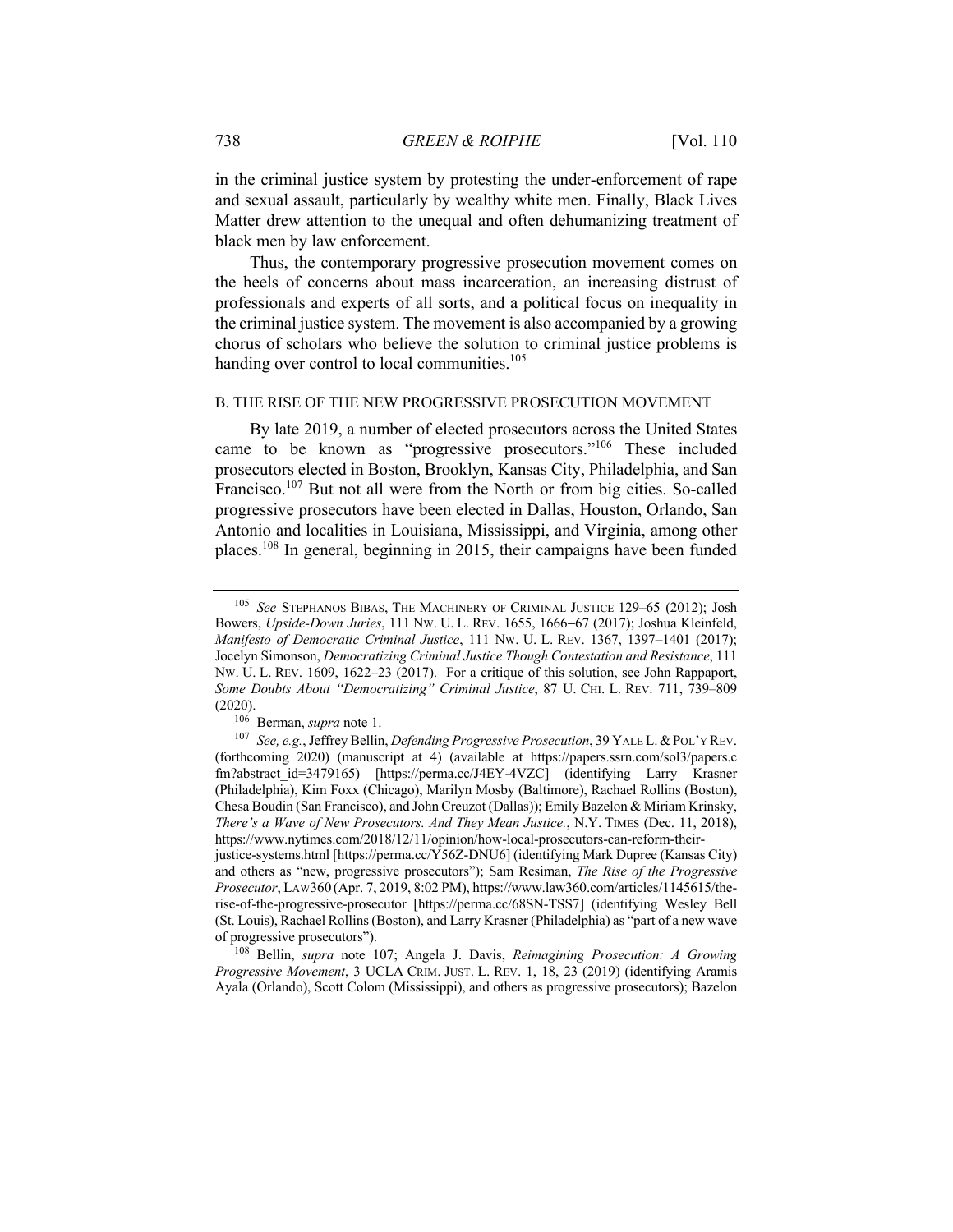by a consortium led by George Soros, as part of a broader criminal justice reform effort. $109$ 

It is not entirely clear when these twenty-first-century prosecutors were first labeled as progressives, or when the label became popular. It is certainly not meant as a reference to Progressive Era prosecutors. Prior to 2015, the term "progressive" was used conceptually to characterize liberal, reformoriented prosecutors.<sup>110</sup> Since then, it has come to be used to describe an identifiable group of elected prosecutors. A 2015 interview with Kim Foxx before her election in Chicago referred to two of the first Soros-backed prosecutors—Scott Colom of Mississippi and James Stewart of Caddo Parish, Louisiana—as "progressive prosecutors."111 In a 2017 article, David Sklansky offered ten "best practices' for ... progressive district

<sup>109</sup> *See* EMILY BAZELON, CHARGED: THE NEW MOVEMENT TO TRANSFORM AMERICAN PROSECUTION AND END MASS INCARCERATION 79, 83 (2019); Scott Bland, *George Soros' Quiet Overhaul of the U.S. Justice System*, POLITICO (Aug. 30, 2016, 5:25 AM), https://www.politico.com/story/2016/08/george-soros-criminal-justice-reform-227519 [https://perma.cc/JW3U-CSPL] (discussing Soros's support for "district attorney campaigns in Florida, Illinois, Louisiana, Mississippi, New Mexico and Texas"); Paige St. John & Abbie VanSickle, *Here's Why George Soros, Liberal Groups Are Spending Big to Help Decide Who's Your Next D.A.*, L.A. TIMES (May 23, 2018, 7:00 AM), https://www.latimes.com/local/california/la-me-prosecutor-campaign-20180523-story.html [https://perma.cc/ED2V-6WYP] (discussing Soros's support for district attorney campaigns in California).

<sup>110</sup> Before then the term was not used to describe an identifiable group of elected prosecutors, but to describe subordinate or chief prosecutors who were out-of-step with mainstream, tough-on-crime prosecutors in that they supported liberal criminal justice policies or practices. PAUL BUTLER, LET'S GET FREE: A HIP-HOP THEORY OF JUSTICE 114–19 (2009) (asking "what happens to progressive prosecutors?" and explaining that "[p]eople who go into prosecution with a progressive agenda get derailed"); Bruce A. Green, Gideon's *Amici: Why Do Prosecutors So Rarely Defend the Rights of the Accused?*, 122 YALE L.J. 2336, 2356 (2013) ("Progressive prosecutors could establish their own association to advance their perspectives.").

<sup>111</sup> Leon Neyfakh, *Why Did It Take More Than a Year to Charge the Officer Who Shot Laquan McDonald?*, SLATE (Nov. 25, 2015, 4:41 PM), https://slate.com/news-and-politics/2 015/11/laquan-mcdonald-kim-foxx-on-why-anita-alvarez-mishandled-the-jason-van-dykecase.html [https://perma.cc/2PJ4-WSUM].

<sup>&</sup>amp; Krinsky, *supra* note 107 (stating the progressive prosecutors were elected in five Texas cities, including Dallas, Houston, and San Antonio); *Virginia's Newly Elected Progressive Prosecutors,* CTR. FOR AM. PROGRESS, https://www.americanprogress.org/events/2019/12/10 /478594/virginias-newly-elected-progressive-prosecutors/ [https://perma.cc/7Z93-7NUM] (identifying newly-elected prosecutors of Arlington, Fairfax, and Loudoun Counties); Alex Yablon, *The Suburbs Aren't Scared of Criminal Justice Reform*, SLATE (Feb. 7, 2010, 5:18 PM), https://slate.com/news-and-politics/2020/02/virginia-suburbs-progressive-prosecutors.h tml [https://perma.cc/P5CZ-856H] ("In 2019, progressive prosecutors swept Democratic primary and general elections in the prosperous suburbs of northern Virginia: Fairfax, Loudoun, and Prince William counties as well as the city of Arlington."); *see also infra* note 130 and accompanying text.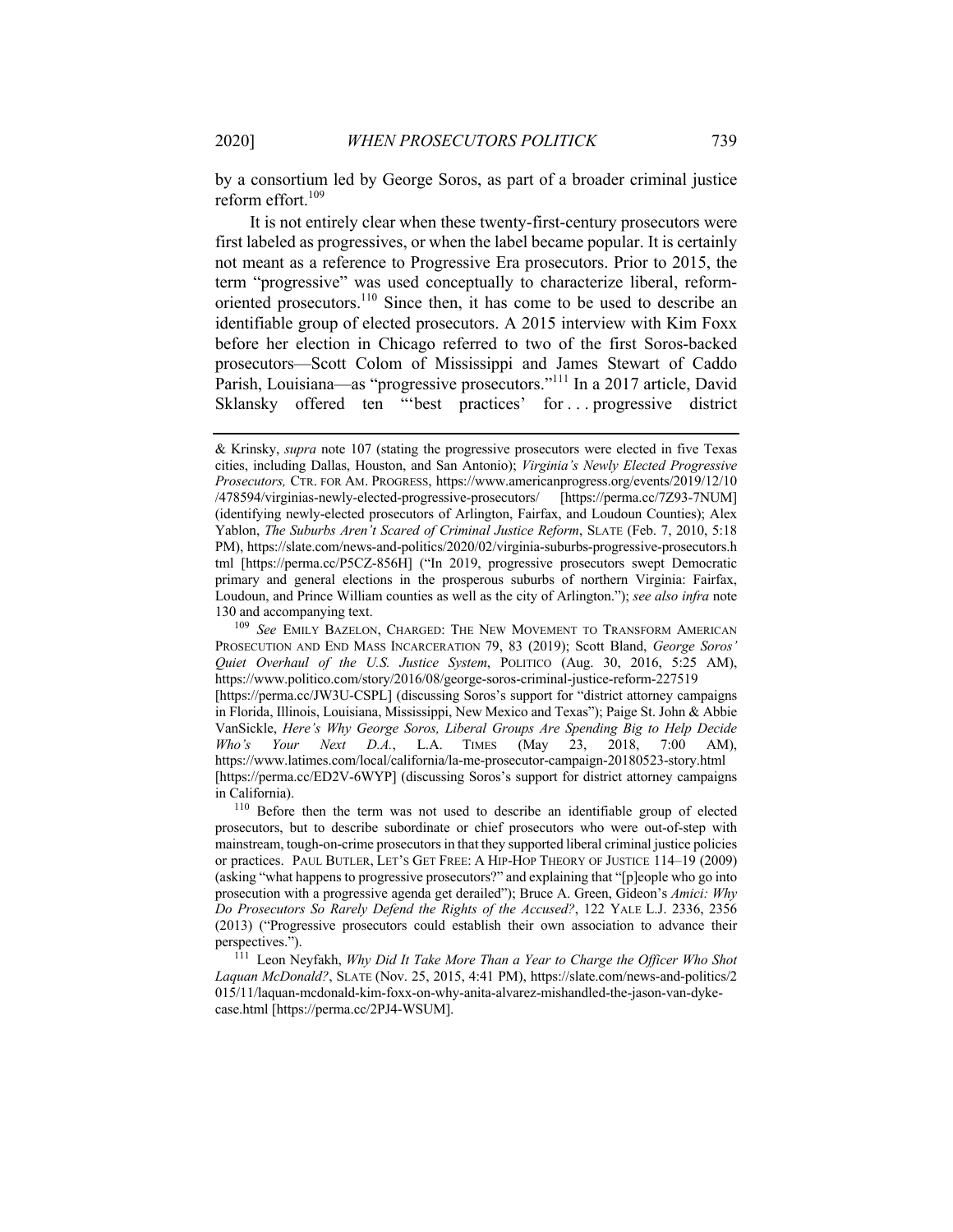attorneys."<sup>112</sup> In her 2019 book on the prosecution reform movement, Emily Bazelon described the victors as "[r]eform-minded prosecutors,"<sup>113</sup> but others described these nontraditional elected prosecutors and their likeminded colleagues as "progressive prosecutors."<sup>114</sup> The label stuck, although some prosecutors in the group might not claim to be "progressive" and others' claims might be contested.<sup>115</sup>

There is not complete agreement on what distinguishes progressive prosecutors from their mainstream contemporaries.<sup>116</sup> Jeffrey Bellin distinguishes progressive prosecutors from "traditional by-the-book prosecutor[s]," in how progressive prosecutors employ the power of "prosecutorial lenience" to "serve as a check on the [criminal justice] system's severity by counteracting overly-punitive police, legislatures, judges, and juries  $\dots$ <sup>117</sup> This, however, is not necessarily as sharp of a break with the status quo as progressive prosecutors suggest on the campaign trail. Bellin notes that mainstream prosecutors customarily decline to prosecute some minor offenders in order to conserve resources. He argues that when progressive prosecutors adopt controversial policies to decline to prosecute "[m]inor crimes that are extremely common, like drug possession, trespassing, and loitering . . . apart from the rhetoric surrounding those decisions, the distinction is one of degree rather than kind."118 Bellin also observes that, rhetorically, progressive prosecutors adopt a "'populist justice' approach that attempts to mold discretionary decisions to accord with

<sup>116</sup> *See* Benjamin Levin, *Imagining the Progressive Prosecutor*, MINN. L. REV. (forthcoming 2021) (manuscript at 2) (https://papers.ssrn.com/sol3/papers.cfm?abstract\_id =3542792) [https://perma.cc/X4SY-F6GP]; Sklansky, *supra* note 115, at 667 (observing that "[t]he prosecutors who have won election on 'progressive' platforms are an eclectic group").

<sup>117</sup> Bellin, *supra* note 107, at 26; *see also* Carissa Byrne Hessick & Michael Morse, *Picking Prosecutors*, 105 IOWA L. REV. 1537, 1541 (2020) ("[Using] the term to refer to prosecutors who have specifically championed or adopted prosecutorial practices that are intended to make the criminal justice system less punitive.").

<sup>118</sup> Jeffrey Bellin, *Theories of Prosecution*, 108 CALIF. L. REV. 1203, 1249–50 (2020).

<sup>112</sup> David Alan Sklansky, *The Progressive Prosecutor's Handbook*, 50 UC DAVIS L. REV. ONLINE 25, 28–42 (2017), https://lawreview.law.ucdavis.edu/online/vol50/Sklansky.pdf [https://perma.cc/58DL-T92F].

<sup>113</sup> BAZELON, *supra* note 109, at xxix.

<sup>114</sup> Note, *The Paradox of "Progressive Prosecution,"* 132 HARV. L. REV. 748, 750–51 (2018) (referring to Krasner, Foxx, Ogg, and Rollins).

<sup>115</sup> *See* David Alan Sklansky, *The Changing Political Landscape for Elected Prosecutors*, 14 OHIO ST. J. CRIM. L. 647, 653 (2017) (noting "how difficult it can be to say what makes a prosecutor 'progressive'"); *see also* Zach Despart & Samantha Ketterer, *Saying Ogg Not Progressive Enough, TOP Endorses Dem Challenger Audia Jones*, HOUS. CHRONICLE (Jan. 20, 2020, 8:12 PM), https://www.houstonchronicle.com/news/houston-texas/houston/article/ Saying-Ogg-not-progressive-enough-TOP-endorses-14990286.php [https://perma.cc/UX2N-6S7Q].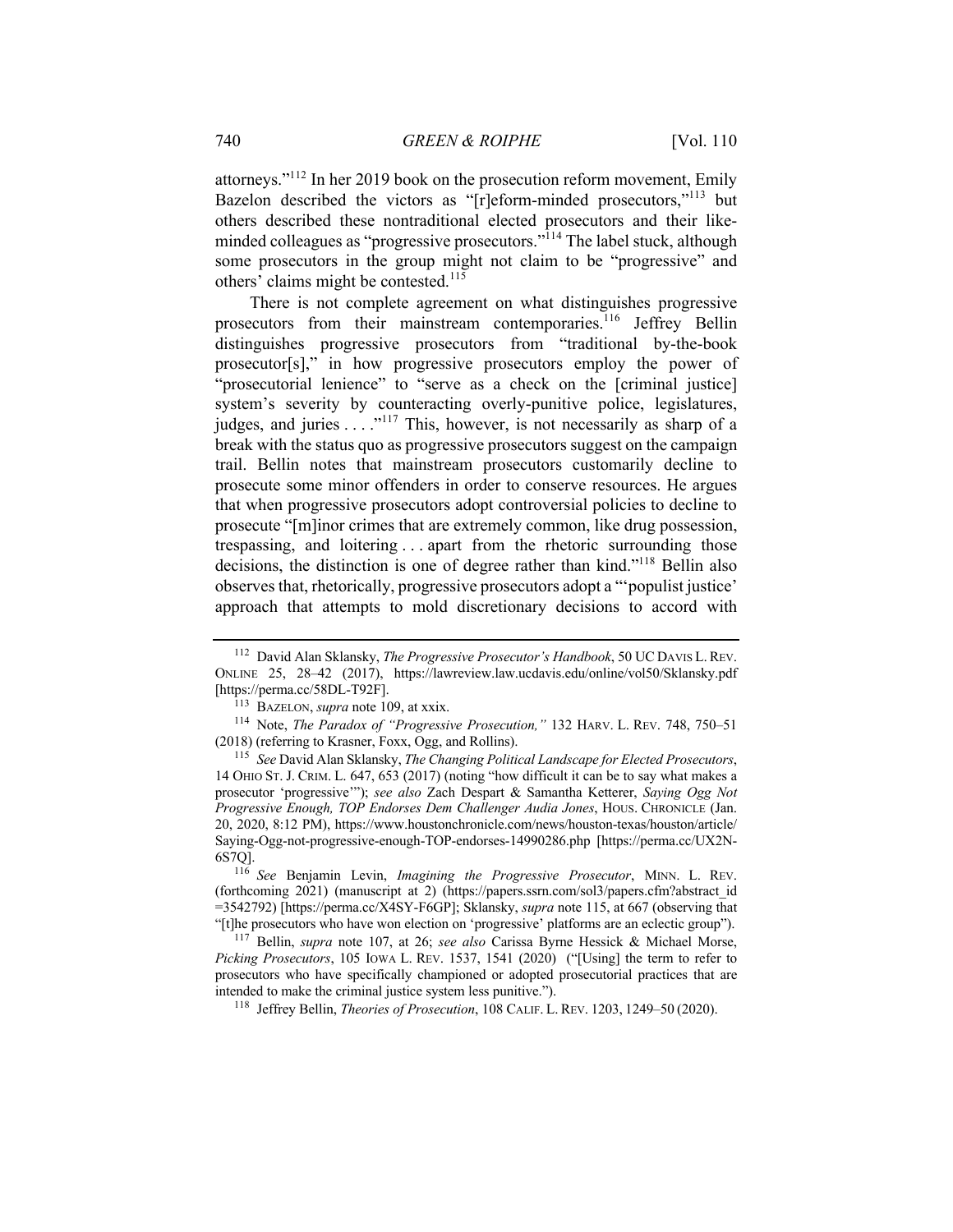constituent preferences."119 While the same might previously have been said about "tough on crime" prosecutors, we, too, identify a closer link between progressive prosecutors and their political base.

Other journalists and scholars emphasize progressive prosecutors' campaign platforms and published policies, particularly insofar as they are meant to redress over-incarceration and racial bias in the criminal process. These include internal policies on when and how to use prosecutorial power. Progressive prosecutors might be distinguished from traditional "tough-oncrime" prosecutors in that their campaign platforms have "included abandoning cash bail, declining low-level charges, not pursuing marijuana cases and closely scrutinizing police conduct, in efforts to reform a system that they say over-incarcerates and disproportionately punishes poor people and racial minorities."<sup>120</sup>

Like Progressive Era prosecutors, today's progressive prosecutors are situated in a broader reform movement. Bellin underscores progressive prosecutors' efforts "to leverage prosecutorial power to achieve criminal justice reform."121 But progressive prosecutors also support legislative reform of aspects of the criminal justice system over which they have no immediate control.<sup>122</sup> Many of the prosecutorial practices and legislative policies associated with progressive prosecutors can be found in a 2018 report, "21 Principles for the 21st Century Prosecutor,"<sup>123</sup> designed to advance the movement and give it coherence.

Today's progressive prosecutors may be regarded as successors to liberal and reform-minded predecessors of a few years earlier such as Craig Watkins, the Dallas prosecutor who established one of the most prominent conviction integrity units out of concern for the fairness and reliability of

<sup>119</sup> *Id.* at 1218.

<sup>120</sup> Berman, *supra* note 1.

<sup>121</sup> Bellin, *supra* note 118, at 1206; *see also* Daniel Nichanian, *The Politics of Prosecutors,* APPEAL, https://theappeal.org/political-report/the-politics-of-prosecutors/ [https://perma.cc/V K4Q-F7RV] (tracking developments in the prosecutorial reform movement).

<sup>122</sup> *See* Note, *supra* note 114, at 750 (identifying platforms on decriminalizing marijuana and the repeal of mandatory minimum sentences for drug offenses).

<sup>&</sup>lt;sup>123</sup> FAIR AND JUST PROSECUTION, BRENNAN CTR. FOR JUST.  $&$  THE JUST. COLLABORATIVE, 21 PRINCIPLES FOR THE 21ST CENTURY PROSECUTOR (2018), https://www.brennancenter.org/ sites/default/files/publications/FJP\_21Principles\_FINAL.pdf

<sup>[</sup>https://perma.cc/SSL6-TYNN]. For additional issue statements from Fair and Just Prosecution, see FAIR AND JUST PROSECUTION, https://fairandjustprosecution.org/ [https://per ma.cc/HQ2T-Z2U9].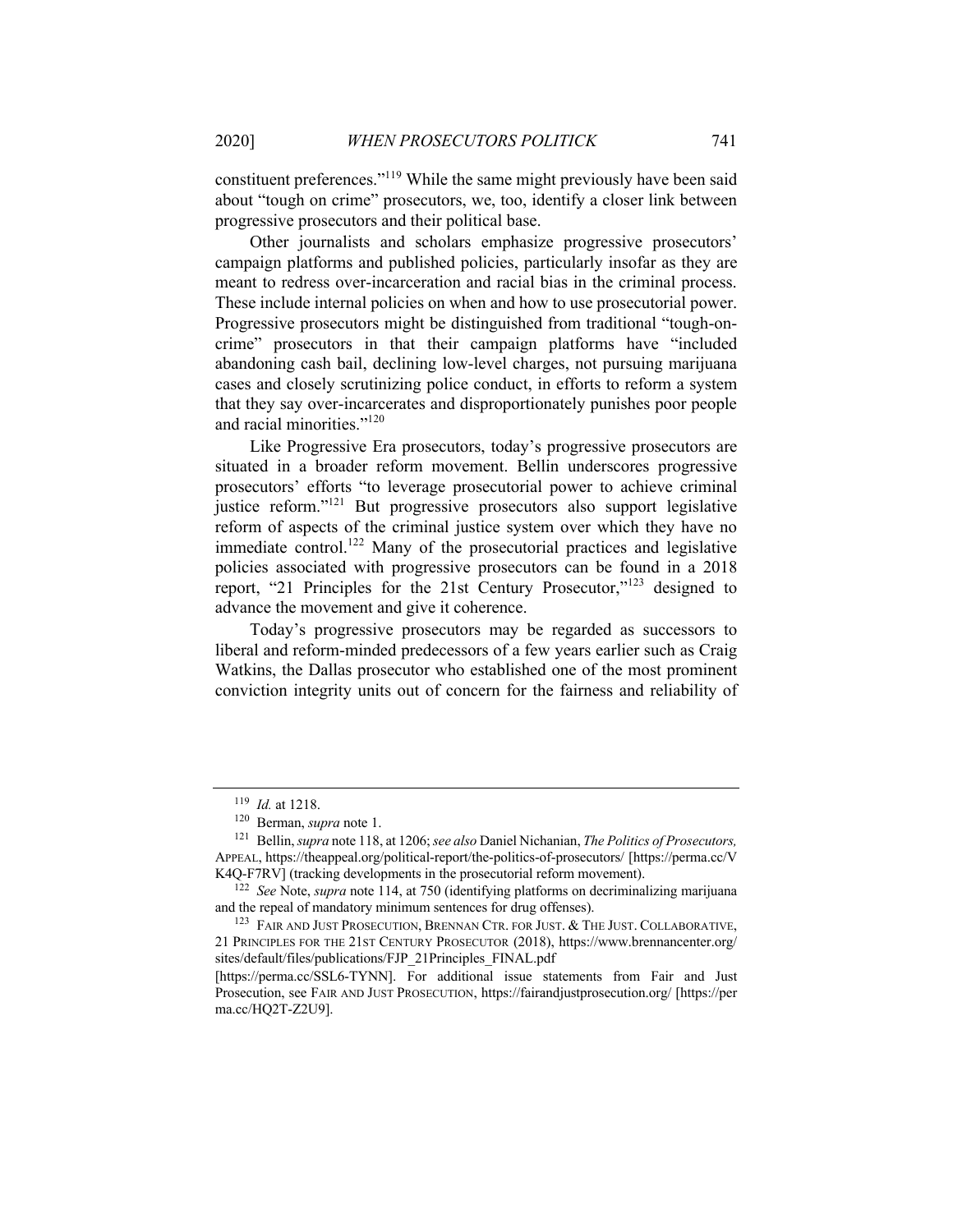death-row defendants' convictions,<sup>124</sup> Milwaukee prosecutor John Chisholm, who was lauded in 2015 for his efforts to reduce the rate of incarceration, $125$ and others.<sup>126</sup> But the progressive prosecutors are distinguished from their predecessors in part by their numbers, their visibility, and their transparency about their exercise of discretion. Some earlier prosecutors proceeded experimentally by, for example, promoting diversion programs and other rehabilitative measures, especially for low-level offenders.<sup>127</sup> But these were typically prosecutors who ran unopposed or faced no serious opposition and who did not campaign on their innovative efforts.

Both Progressive Era prosecutors and today's progressive prosecutors come from outside the political establishment. Today's progressive prosecutors are also distinguished from mainstream prosecutors by their identity, which adds to their outsider status. A large proportion of progressive prosecutors are African-American,<sup>128</sup> women,<sup>129</sup> or both. Many have little or no prosecutorial experience, instead previously serving as criminal defense or civil rights lawyers.<sup>130</sup> Notably, progressive prosecutors have banded

<sup>126</sup> *See, e.g.*, BAZELON, *supra* note 109, at 80 ("The partial exceptions to harsh law-andorder prosecution, over the last generation, were a few cities like Seattle and Milwaukee with long-serving D.A.s who emphasized drug treatment and rehabilitation rather than locking people up and throwing away the key.").

<sup>127</sup> *Id.*; ABA COMMISSION ON EFFECTIVE CRIMINAL SANCTIONS, SECOND CHANCES IN THE CRIMINAL JUSTICE SYSTEM: ALTERNATIVES TO INCARCERATION AND REENTRY STRATEGIES 13 (2007), http://www.rashkind.com/alternatives/dir\_01/saltzburg\_ABA%20report.pdf[https://p erma.cc/D4KZ-AX8G] (discussing programs supported by elected prosecutors in Brooklyn (New York), Multnomah County (Oregon), and elsewhere).

<sup>124</sup> *See* Barry Scheck, *Professional and Conviction Integrity Programs: Why We Need Them, Why They Will Work, and Models for Creating Them*, 31 CARDOZO L. REV. 2215, 2250 (2010) (identifying Watkins' Conviction Integrity Unit as "[t]he most prominent and successful model").

<sup>125</sup> *See* Jeffrey Toobin, *The Milwaukee Experiment*, NEW YORKER (May 14, 2015), https://www.newyorker.com/magazine/2015/05/11/the-milwaukee-experiment [https://perma.cc/H5WR-SJCK].

<sup>128</sup> *See, e.g.*, Eli Hager & Nicole Lewis, *Facing Intimidation, Black Women Prosecutors Say: "Enough,"* MARSHALL PROJECT (Jan. 16, 2020, 2:00 PM), https://www.the marshallproject.org/2020/01/16/facing-intimidation-black-women-prosecutors-say-enough [https://perma.cc/Q3JR-FCTU] (discussing challenges to progressive prosecutors who are black women, including Kimberly Gardner (St. Louis), Aramis Ayala (Orlando), Kim Foxx (Chicago), Rachael Rollins (Boston), and Marilyn Mosby (Baltimore)).

<sup>129</sup> *See id.*

<sup>&</sup>lt;sup>130</sup> Several of the progressive prosecutors have replaced subordinates at a notably high rate. *See, e.g.*, Chris Palmer, Julie Shaw & Mensah M. Dean, *Krasner Dismisses 31 From Philly DA's Office in Dramatic First-Week Shakeup*, PHIL.INQUIRER (Jan. 5, 2018, 12:29 PM), https://www.inquirer.com/philly/news/crime/larry-krasner-philly-da-firing-prosecutors-201 80105.html-2 [https://perma.cc/AYR5-KLD4]; Brian Rogers, *Shake-Up at the Courthouse:*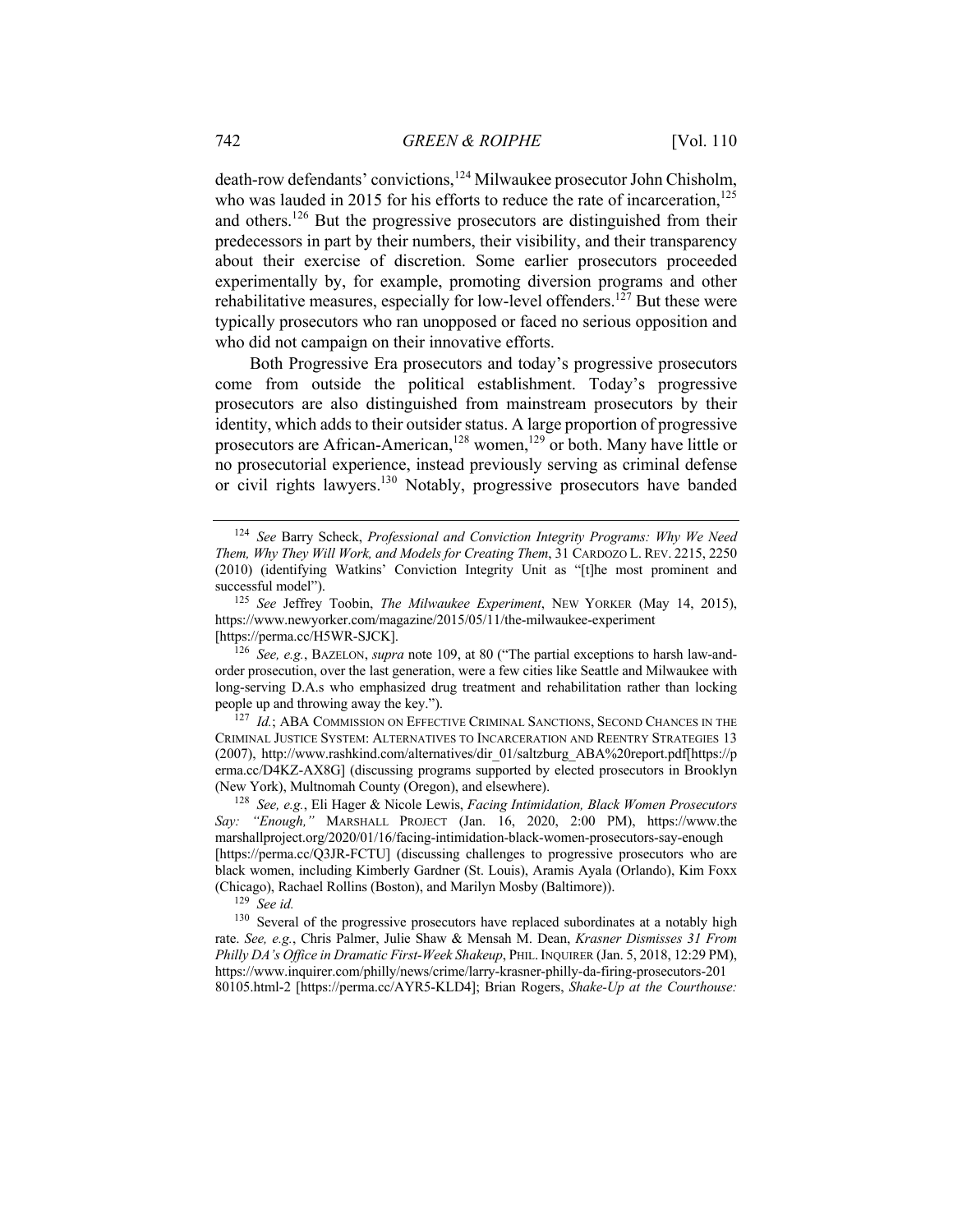together—or been brought together—both to share their experiences and to provide mutual support.<sup>131</sup> Although other elected prosecutors belong to the National District Attorney's Association or to state prosecutors' associations, these other prosecutors have less in common with each other and benefit less from mutual exchange.

Having called attention to themselves and to how they differ from their campaign opponents or from other traditional prosecutors, progressive prosecutors have been closely scrutinized.132 Some left-wing critics of the criminal process have been heartened by their election<sup>133</sup>—but not all.<sup>134</sup> At the same time, progressive prosecutors have also become a lightning rod for criticism from the right.135 In late 2019, U.S. Attorney General William Barr sharply attacked progressive prosecutors collectively in a speech to the Fraternal Order of Police.<sup>136</sup> Progressive prosecutors have also been attacked

<sup>131</sup> *See, e.g.*, Hager & Lewis, *supra* note 128 (noting that progressive black women prosecutors came to a rally in St. Louis to support Kimberly Gardner). Progressive prosecutors were chief among the signatories to a letter responding to Attorney General Barr's attack. *See, e.g.*, Statement, Fair & Just Prosecution, Statement in Response to Attorney General Barr's Remarks to the Fraternal Order of Police (Aug. 16, 2019), https://assets.law360news.com/1189000/1189627/barr-remarks-sign-on-statement.pdf [https://perma.cc/CAA6-KYXS]. Progressive prosecutors also joined an amicus brief defending St. Louis prosecutor Kimberly Gardner's efforts to secure the release of an allegedly wrongly convicted incarceree, Lamar Johnson. Brief of Amici Curiae 43 Prosecutors in Support of the State's Motion for New Trial, State v. Johnson, No. 22941-03706A-01 (Mo. Ct. App. Oct. 23, 2019).

<sup>132</sup> For example, there has been considerable debate over progressive prosecutors' policies to decline prosecuting certain low-level offenses. *See, e.g.*, John E. Foster, Note, *Charges to be Declined: Legal Challenges and Policy Debates Surrounding Non-Prosecution Initiatives in Massachusetts*, 60 B.C.L. REV. 2511, 2530 (2019); James M. Doyle, *Why Rachael Rollins Makes Boston's 'Courthouse Regulars' Nervous*, CRIME REP. (July 15, 2019), https://thecr imereport.org/2019/07/15/why-rachel-rollins-unnerves-bostons-justice-establishment/ [https://perma.cc/4DPD-BKCL].

<sup>133</sup> *See, e.g.*, Angela J. Davis, *The Progressive Prosecutor: An Imperative for Criminal Justice Reform*, 87 FORDHAM L. REV. ONLINE 1, 3–5 (2018), https://fordhamlawreview.org/ wp-content/uploads/2018/09/Davis-BP.pdf [https://perma.cc/7M22-XLEU].

<sup>134</sup> *See, e.g.*, Note, *supra* note 114, at 760–68 (discussing "the inadequacies of progressive prosecution against the rubric of transformative reforms").

<sup>135</sup> *See* Davis, *supra* note 108, at 15 (discussing challenges to progressive prosecutors from subordinates and from others outside their offices).

<sup>136</sup> William P. Barr, Att'y Gen., Remarks at the Grand Lodge Fraternal Order of Police's 64th National Biennial Conference (Aug. 12, 2019), https://www.justice.gov/opa/ speech/attorney-general-william-p-barr-delivers-remarks-grand-lodge-fraternal-orderpolices-64th [https://perma.cc/Z8VQ-GH46] (maintaining that prosecutors who "style

*Incoming DA Ogg Hands Pink Slips to 37 Top Prosecutors*, HOUS. CHRON. (Dec. 16, 2016, 9:12 PM), https://www.houstonchronicle.com/news/houston-texas/houston/article/Shake-upat-the-courthouse-Incoming-DA-Ogg-hands-10802264.php [https://perma.cc/D6CG-Q6RY].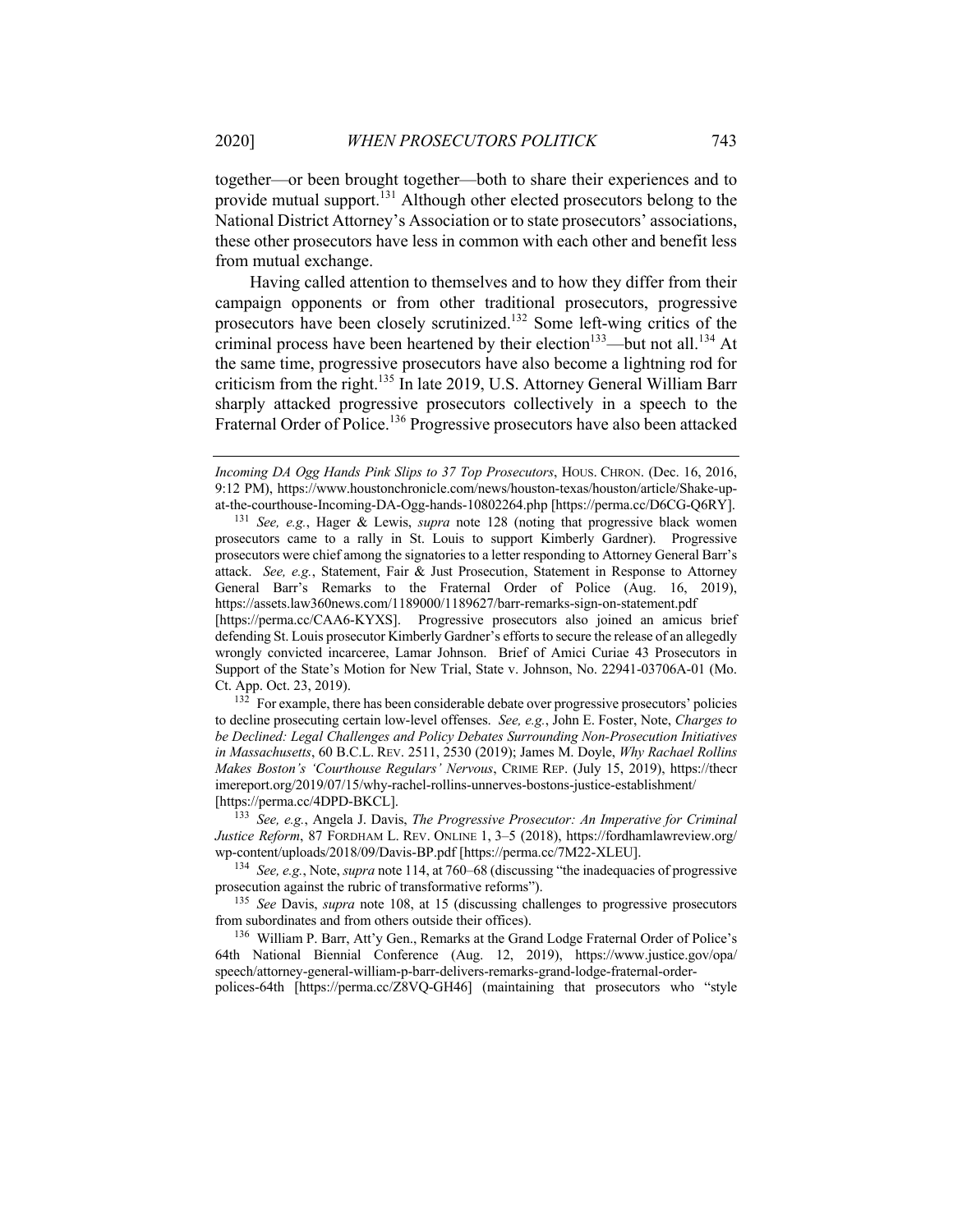individually. For example, President Trump accused Philadelphia's Larry Krasner of "let[ting] killers out almost immediately,"<sup>137</sup> and the local U.S. Attorney blamed the shooting of six police officers on "a new culture of disrespect for law enforcement" created by Krasner.<sup>138</sup> Some progressive prosecutors have become embroiled in formal disputes with other public officials. For example, after Orlando's Aramis Ayala announced a policy to decline to seek the death penalty, the state's governor removed her authority over capital cases.139 The Pennsylvania legislature authorized the state Attorney General to initiate firearms charges in Philadelphia, so that the local police can ask the Attorney General to bring charges that Krasner declines.<sup>140</sup> St. Louis's Kimberly Gardner has clashed with the state's Attorney General over her authority to remedy her predecessor's conviction of an innocent  $defendant<sub>1</sub><sup>141</sup>$  and she has filed a federal lawsuit against the city, its police officers' association, and others, accusing them of engaging in a racist

<sup>137</sup> Virginia Streva, *Trump Calls Philly's Krasner 'the Worst District Attorney' During Rally in Hershey*, PHILLYVOICE (Dec. 11, 2019), https://www.phillyvoice.com/donald-trumpphiladelphia-district-larry-krasner-worst-rally-hershey/ [https://perma.cc/D26V-XXMV].

<sup>138</sup> Bobby Allyn, *U.S. Attorney Slams Philadelphia DA over 'Culture of Disrespect for Law Enforcement*,*'* NPR (Aug. 17, 2019, 4:26 PM), https://www.npr.org/2019/08/17/7520 51788/u-s-attorney-slams-philadelphia-da-over-culture-of-disrespect-for-law-enforcemen [https://perma.cc/Q38P-NJ57]; Statement by United States Attorney William M. McSwain on the Shooting of Six Philadelphia Police Officers (Aug. 15, 2019), https://www.justice.gov/usa o-edpa/pr/statement-united-states-attorney-william-m-mcswain-shooting-six-philadelphiapolice [https://perma.cc/KN6P-J5MN].

<sup>139</sup> Ayala v. Scott, 224 So. 3d 755, 759–60 (Fla. 2017).

<sup>140</sup> Akela Lacy & Ryan Grim, *Pennsylvania Lawmakers Move to Strip Reformist Prosecutor Larry Krasner of Authority*, INTERCEPT (July 8, 2019, 4:55 PM), https://theintercept.com/2019/07/08/da-larry-krasner-pennsylvania-attorney-general/ [https://perma.cc/UNX3-BHB5].

<sup>141</sup> Richard A. Oppel Jr., *30 Prosecutors Say Lamar Johnson Deserves a New Trial. Why Won't He Get One?*, N.Y. TIMES (Dec. 25, 2019), https://www.nytimes.com/2019/12/25/us/c riminal-justice-missouri-conviction.html [https://perma.cc/RDV9-K4VY] (discussing State v. Johnson, No. ED108193, 2019 WL 7157665 (Mo. Ct. App. Dec. 24, 2019)).

themselves as 'social justice' reformers" are "demoralizing to law enforcement and dangerous to public safety" because they have "refus[ed] to enforce broad swathes of the criminal law . . . [a]nd when they do deign to charge a criminal suspect, they are frequently seeking sentences that are pathetically lenient"). Barr later announced his intention to scrutinize local prosecutors whom he accused of "charging foreign nationals with lesser offenses for the express purpose of avoiding the federal immigration consequences." Sarah N. Lynch & Makini Brice, *U.S. Justice Department Files New Lawsuits in Renewed Push to Pressure 'Sanctuary Cities',* REUTERS (Feb. 10, 2020, 4:50 PM), https://www.reuters.com/article/ususa-justice-immigration/us-justice-department-files-new-lawsuits-in-renewed-push-topressure-sanctuary-cities-idUSKBN2042JW [https://perma.cc/7XYW-6ER9].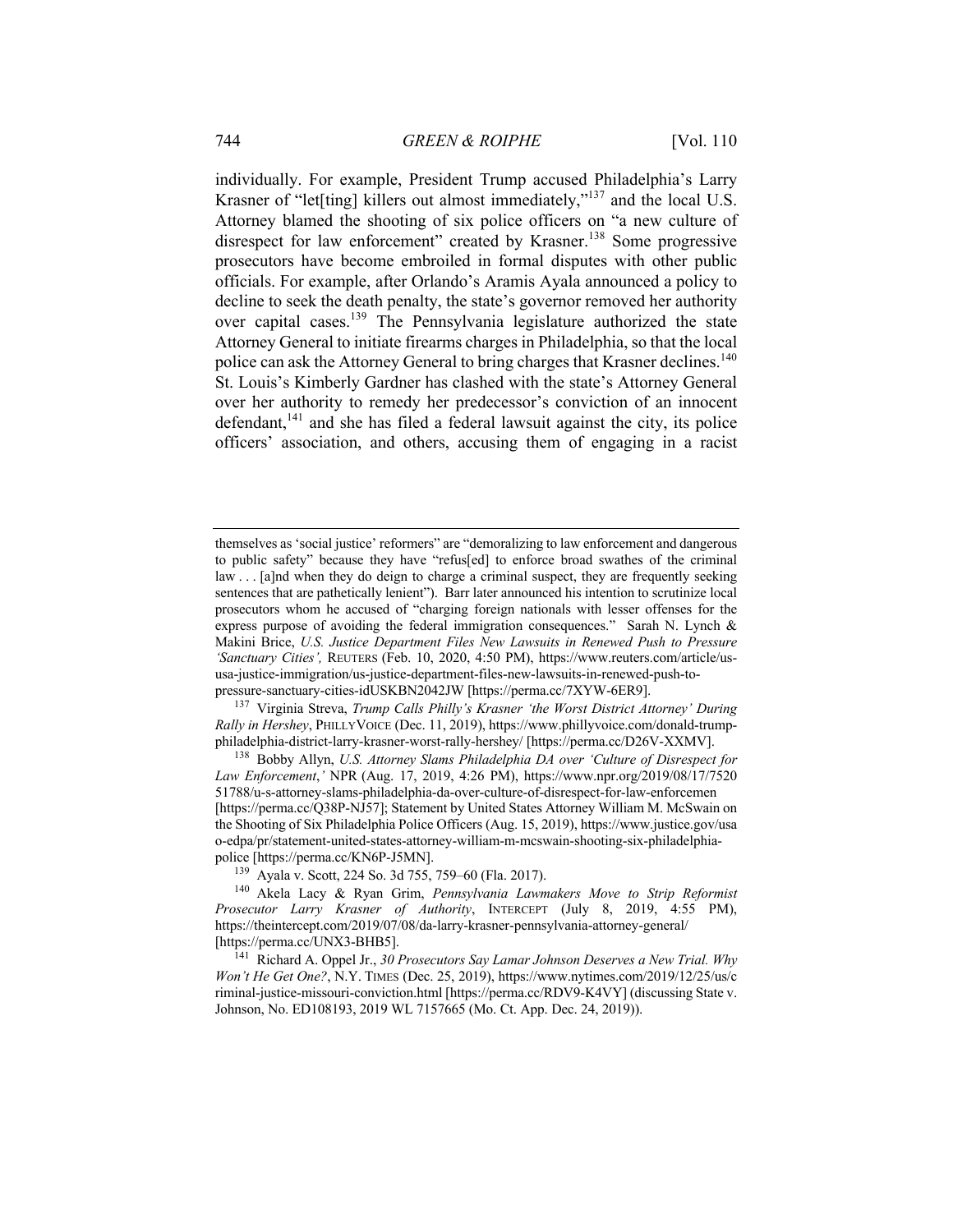conspiracy which has included securing a special prosecutor to investigate her office. $142$ 

One of the most high-profile controversies arose out of the Chicago indictment of Jussie Smollett, a well-known black actor, for staging his own attack and pretending that it was a race-based hate crime.<sup>143</sup> The State's Attorney's Office, run by Kimberly Foxx, subsequently dropped all sixteen charges against him, accepting the  $$10,000$  bond in exchange.<sup>144</sup> Ordinarily, a state prosecutor would either dismiss charges entirely, enter into a plea bargain, or in some circumstances defer prosecution with an understanding that charges will be dismissed if no further wrongs are committed. Although it has become common in corporate criminal cases for the federal government to receive a monetary payment as part of a non-prosecution agreement,  $145$  it is unusual for state or local prosecutors to accept money (other than restitution) from an individual in exchange for declining to bring criminal charges. Meanwhile, Foxx stated that she was personally recusing herself from the case because she had discussed it with some interested parties.<sup>146</sup> But, rejecting the advice of an adviser in her office, she did not follow the normal recusal procedure in which the court would be asked to appoint a special prosecutor from outside the office, and instead she delegated prosecution decisions to a subordinate.<sup>147</sup> Later, Foxx's office asserted that the resolution of the Smollett case was in keeping with its policy regarding non-violent offenses.<sup>148</sup> There may well have been no impropriety, but Foxx's failure to follow the norms and practices of the office invited critics, including her political opponents, to speculate that this result was improperly motivated.<sup>149</sup>

<sup>142</sup> Complaint at 2–3, 28, Gardner v. City of St. Louis, No. 4:20-cv-00060 (E.D. Mo. Jan. 13, 2020).

<sup>143</sup> *See* Order at 2–4, In re Appointment of Special Prosecutor, No. 19 MR 00014 (Ill. Cir. Ct. June 21, 2019).

 $^{144}$  *Id.* at 4–5.

<sup>145</sup> *See, e.g.*, Press Release, U.S. Dep't of Just., Defense Contractor Agrees to Pay \$45 Million to Resolve Criminal Obstruction Charges and Civil False Claims Act Allegations (Dec. 4, 2019), https://www.justice.gov/opa/pr/defense-contractor-agrees-pay-45-millionresolve-criminal-obstruction-charges-and-civil-false [https://perma.cc/3626-3YH5]; Brandon L. Garrett, *Globalized Corporate Prosecutions*, 97 VA. L.REV. 1775, 1810 (2011) (presenting data regarding fines paid by corporations resolving criminal cases with the Department of Justice).

<sup>146</sup> *In re Appointment of Special Prosecutor*, Order at 6–7.

<sup>147</sup> *Id.* at 6–7, 14–16.

<sup>148</sup> German Lopez, *Trump: FBI and Justice Department Will Review the Jussie Smollett Case*, VOX (Mar. 28, 2019, 10:35 AM), https://www.vox.com/policy-and-politics/2019/3/28/ 18285310/jussie-smollett-trump-fbi-justice-department [https://perma.cc/6DRV-27X3].

<sup>149</sup> *See id.*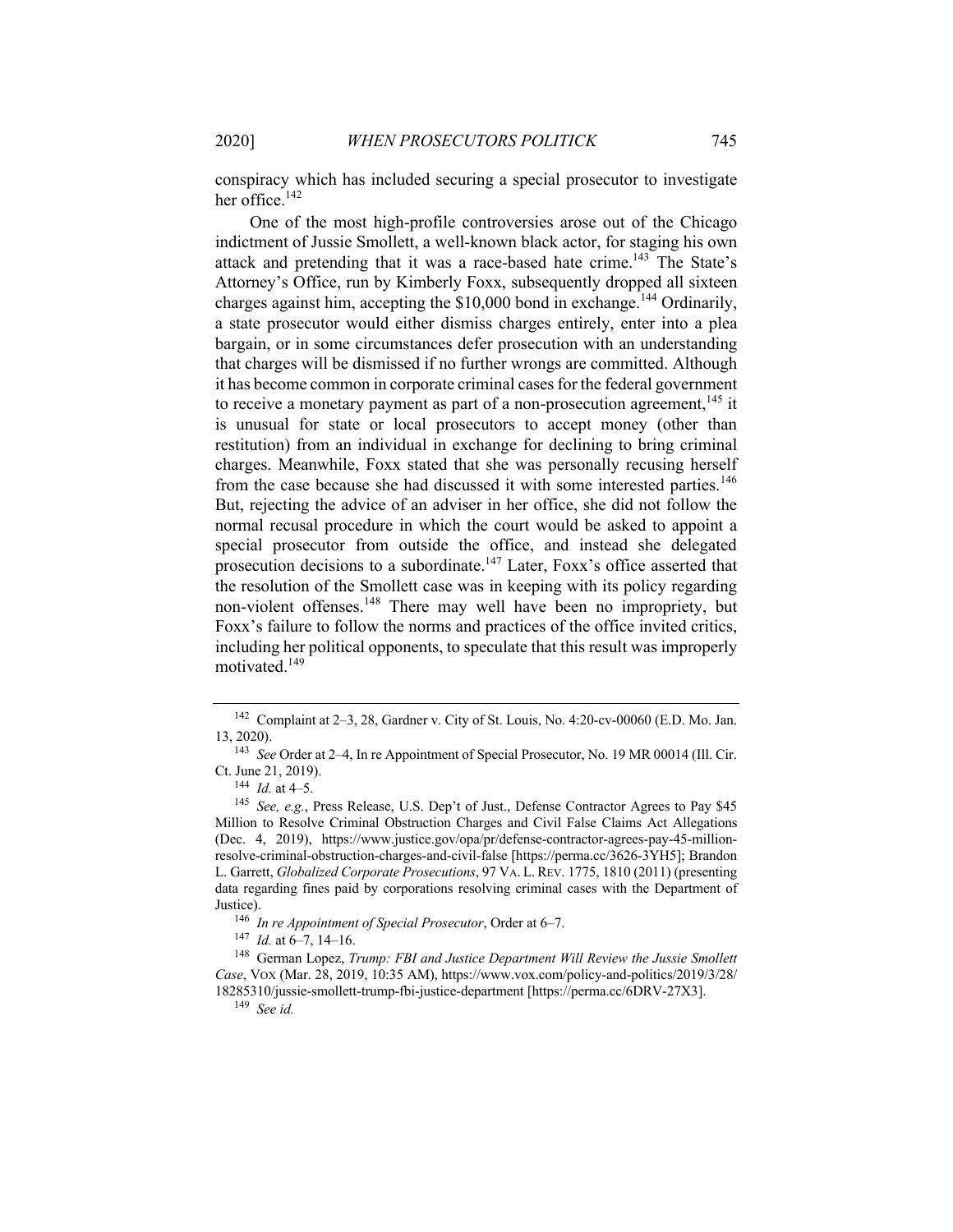Progressive prosecutors do not espouse identical sets of policies and practices. Nor for that matter do mainstream prosecutors—not all mainstream prosecutors are "tough on crime."150 In liberal jurisdictions, many candidates have opposed incumbents or career prosecutors who themselves endorsed policies and practices associated with the progressive prosecution movement.<sup>151</sup> Nevertheless, progressive prosecutors plainly differ in general from most of their contemporaries in ways that seem evident, if not easily encapsulated. And in notable respects, their differences have parallels to the experience of Progressive Era reformers, who were also outsiders who challenged the political establishment based on a different conception of how prosecutors' offices—and the criminal process in general—should function. In Section C, we turn to the question Bellin posed of whether the difference is one of degree or kind.

## C. COMPARING PROGRESSIVE PROSECUTORS TO THEIR PROGRESSIVE ERA PREDECESSORS

This Section examines whether contemporary progressive prosecutors are distinctive from the Progressive Era tradition and from contemporary notions of prosecutorial professionalism that arose out of it. Our focus is on progressive prosecutors' exercise of discretion. In particular, we examine progressive prosecutors' controversial policies to refrain from prosecuting

<sup>150</sup> For example, Manhattan prosecutor Cyrus Vance, Jr., undertook initiatives later associated with progressive prosecution, such as creating a conviction integrity unit; ending the prosecution of violations, infractions, and certain misdemeanors where the individual poses no risk to public safety; and pursuing alternatives to incarceration. *See* MANHATTAN DIST. ATT'Y'S OFFICE, MODELS FOR INNOVATION: THE MANHATTAN DISTRICT ATTORNEY'S OFFICE 2010–2018 9, 13, 16 (2018), https://www.https://www.manhattanda.org/wp-content /uploads/2018/03/Models-For-Innovation-Report-1.pdf [https://perma.cc/S5SA-D5C5].

<sup>151</sup> For instance, Cyrus Vance, Jr., the District Attorney of New York County, was described in 2017 as "considered one of America's most progressive prosecutors." Josie Duffy Rice, *Cyrus Vance and the Myth of the Progressive Prosecutor*, N.Y. TIMES (Oct. 16, 2017), https://www.nytimes.com/2017/10/16/opinion/cy-vance-progressive-prosecutor.html [https://perma.cc/5DG9-4ON8]. Vance himself has claimed credit for "enact[ing] numerous progressive initiatives and reforms that reduce unnecessary incarceration and end the criminal prosecution of thousands of low-level, nonviolent offenses annually." *Cy Vance for DA*, CYRUS VANCE FOR MANHATTAN DIST. ATT'Y, http://www.cyvanceforda.com/page/criminaljustice-reform [https://perma.cc/ZSE7-6QBC]. Nevertheless, as of June 2020, a year before the next election and before Vance had announced whether he would step down, he faced five progressive challengers for the Democratic party nomination. *See* Jeff Colton, *Challengers Blast Vance's Push to Jail Looters*, CITY & ST. N. Y. (June 9, 2020), https://www.cityandstat eny.com/articles/politics/new-york-city/challengers-blast-vances-push-jail-looters.html [https://perma.cc/3W95-4MU4] ("Tahanie Aboushi, Alvin Bragg, Janos Marton, Eliza Orlins and Assemblyman Dan Quart . . . are all are running as progressive candidates in the 2021 Democratic primary for Manhattan district attorney.").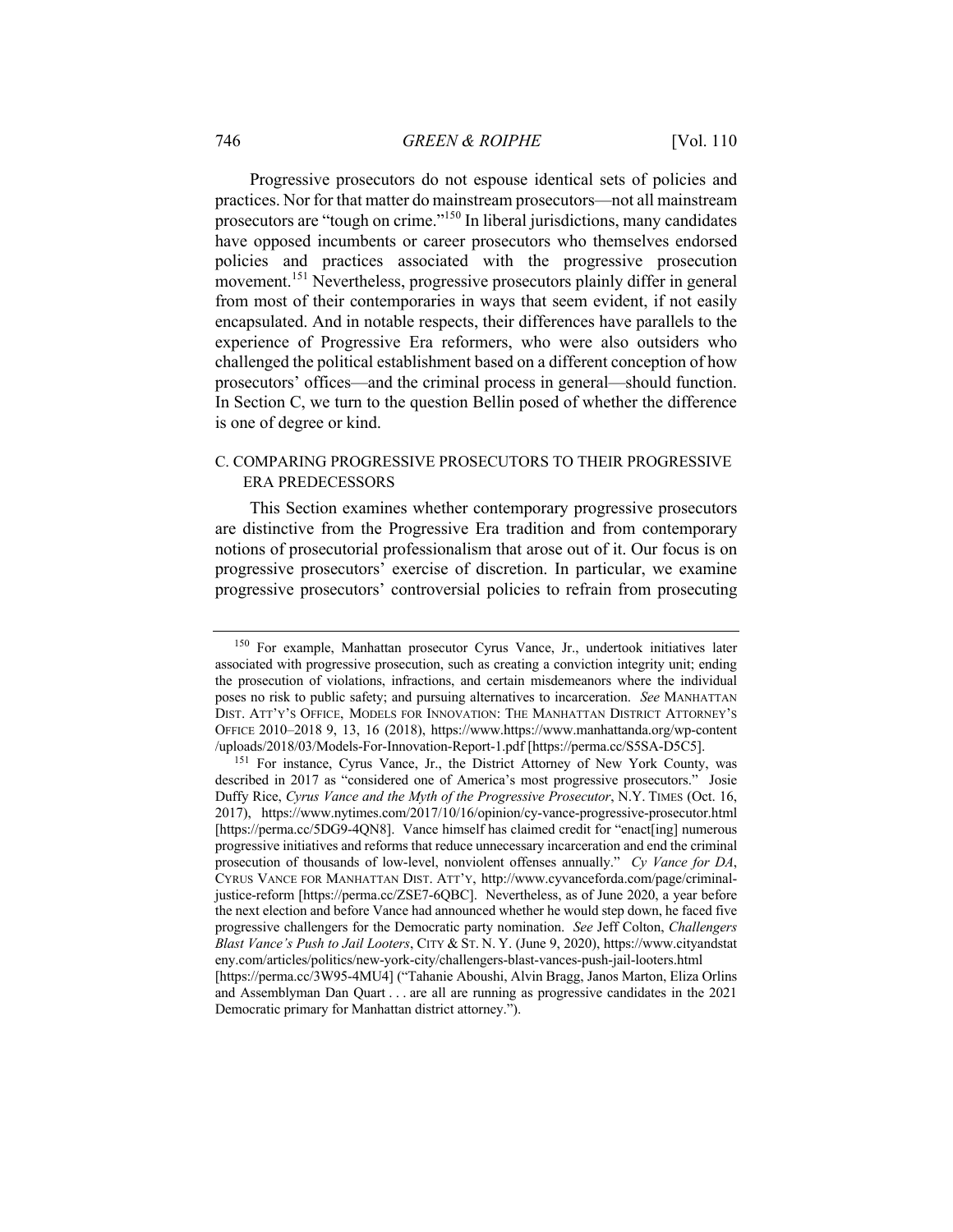certain low-level offenses and to divert certain offenders, particularly nonviolent offenders, out of the conventional criminal process and into rehabilitative services.

## *1. The Politics of Criminal Justice Reform*

Both Progressive Era prosecutors and contemporary progressive prosecutors shared broad popular support and the avid attention of local and national voters. While Progressive Era reform was complex, it included a faith in expertise, professionalism, and efficiency, and a focus on curing the social ills that accompanied urban industrial capitalism. Contemporary progressive prosecutors share some of the same concerns about society and, like Progressive Era reformers, believe that the internal processes and organization of prosecutors' offices need reform. At times, it seems as if progressive prosecutors are skeptical about the value of prosecutorial professionalism that we have identified as a legacy of the Progressive Era.<sup>152</sup> But at other times, it seems that progressive prosecutors simply take a different view of how to implement conventional professional values.

Progressive Era prosecutors and criminal justice reformers invoked populist political rhetoric in their campaign speeches,<sup>153</sup> promising to address corruption within prosecutors' offices and the courts themselves.<sup>154</sup> While professionalism was always the main focus of the movement, there was also a promise to root out corruption and hold powerful political bosses accountable for their misdeeds. Contemporary progressive prosecutors similarly appeal to and draw on a popular political movement. But unlike candidates who ran as reformers in the Progressive Era, today's progressive prosecutors aim to root out bias rather than political influence and corruption. Consequently, their method focuses less on reforming internal decisionmaking processes than on altering substantive priorities that bear on the exercise of discretion.<sup>155</sup> Perhaps the new progressive prosecutors simply take professionalism for granted, but it is at least worth noting a possible tension between their populist rhetoric and the idea of professionalism with its focus on processes rather than outcomes.

Today's would-be progressive prosecutors' campaign platforms address not only considerations of criminal justice policy, but also broader

<sup>152</sup> *See supra* Part I(D) (highlighting Progressive Era prosecutors' legacy of professionalism).

<sup>153</sup> *See, e.g.*, O'CONNOR, *supra* note 7, at 77–81 (describing William Travers Jerome's populist campaign oratory).

<sup>154</sup> *See generally* TRAIN*, supra* note 7 (cataloguing the anti-corruption effort). *See also* WILLRICH, *supra* note 21, at 23.

<sup>155</sup> *See infra* Parts II(C)(2) & II(C)(3).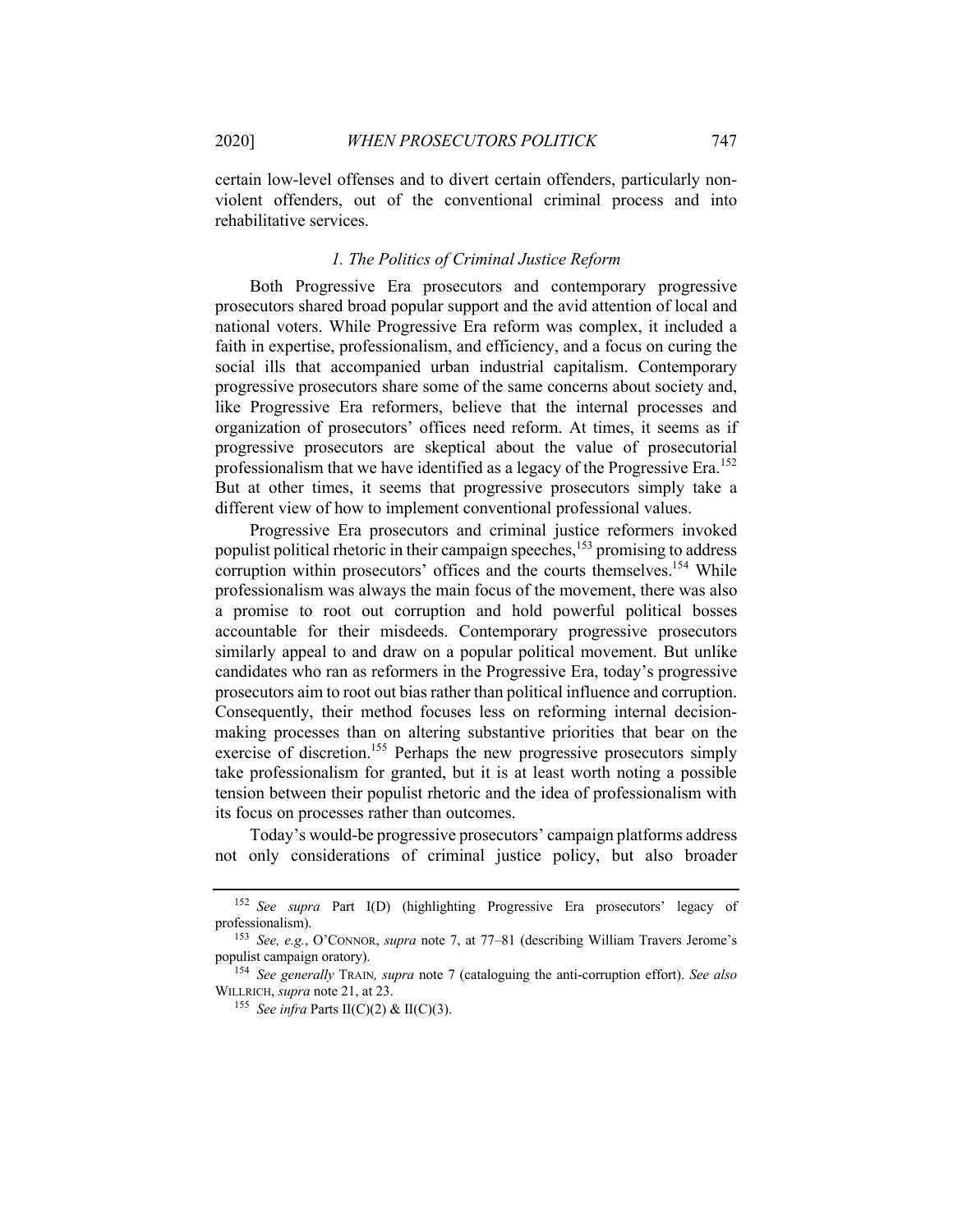considerations of social policy, such as racial justice and overincarceration.<sup>156</sup> Likewise, Progressive Era prosecutors, while focusing on fairness and the evenhanded application of law to fact, also addressed the treatment of offenders and the social nature of crime. Their objective was not only to reduce criminal activity in urban communities, but also to deal with broader social problems.<sup>157</sup> By campaigning on their discretionary charging policies, however, today's progressive prosecutors seem more directly responsive to popular race-based and class-based sentiment. They discuss their discretionary decision-making on the campaign trail, expressly tying their proposed policies regarding prosecutorial discretion to the social and political concerns of the day. In contrast, although seeking popular support by opposing establishment candidates, the Progressive Era prosecutors were wary of popular control over prosecution decisions, recognizing that the pursuit of popular support could distract them from their core mission of ensuring that those who can be proved guilty are adequately punished and others are not.

In campaigning on issues of prosecutorial discretion, progressive prosecutors seem especially different from the many mainstream prosecutors who have had the luxury of running for office unopposed or without serious opposition.158 But even mainstream prosecutors facing serious opposition have typically campaigned on their experience and expertise, not on their policies.159 In doing so, mainstream prosecutors convey that they are at least nonpartisan, if not apolitical.<sup>160</sup> Much like judges who picture themselves as

<sup>156</sup> *See, e.g.*, *Tiffany's Commitments*, CABÁN FOR QUEENS DIST. ATT'Y, https://www.cabanforqueens.com/issues/ [https://perma.cc/AR9U-MYYP] (website of Tiffany Cabán promising to "End Racist Law Enforcement" and "End Mass Incarceration in Queens"). Cabán failed to secure the Democratic Party's nomination for District Attorney of Queens County, New York. Associated Press, *Tiffany Cabán Concedes Defeat in Contested Queens DA Race*, NBC NEWS (Aug. 6, 2019, 10:22 PM), https://www.nbcnews.com/ politics/elections/tiffany-cab-n-concedes-defeat-contested-queens-da-race-n1039841 [https://perma.cc/RB2M-EQX6].

<sup>157</sup> *See supra* Part I(C).

<sup>158</sup> *See* Ronald F. Wright, *How Prosecutor Elections Fail Us*, 6 OHIO ST.J. CRIM. L. 581, 592–97 (2009) (finding that incumbent prosecutors seeking reelection rarely have challengers); *see also* Hessick & Morse, *supra* note 117, at 1545 (finding that, particularly in rural counties, prosecutorial elections are often uncontested, not only when an incumbent seeks reelection but also when the office is open).

<sup>159</sup> Wright*, supra* note 158, at 600–02 (finding that prosecutors campaigning for reelection "talked about character and individual experiences far more often than they discussed the performance of the office as a whole").

<sup>160</sup> In some jurisdictions, elections for prosecutors are designated as nonpartisan. *Id.* at 606.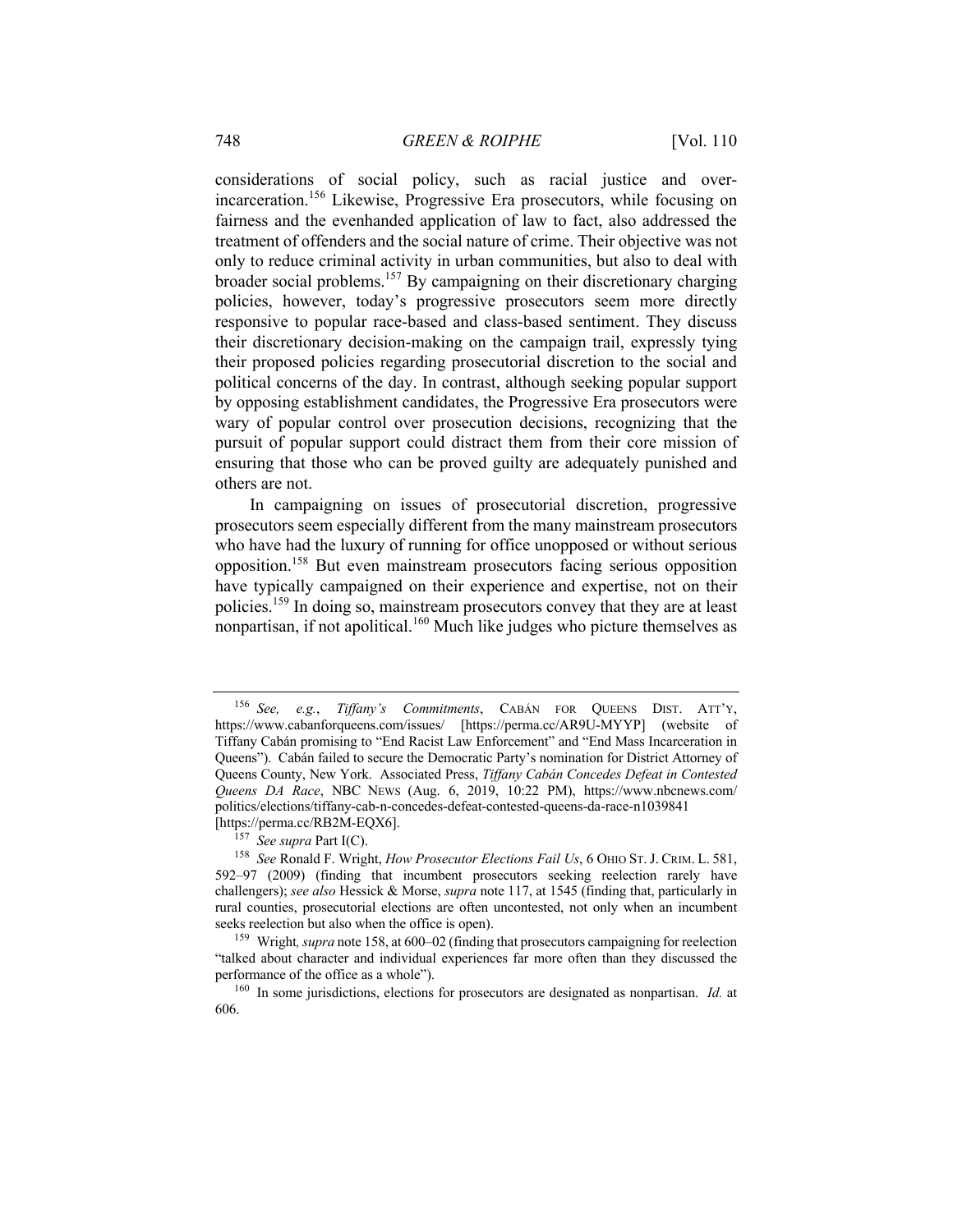nonpartisan—for example, as umpires calling balls and strikes $161$  prosecutors, who have been described as "ministers of justice,"162 often depict themselves in similarly neutral terms: like bloodhounds, they just "follow the evidence."<sup>163</sup> The implication is that when presented with similar evidence, other experienced prosecutors, as professionals, would make comparable charging and plea bargaining decisions. What sets prosecutors apart, in their view, is principally their skill in investigating and trying cases, not their individual approach to exercising discretion; they avoid the appearance that they import their own political and social policy preferences into their work.

Of course, the idea that judges merely apply the law to the facts without regard to their own philosophies or preferences is now greeted skeptically, if not derisively, and the public has even greater reason to doubt that elected prosecutors exercise discretion uniformly based on received wisdom. The opacity of prosecutors' decision-making processes and criteria,164 which makes pretense hard to expose, leads commentators to decry the difficulty of holding elected prosecutors accountable.<sup>165</sup> One might assume that voters will make better-informed judgments if, like magicians revealing how they perform their tricks, prosecutors explain how they decide whom to charge,

<sup>161</sup> *See* Bruce A. Green & Rebecca Roiphe, *Regulating Discourtesy on the Bench: A Study in the Evolution of Judicial Independence*, 64 N.Y.U. ANN. SURV. AM. L. 497, 551 (2009) (quoting Chief Justice Roberts at his confirmation hearings).

<sup>162</sup> MODEL RULES OF PROF'L CONDUCT r. 3.8 cmt. 1 (AM. BAR ASS'N 1983). *See generally* Eric S. Fish, *Against Adversary Prosecution*, 103 IOWA L. REV. 1419 (2018) (arguing that prosecutors should serve exclusively in the role as ministers of justice and not as adversarial advocates).

<sup>163</sup> *See, e.g.*, Ethan Bronner, *Lawyers, Saying DNA Cleared Inmate, Pursue Access to Data*, N.Y. TIMES (Jan. 3, 2013), https://www.nytimes.com/2013/01/04/us/lawyers-sayingdna-cleared-inmate-pursue-access-to-data.html [https://perma.cc/QH3Q-LYMU] (quoting executive director of prosecutors' association: "We, as law enforcement and prosecutors, are obligated to seek the truth and follow the evidence.").

<sup>164</sup> *See* TRAIN, *supra* note 7, at 135 ("How, then, are the taxpayers to know a 'good' district attorney when they see one? The only answer is that they can't."); Bruce A. Green, *Prosecutorial Discretion: The Difficulty and Necessity of Public Inquiry*, 123 DICK. L. REV. 589, 595 (2019).

<sup>165</sup> *See* Russell M. Gold, *Promoting Democracy in Prosecution*, 86 WASH. L. REV. 69, 94 (2011) ("When voters lack meaningful information with which to check the exercise of prosecutorial discretion, efficiency and sovereignty problems arise."); Sklansky, *supra* note 115, at 671 ("If elections are to serve more than sporadically as constructive tools for overseeing prosecutors, voters will need better ways to evaluate prosecutors' performance  $\ldots$ .").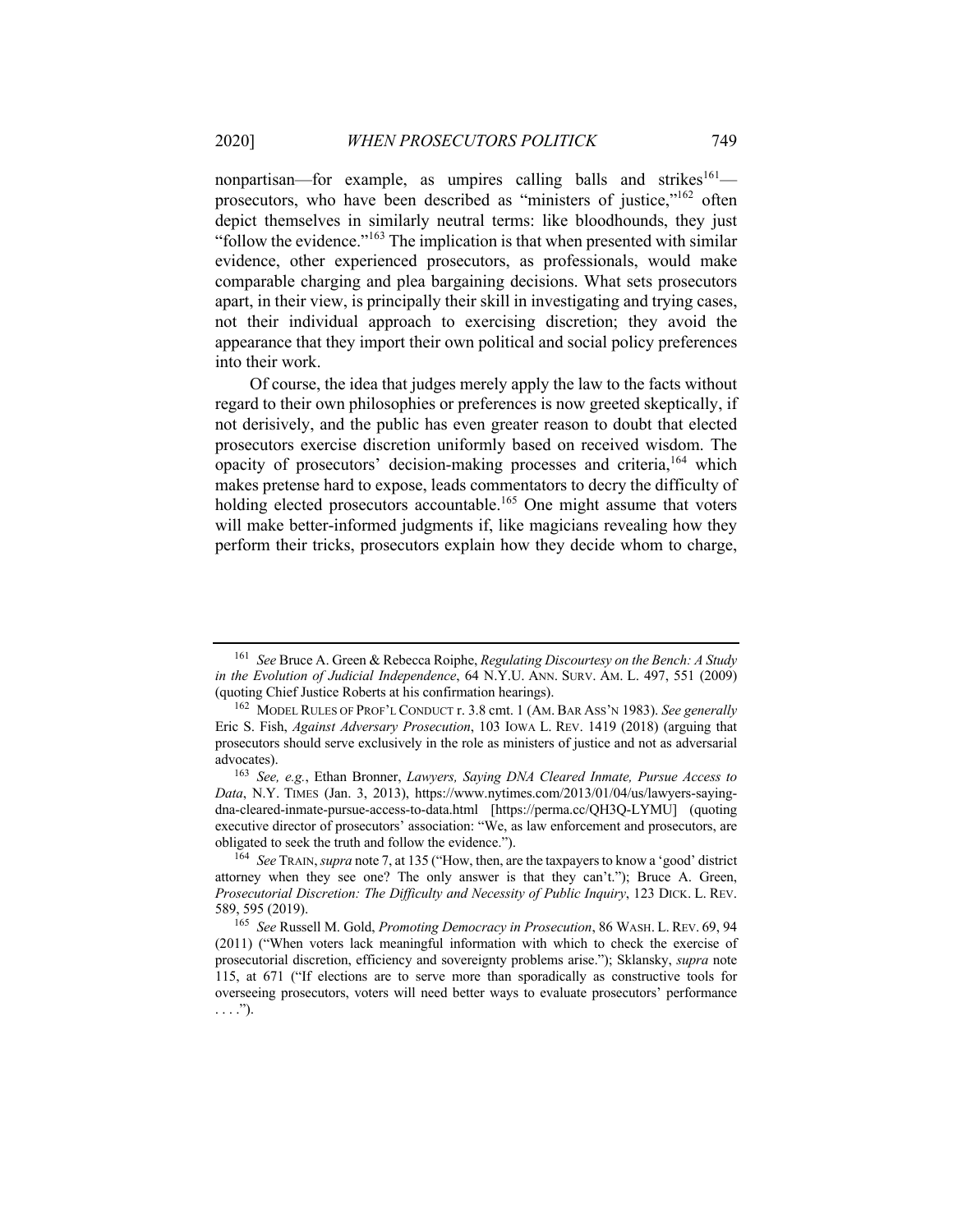what charges to bring, and what plea bargains to offer.<sup>166</sup> Progressive prosecutors promise to be more transparent than traditional prosecutors.<sup>167</sup> What some might see as their populist tendencies—in seeming contrast to the Progressive Era promise to avoid popular influence—might be justified as an endeavor to be as open as possible about how they intend to do their work.

Insofar as progressive prosecutors campaign on promises to exercise discretion differently, they distinguish themselves from many of their contemporaries but not necessarily from the Progressive Era prosecutors, who made comparable campaign pledges promising to resist the corroding power of partisan politics. Today's progressive prosecutors make different promises. For example, they promise to resist the corroding power of racial bias. But both responded to their social context and to the perceived challenge of fair and impartial decision-making. And to the extent today's progressive prosecutors avoid campaigning on how they will make charging decisions in any individual case to instead focus on their approaches to exercising discretion—as they generally but not invariably  $d\sigma^{168}$ —concerns about improper popular influence diminish. The danger is that campaign promises to be tough on particular kinds of cases, like police shootings, can sound almost like promises about how prosecutors will exercise their authority in particular cases, since these sorts of cases tend to be rare and high-profile.<sup>169</sup>

#### *2. Lenity in Aid of Proportionality and Equality*

Not surprisingly, a defining feature of contemporary progressive prosecutors' work, and probably the most contentious feature, is the way in which they exercise discretion in investigating, charging, seeking pre-trial

<sup>166</sup> For a cautionary note, see Green & Roiphe, *A Fiduciary Theory of Prosecution*, *supra* note 95, at 854–55 (arguing that the public is not well-equipped to evaluate prosecutors, that there are reasons to preserve the confidentiality of aspects of prosecutors' decision-making in individual cases, and that the interest in accountability may be better served in ways other than transparency).

<sup>167</sup> *See, e.g.*, *On the Issues*, PARISA FOR JUST., https://parisaforjustice.com/on-the-issues/ [https://perma.cc/B7YQ-WHVX] (website of Parisa Dehghani-Tafti promising to "Increase Transparency and Accountability").

<sup>168</sup> *See* Sklansky, *supra* note 115, at 650, 673–74 (citing examples of campaigns where constituents wanted specific individuals indicted, and emphasizing "the risk that prosecutorial decision-making will become inappropriately politicized, particularly when elections focus on the handling or the outcome of isolated cases").

<sup>169</sup> In Atlanta, for example, District Attorney Paul L. Howard, Jr., rapidly charged an officer in a police shooting right before his reelection. While many were relieved at the decisions, others questioned whether the DA was politically motivated. Richard Fausset, *Swift Charges Against Atlanta Officers Met with Relief and Skepticism*, N.Y. TIMES (June 30, 2020), https://www.nytimes.com/2020/06/30/us/rayshard-brooks-paul-howard.html [https://perma.cc/R2SY-X7JR].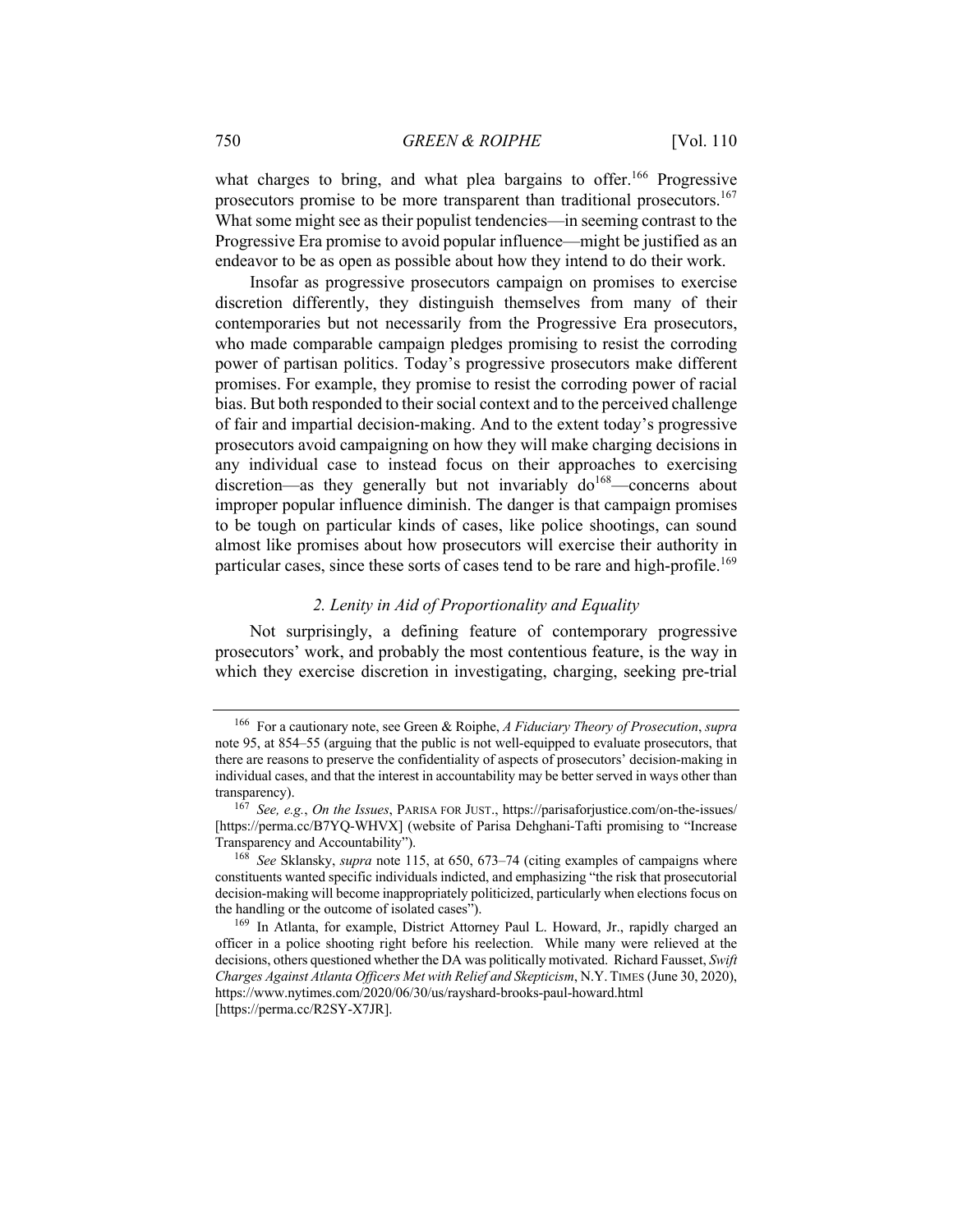detention, plea bargaining, sentencing, and employing alternatives to prosecution and incarceration. This is by no means their only distinctive emphasis, of course. For example, progressive prosecutors also promise to promote or protect certain group rights,<sup>170</sup> to take measures to prevent or rectify wrongful convictions, $1^{71}$  and, as noted, to pursue legislative reforms.<sup>172</sup> But what runs most forcefully through progressive prosecutors' campaign platforms, positions, and the literature on which they draw is their commitment regarding the use of discretionary authority. This is unsurprising, since the exercise of discretion is one of the most distinctive, significant, and varying features of American prosecutors' work $173$  and perhaps the most puzzling. $174$ 

Many progressive prosecutors promise more vigorous pursuit of wrongdoing that—in their view—has been under-prosecuted, such as violent sexual offenses, government corruption, corporate crime, and police violence.<sup>175</sup> But more consequential is their promise to mitigate what they perceive as the excessive harshness of the criminal process. The rule of lenity is a longstanding judicial approach to interpreting criminal statutes;  $176$  many

<sup>170</sup> *See, e.g.*, *A Roadmap for Reform*, CHESA BOUDIN FOR DIST. ATT'Y 2019, https://web.a rchive.org/web/20191212081103/https://www.chesaboudin.com (promising to work to "[p]rotect immigrant rights," to "[t]reat sexual assault survivors with dignity," and to "[g]ive crime victims a voice in every case").

<sup>171</sup> *See, e.g.*, *Wrongful Convictions Unit*, CHESA BOUDIN FOR DIST. ATT'Y 2019, https://web.archive.org/web/20200101141322/https://www.chesaboudin.com/wrongful\_conv ictions [https://perma.cc/92N3-J7AD] (promising to "[e]stablish a Wrongful Conviction Unit (WCU)" as well as "an Innocence Commission of Experts to Pre-Screen Cases for the WCU").

<sup>172</sup> *See, e.g.*, *On the Issues*, *supra* note 167 (promising to "support decriminalization and legalization [of marijuana use], with appropriate government regulation").

<sup>173</sup> Angela J. Davis, *The American Prosecutor: Independence, Power, and the Threat of Tyranny*, 86 IOWA L. REV. 393, 408–15 (2001). This contrasts with prosecution in civil law countries, where the charging decision is largely a ministerial function. William T. Pizzi, *Understanding Prosecutorial Discretion in the United States: The Limits of Comparative Criminal Procedure as an Instrument of Reform*, 54 OHIO ST. L. J. 1325, 1327–28, 1331–34 (1993).

<sup>174</sup> *See, e.g.*, Green & Roiphe, *A Fiduciary Theory of Prosecution*, *supra* note 95, at 824– 36.

<sup>175</sup> *See, e.g.*, *A Roadmap for Reform*, *supra* note 170 (promising to work to "[t]est every rape kit" and "hold rapists accountable," to "[e]ffectively prosecute police misconduct," and to "[i]nvestigate and prosecute political corruption, corporate crime and landlords who break laws to exploit tenants").

<sup>176</sup> Zachary Price, *The Rule of Lenity as a Rule of Structure*, 72 FORDHAM L. REV. 885, 886, 940–41 (2004) (advocating for strict construction of criminal statutes in response to the overbreadth of the criminal law).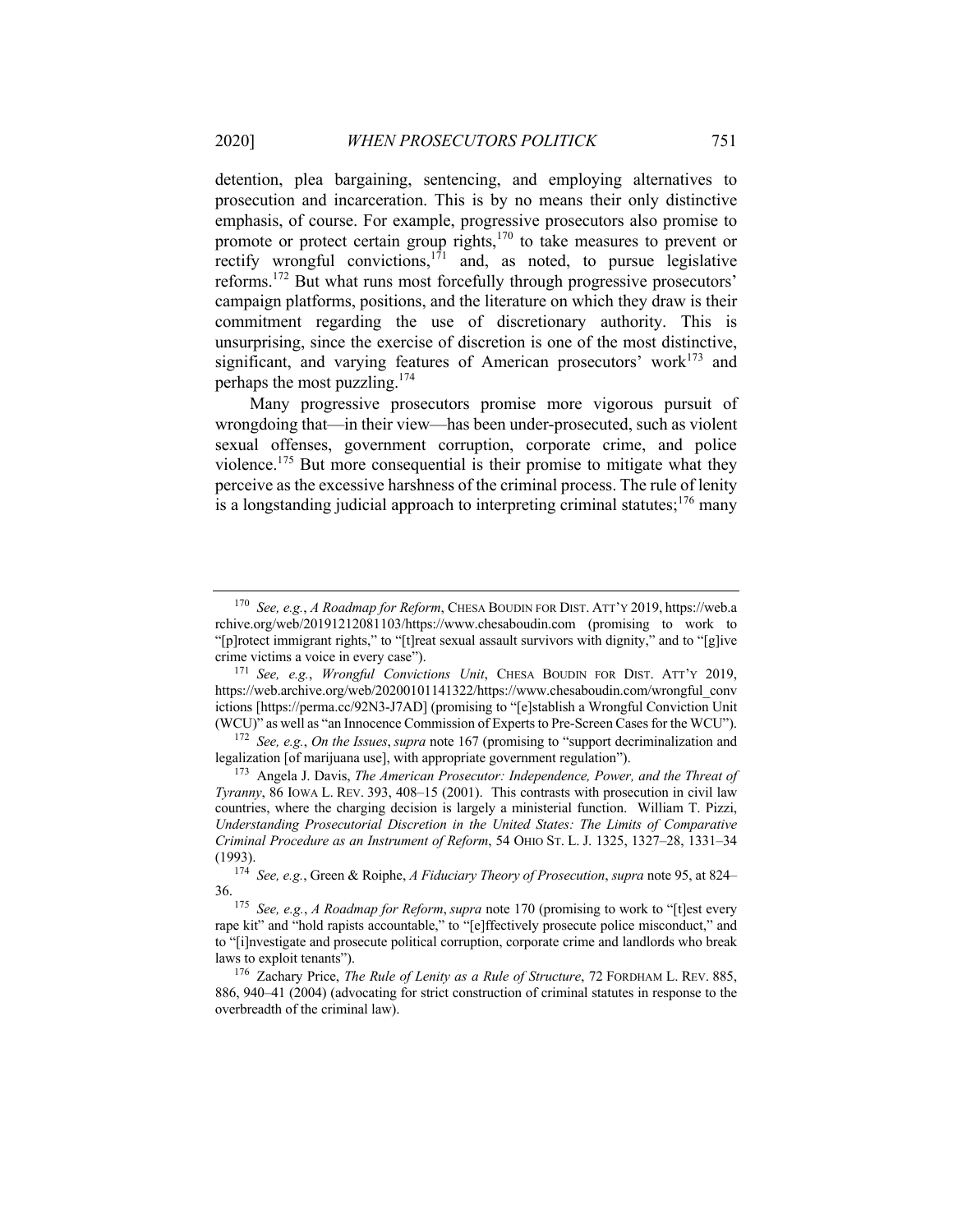progressive prosecutors have adopted a different sort of lenity principle for prosecutorial enforcement of the criminal law.177

Progressive prosecutors' lenity principle can be explained, in part, as an attempt to minimize racial and economic injustice, exemplified by high rates of incarceration, particularly of poor people and minorities.<sup>178</sup> The intent to use prosecutorial discretion to avoid disproportionately or unfairly burdening poor people and minorities is the common goal behind promises to eliminate or reduce applications for cash bail;<sup>179</sup> to divert many non-violent offenders out of the criminal process,<sup>180</sup> including by declining to prosecute certain

<sup>179</sup> *See, e.g.*, *A Roadmap for Reform*, *supra* note 170 (promising to work to "[e]liminate cash bail," which "allows dangerous people with money to buy their way out while poor people languish in jail regardless of how weak the evidence is against them"); *On the Issues*, *supra* note 169 (promising to "[w]ork to [e]liminate [c]ash [b]ail," and stating that "[p]eople should not be kept in jail simply because they are poor").

<sup>180</sup> *See, e.g.*, *Focusing Resources on Serious & Violent Felonies and Holding 100% of DUI's Accountable*, CHESA BOUDIN FOR DIST. ATT'Y 2019, https://web.archive.org/web/ 20191220223447/https://www.chesaboudin.com/violent\_crime [https://perma.cc/QJ7H-77H2] (promising to "Expand Neighborhood Courts[,] . . . access to PreTrial Diversion[, and] . . . use of Deferred Entry of [Judgment]").

<sup>&</sup>lt;sup>177</sup> A dramatic example is Maine prosecutor Natasha Irving's promise to "seek restorative justice solutions in all but the most violent cases." Beth Brogan, *How a New District Attorney is Shaking Up the Justice System in Midcoast Maine*, BANGOR DAILY NEWS (May 28, 2019, 3:09 PM), https://bangordailynews.com/2019/05/28/news/midcoast/how-a-new-districtattorney-is-shaking-up-the-justice-system-in-midcoast-maine/ [https://perma.cc/5PLM-H2NU].

<sup>178</sup> *See, e.g.*, *A Roadmap for Reform*, *supra* note 170 (promising to work to "[e]nd racist disparities" which "plague every step of our criminal justice system" and to "[e]nd mass incarceration"); *see also* FAIR & JUST PROSECUTION, BRENNAN CTR. FOR JUST. & THE JUST. COLLABORATIVE, *supra* note 123, at 3–14 (stating that "punitive policies [including overpolicing of poor and minority communities] have contributed to the incarceration build-up" and identifying ten principles to reduce incarceration, including making diversion the rule, charging with restraint, encouraging "the treatment (not criminalization) of mental illness" and drug addiction, minimizing misdemeanors, and promoting restorative justice); *id.* at 16 (giving example of Milwaukee prosecutor who, after data showed that black people were prosecuted disproportionately for possessing drug paraphernalia, "stopped prosecuting most paraphernalia cases" and instead referred people to drug treatment, thereby reducing disparities). Underlying empirical assumptions about the extent to which racial disparities are attributable to prejudice and implicit bias in law enforcement may sometimes be difficult to prove. *See* Robert J. Sampson & Janet L. Lauritsen, *Racial and Ethnic Disparities in Crime and Criminal Justice in the United States*, 21 CRIME & JUST. 311, 312 (1997) (discussing how the politically and ideologically charged debate has made it difficult to discuss, let alone pursue, a scholarly approach to empirical data about race and crime).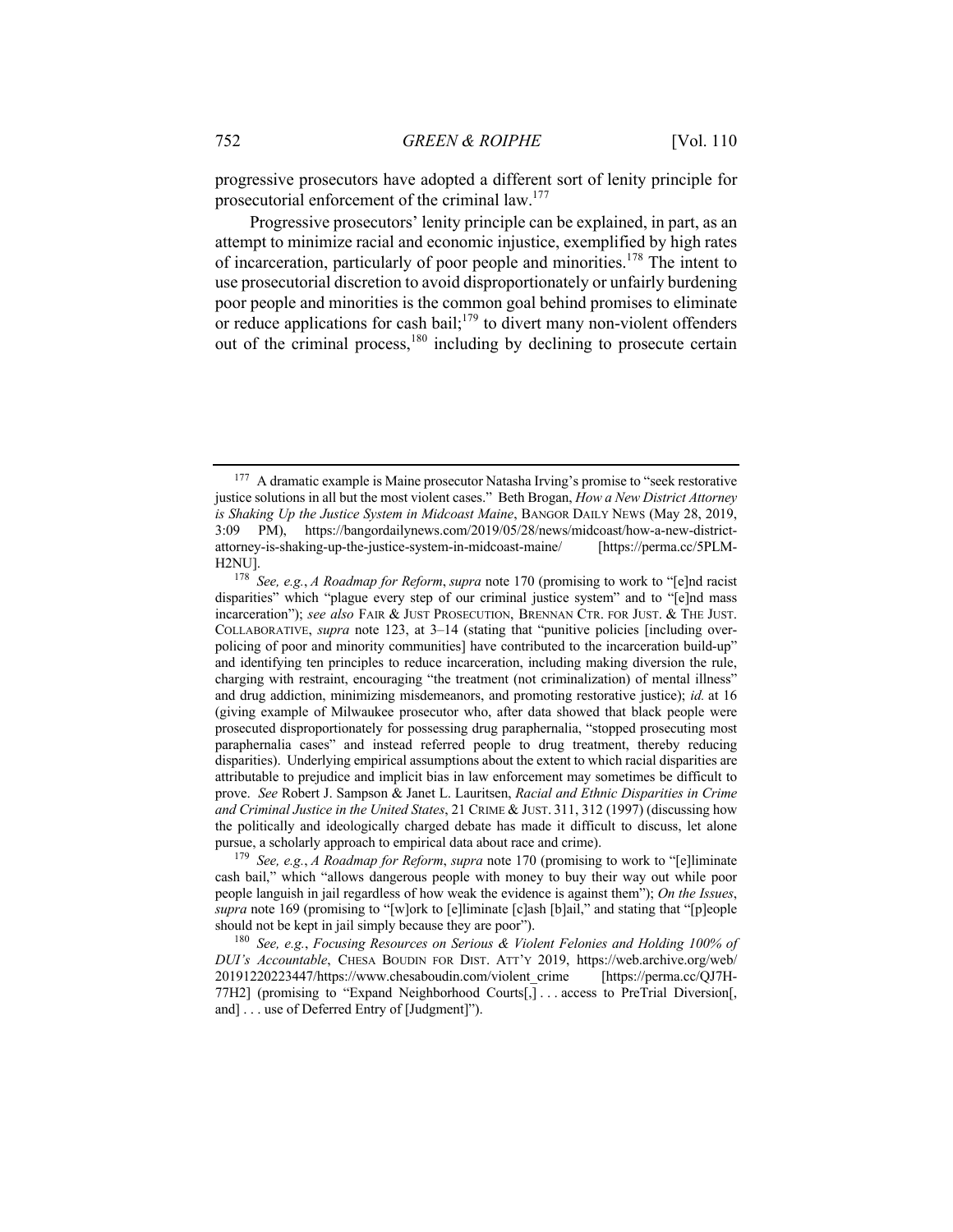categories of crimes;<sup>181</sup> and to focus on prosecuting violent felons.<sup>182</sup> But progressive prosecutors' lenity also reflects a belief, like that of the Progressive Era prosecutors, that for many offenders there are no sharp distinctions between social problems, mental health problems, and criminal conduct, and that the public interest, including public safety, is often best served by rehabilitative and social services. This helps explain progressive prosecutors' support for alternatives to prosecution and incarceration, such as drug and mental health treatment and restorative justice.<sup>183</sup> Also like Progressive Era reformers, progressive prosecutors are committed to a databased approach. They have promised to collect and release data both to show how their policies are being implemented and to enable themselves and others to attempt to measure the impact.<sup>184</sup>

Progressive prosecutors' commitment to lenity has echoes in the Progressive Era approach. The Progressive Era movement also invoked the rhetoric of leniency, although not so centrally, and its concept drew in part on a commitment to fair treatment of the poor.185 But on the surface, the progressive prosecutors' principle of lenity as the norm or presumption for certain offenses, rather than as the occasional exception intended to conserve resources or to avoid grossly unfair or excessive punishment, departs from the approach of the Progressive Era prosecutors. Prosecutors have traditionally been expected to serve a gate-keeping function to avoid

<sup>183</sup> *See, e.g.*, *Replace Jail with Mental Health Care*, CHESA BOUDIN FOR DIST. ATT'Y 2019, https://web.archive.org/web/20191229164958/https://www.chesaboudin.com/mental\_health [https://perma.cc/P6LU-X4CY] (promising to work to "implement a comprehensive transformation of the criminal justice system to decriminalize and treat mental illness, housing instability and substance use as public health issues rather than criminal justice issues").

<sup>184</sup> *See, e.g.*, Matt Daniels, *The Kim Foxx Effect: How Prosecutions Have Changed in Cook County*, MARSHALL PROJECT (Oct. 24, 2019, 6:00 AM), https://www.themarshallproject. org/2019/10/24/the-kim-foxx-effect-how-prosecutions-have-changed-in-cook-county

[https://perma.cc/K574-ZK9W] (Chicago's Kim Foxx "released six years of data" regarding felony prosecutions which showed that "she turned away more than 5,000 cases that would have been pursued by" her predecessor, "mostly by declining to prosecute low-level shoplifting and drug offenses and by diverting more cases to alternative treatment programs"); Catherine Elton, *The Law According to Rachael Rollins*, BOSTON (Aug. 6, 2019, 9:47 AM), https://www.bostonmagazine.com/news/2019/08/06/rachael-rollins/ [https://perma.cc/85J9- XFT8] (reporting that Suffolk County DA Rachael Rollins "hired a data scientist to analyze past performance and measure the impact of new policies, something she says no other DA in the state is doing").

<sup>185</sup> *See supra* notes 48–51 and accompanying text.

<sup>181</sup> *See, e.g.*, *On the Issues*, *supra* note 167 (promising "not [to] prosecute simple possession of marijuana").

<sup>182</sup> *See, e.g.*, *Focusing Resources on Serious & Violent Felonies and Holding 100% of DUI's Accountable*, *supra* note 180 (promising to "[f]ocus [r]esources on [s]erious [and] [v]iolent [f]elonies").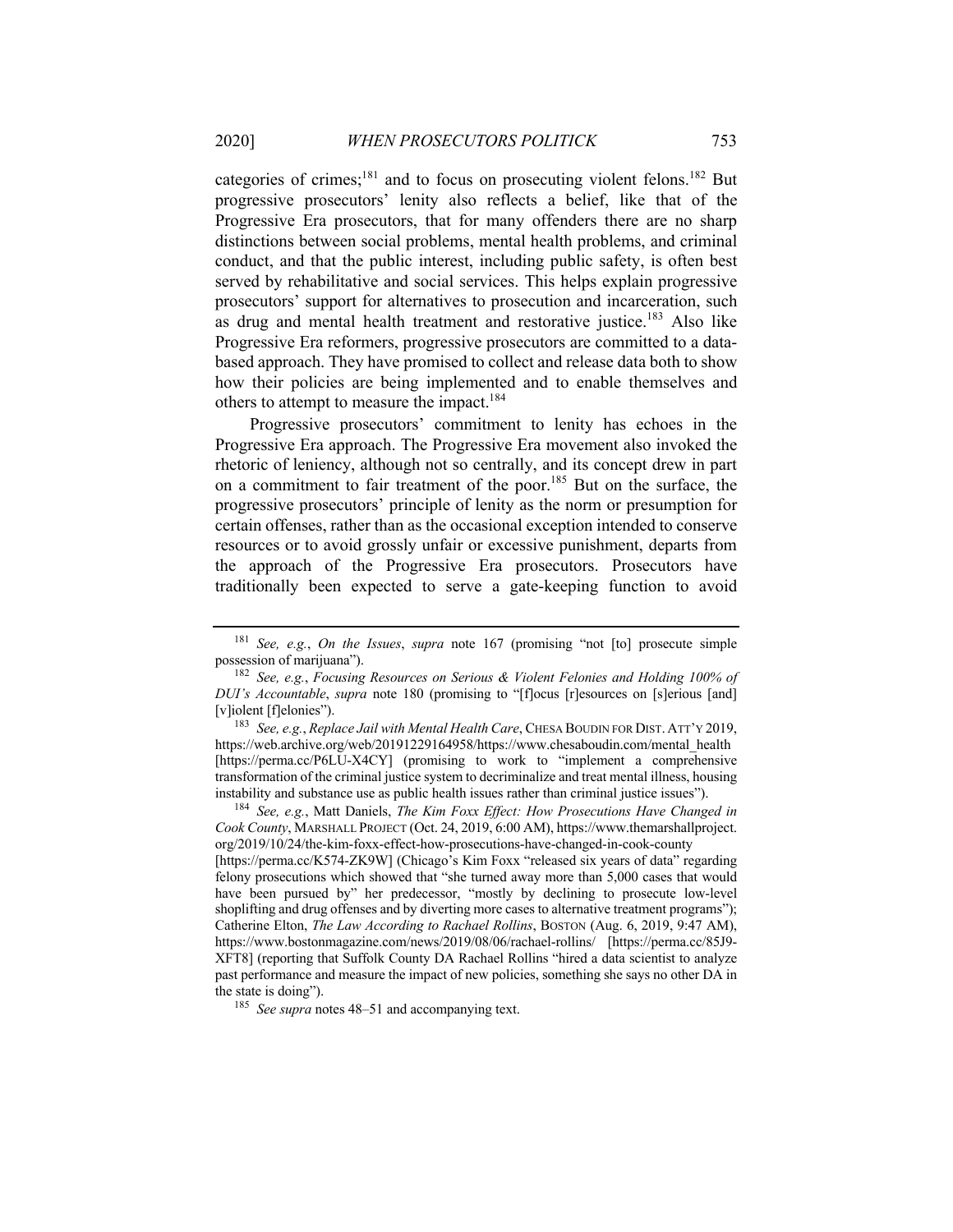prosecuting innocent individuals,<sup>186</sup> and norms of prosecutorial professionalism have long reflected the importance of avoiding public pressure to bring charges without adequate proof.187 But for Progressive Era reformers, rigorous enforcement of criminal law (when supported by the proof) was the antidote to lawlessness, arbitrariness, and partisanship.<sup>188</sup> Progressive Era reformers expected equality to flow from a professional approach to law enforcement. They were committed to equal treatment of the rich and the poor, which they believed would naturally follow from the anticorruption effort as well as the focus on the treatment, as opposed to punishment, of offenders.

The lenity rule also departs, although less sharply, from the exercise of discretion by contemporary, mainstream prosecutors who built on the Progressive Era legacy of professionalism. For mainstream prosecutors, decisions to refrain from prosecuting offenders where there is adequate proof have been the exception, not the norm. These decisions were conventionally made on an individual, case-by-case basis, not categorically.<sup>189</sup>

Progressive Era prosecutors believed that equal treatment would follow from the successful effort to prevent arbitrary and partisan charging

<sup>189</sup> *See, e.g.*, Laurie L. Levenson, *Working Outside the Rules: The Undefined Responsibilities of Federal Prosecutors*, 26 FORDHAM URB. L.J. 553, 558–62 (1999) (explaining that federal prosecutors' charging decisions depend on many factors); *Pre-Trial Diversion*, ST. JOSEPH CTY., https://www.stjoepros.org/697/Pre-Trial-Diversion [https://per ma.cc/QQ8E-E4SA] ("Eligibility for the [pre-trial diversion] program is determined by the deputy prosecutor assigned to the case and on a case-by-case basis."). For example, in death penalty jurisdictions, prosecutors generally make case-by-case determinations of whether to pursue the death penalty in homicide cases that, on the facts, are eligible for capital punishment. *See, e.g.*, State v. Campbell, 691 P.2d 929, 942–44 (Wash. 1984) (rejecting constitutional challenge that authorizes prosecutors to seek the death penalty in eligible cases on an ad hoc basis); *see also* Logan Sawyer, *Reform Prosecutors and Separation of Powers*, 72 OKLA. L. REV. 603, 633–34 (2020) (concluding that it is preferable for prosecutors to be transparent about their categorical policies and practices—e.g., a policy never to seek the death penalty—rather than purporting to make discretionary decisions on a case-by-case basis).

<sup>186</sup> *See, e.g.*, Rush v. Cavanaugh, 2 Pa. 187, 189–90 (1845).

<sup>187</sup> *See, e.g.*, Green & Roiphe, *A Fiduciary Theory of Prosecution*, *supra* note 95, at 838 ("[P]rosecutors have a duty to avoid convicting innocent people, which may require declining to bring charges in light of their own professional doubts about an individual's guilt, even if the public is clamoring for a prosecution.").

<sup>188</sup> *See* TRAIN, *supra* note 7, at 119–20 (asserting that district attorneys "go bad" when they "abandon[] the real and only test, which should be applied—namely, that of deciding whether the complainant, come to him for relief, has suffered a violation of his rights. Once a prosecutor gets inoculated with the virus of arbitrary power he becomes the tool of rascals, of politicians, and of his own ambitions alike."). *But see id.* at 132–33 (recognizing that a prosecutor cannot "bother[] himself with every trifling offense" because prosecutors have limited resources and because there are "so many statutes and ordinances that there is hardly anybody who does not violate some one of them every day of his life").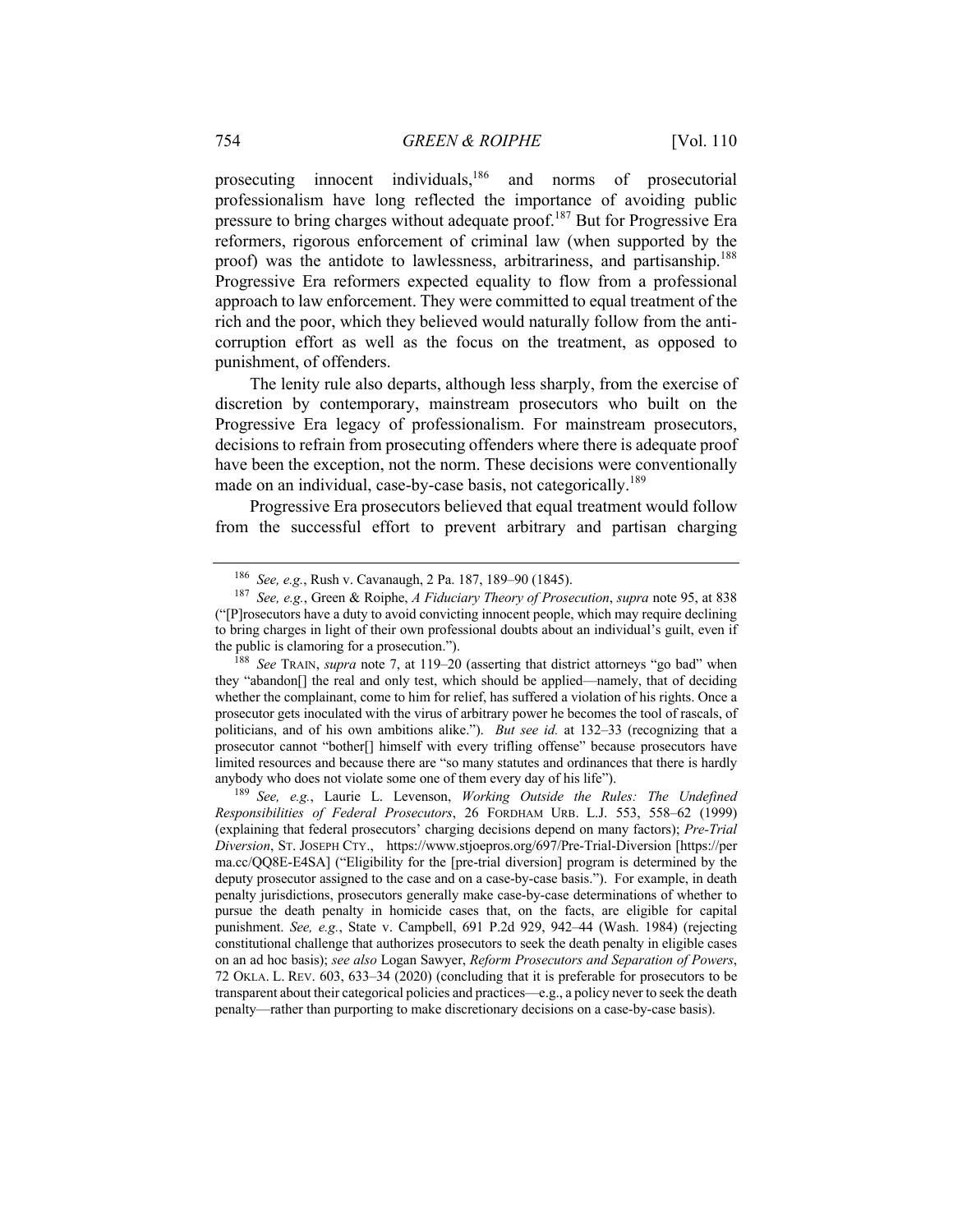decisions. Professionalism would ensure that the rich did not get an unfair advantage over the poor. By the mid-twentieth century, the legacy of Progressive Era reform was largely taken for granted. Prosecutors came to assume that, as professionals, they could avoid the influence of partisan politics and other impermissible or irrelevant considerations when making charging decisions, while still making distinctions based on legitimate criteria. As a New Jersey judge explained in 1952, the ad hoc exercise of discretion is "the everyday function of a prosecutor," who may decline or dismiss prosecutions for any of countless different reasons but whose decisions "are unexceptionable if made in good faith."<sup>190</sup> Eventually, particularly in urban prosecutors' offices, internal policies governing charging and plea bargaining decisions in recurring types of cases were developed with the aim of providing further protection against arbitrariness and favoritism.<sup>191</sup>

Although lenity therefore is not unique to the contemporary progressive prosecutors, their rationale for lenity seems to set them apart. Mainstream prosecutors have long declined to prosecute based on forensic and administrative considerations—for example, because an offender was more useful as a witness, because a government witness became unavailable, or because a prosecution was simply not worth the cost.<sup>192</sup> Many also implemented a principle of proportionality—e.g., declining to prosecute, or to prosecute as vigorously as the law and facts permit, to mitigate the excessive harshness of the criminal process.<sup>193</sup> And many also sought to implement a principle of equality—i.e., to treat similarly situated individuals

<sup>190</sup> State v. Winne, 91 A.2d 65, 78 (N.J. Super. Ct. Law Div. 1952), *rev'd*, 96 A.2d 63 (N.J. 1953).

<sup>191</sup> *See generally* Norman Abrams, *Internal Policy: Guiding the Exercise of Prosecutorial Discretion*, 19 UCLA L. REV. 1 (1971).

<sup>192</sup> FRANK W. MILLER, PROSECUTION: THE DECISION TO CHARGE A SUSPECT WITH A CRIME 253–59 (1970) (discussing the decision not to charge because of the suspect's willingness to cooperate); *id.* at 159 ("[T]here is general recognition everywhere that resources are simply not adequate to fully enforce every penal law. Recognition of the necessity for charging discretion, therefore, is most widespread in terms of limited resources.").

<sup>&</sup>lt;sup>193</sup> *Id.* at 186 ("Obviously guilty persons may not be charged when, in the judgment of the police or prosecutor, the consequences of prosecution and conviction seem unduly harmful in relation to the criminal conduct involved or the social and economic circumstances of the suspect."). In cases involving low-level offenders, state and federal prosecutors have employed formal and informal diversion programs, in which charges are deferred and ultimately declined or dismissed upon satisfaction of conditions such as payment of restitution or refraining from further criminal conduct. *See* United States v. Flowers, 983 F. Supp. 159, 161–65 (E.D.N.Y. 1997) (describing the history and use of deferred prosecution).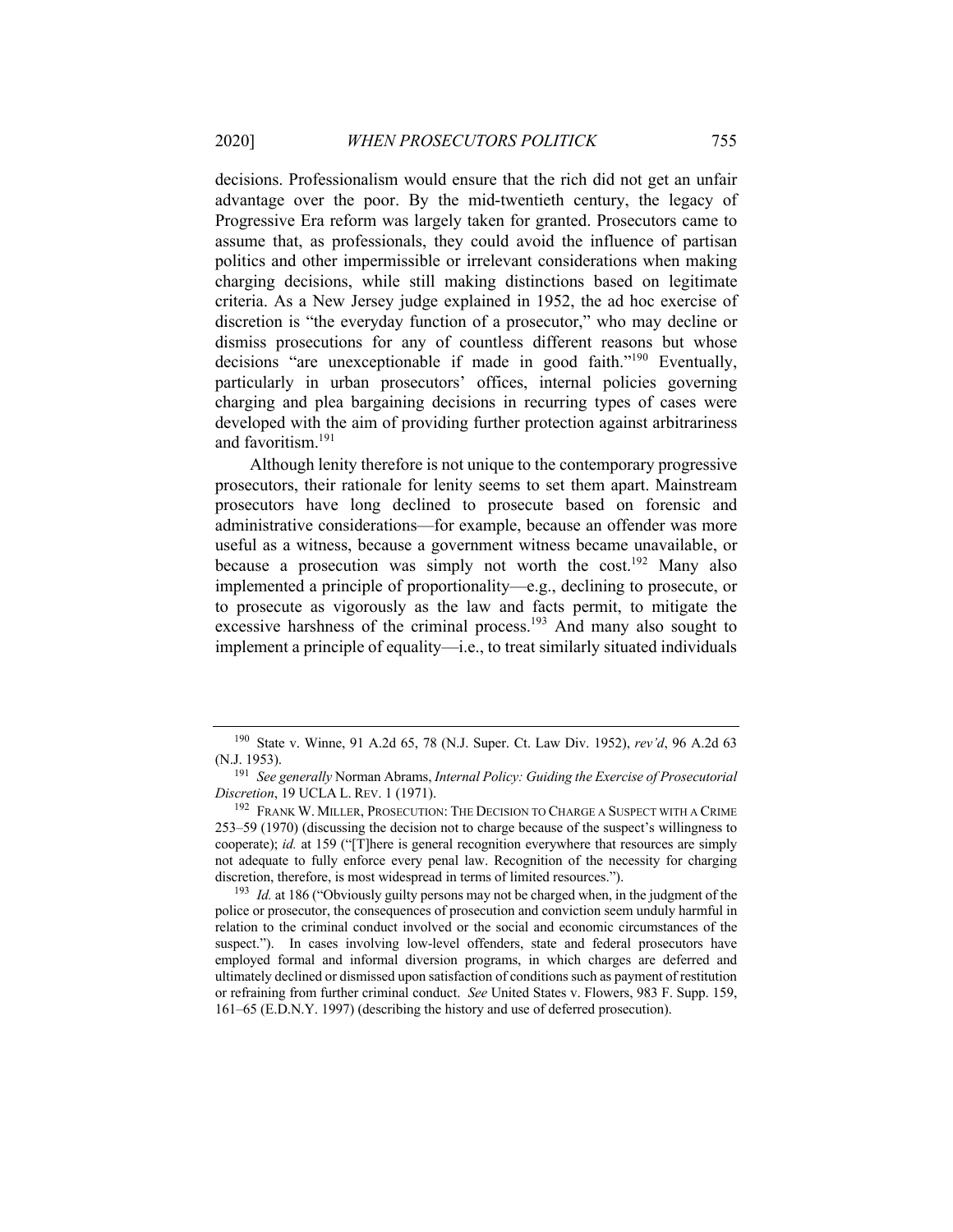equally.<sup>194</sup> In doing so, mainstream prosecutors have cultivated the appearance that prosecuting is apolitical and that discretionary decisions are made by reference to time-honored professional values and understandings.

Insofar as today's progressive prosecutors are implementing different charging criteria from their mainstream counterparts, it is not entirely clear whether their approach to prosecutorial discretion is different in principle. Progressive prosecutors might be understood to be applying ordinary, accepted principles of charging discretion. What is different may not be how they conceptualize their role or, in particular, the principles governing their exercise of discretionary power, but how they see the criminal process and the wider world in which they perform their work. Progressive prosecutors make different judgments from their mainstream contemporaries regarding when punishment is necessary to serve the public interest because they think the public interest is often better served by an alternative to prosecution and punishment. Further, they have a different social understanding about when similarly situated individuals are being treated differently: they perceive that implicit racial bias and structural racism pervade the criminal process, often making it unjust to apply criminal laws as strictly as law and facts would allow $^{195}$ 

Progressive prosecutors view the colorblind approach of their predecessors as inadequate given their understanding of how racial bias defines the system. In other words, the professional approach might promise to treat like individuals alike, regardless of particular characteristics like race. But a progressive prosecutor will be wary of how even this seemingly fair approach might have a different impact on African-American communities. For instance, a mainstream prosecutor might offer a more lenient plea to a white defendant with no prior convictions than an African American who had been arrested previously for a nonviolent crime. A progressive prosecutor, understanding how policing policies target young black men, might offer the same deal to both.

In focusing on the social impact of crime and criminal justice, progressive prosecutors build on the legacy of Progressive Era reformers, who introduced the notion that crime is a social rather than an individual problem. Of course, at least some Progressive Era reformers also looked at heredity and race as the source of criminality—a stark contrast from today's progressive prosecutors who would all certainly condemn any such theory.

<sup>194</sup> Green, *supra* note 164, at 611–13 ("[P]rosecutors generally agree that they should not make arbitrary distinctions among cases—that is, similar cases should be treated similarly.").

<sup>195</sup> *See* Gold, *supra* note 165, at 118 ("Allocating prosecutorial resources away from small-time drug offenders could . . . reduce racial disparity in the criminal justice system.").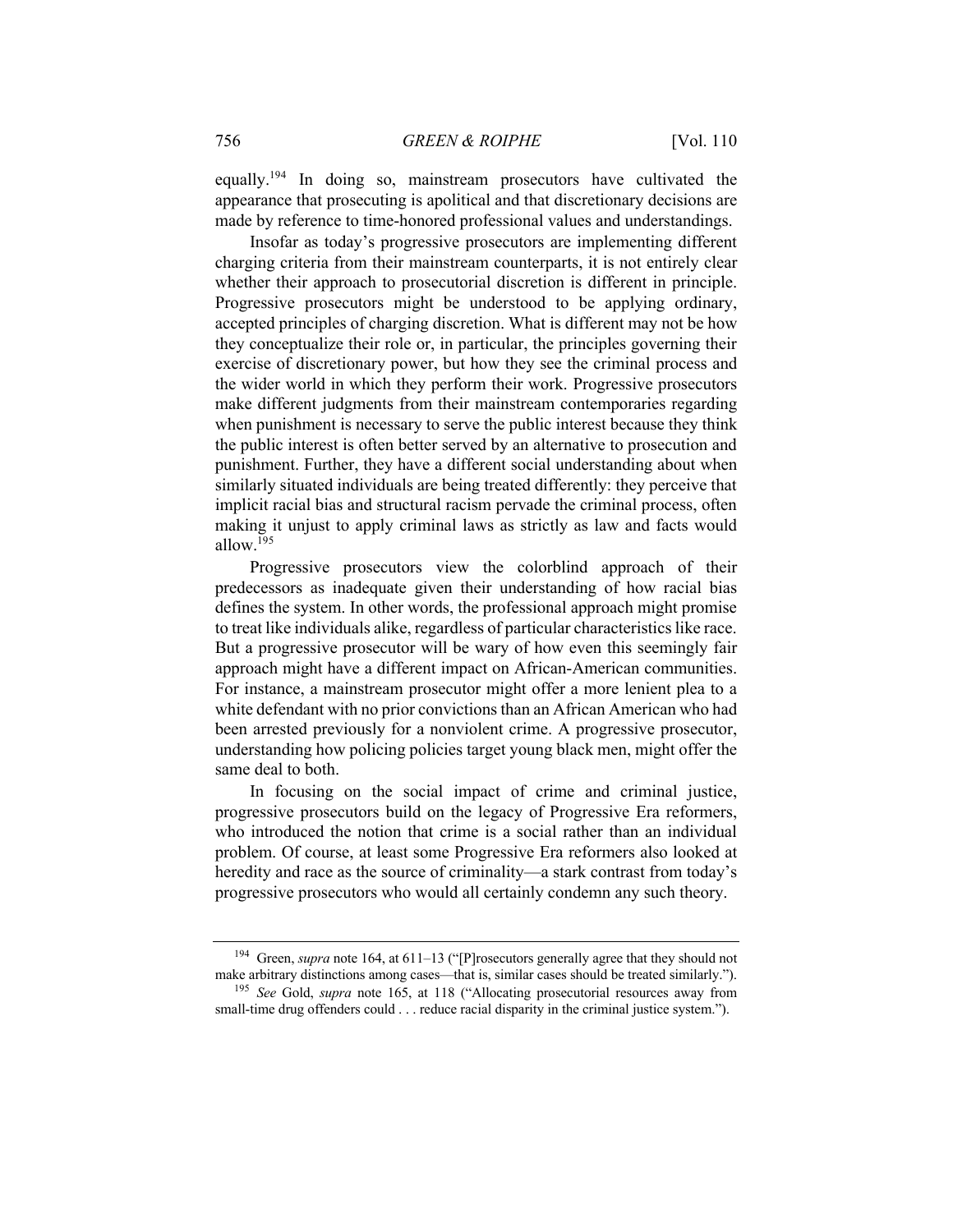#### *3. Categorical Presumptions of Lenity*

Progressive Era reformers and contemporary progressive prosecutors were equally concerned about two different systems of justice: one for the poor and one for the rich. Progressive Era prosecutors believed that the main source of the problem was corruption. Contemporary progressive prosecutors, however, see the problem as more insidious—the result of implicit bias and other forms of discrimination. To address the problem of unequal justice, Progressive Era reformers primarily sought to root out corruption and implement fair and professional procedures. Contemporary progressive prosecutors, among other things, advance lenity, refusing in some cases to prosecute entire categories of crimes.

Progressive prosecutors' efforts to implement their vision of the public good through presumptions against prosecuting certain crimes, such as marijuana possession, are particularly controversial.<sup>196</sup> This policy seems distinctive not just because of its lenity, but also because of the categorical approach to discretionary decision making in which lenity is the norm for certain categories of criminal conduct. Mainstream prosecutors, even those who approve of lenity, tend to take a case-by-case approach.<sup>197</sup> In other words, in mainstream contemporary prosecution, it tends to be the individual that invites the forgiving treatment, not a social situation as a whole. Their implicit understanding is that the legislative judgment to criminalize conduct, thereby subjecting it to criminal prosecution, is generally entitled to respect.

<sup>196</sup> Following Rachael Rollins's election as Boston prosecutor, the National Police Association filed a complaint with the Massachusetts disciplinary authority, alleging that Rollins's campaign promise not to charge certain crimes reflected a "reckless disregard of the laws." Letter from the National Police Association to Constance V. Vecchione, Office of the Bar Counsel (Dec. 23, 2018), https://nationalpolice.org/dev/wp-content/uploads/2018/12/ DA\_Rachael\_Rollins\_Complaint.pdf [https://perma.cc/8CHK-ZARQ]. Nonetheless, Rollins implemented her controversial pledge. *See* RACHAEL ROLLINS, SUFFOLK CTY. DIST. ATT'Y., THE RACHAEL ROLLINS POLICY MEMO app. C (2019), http://files.suffolkdistrictattorney.com/ The-Rachael-Rollins-Policy-Memo.pdf [https://perma.cc/D2QR-YLLT] (listing fifteen offenses that will presumptively not be charged, including marijuana possession, shoplifting, and trespass, subject to identified exceptions and factors for consideration).

<sup>197</sup> *See* Stuart Diamond, *The Law; Prosecutorial Discretion: Worthy of Defense?*, N.Y. TIMES (July 22, 1988), https://www.nytimes.com/1988/07/22/us/the-law-prosecutorialdiscretion-worthy-of-defense.html [https://perma.cc/SZ3C-QNQX] ("The discretion afforded American prosecutors is defended on the ground that it provides for case-by-case flexibility and ultimately more leniency for deserving defendants."); Memorandum from N.J. Att'y Gen. Gurbir S. Grewal on Guidance Regarding Municipal Prosecutors' Discretion in Prosecuting Marijuana and Other Criminal Offenses (Aug. 29, 2018), https://nj.gov/oag/newsreleases18/2 018-0829\_AG-Memorandum.pdf [https://perma.cc/RZD6-8T8R] (directing that municipal prosecutors may not categorically decline to prosecute marijuana offenses but may decide on a case-by-case basis to recommend that the court accept a plea to a lesser or other offense or to recommend that eligible defendants be accepted into diversion programs).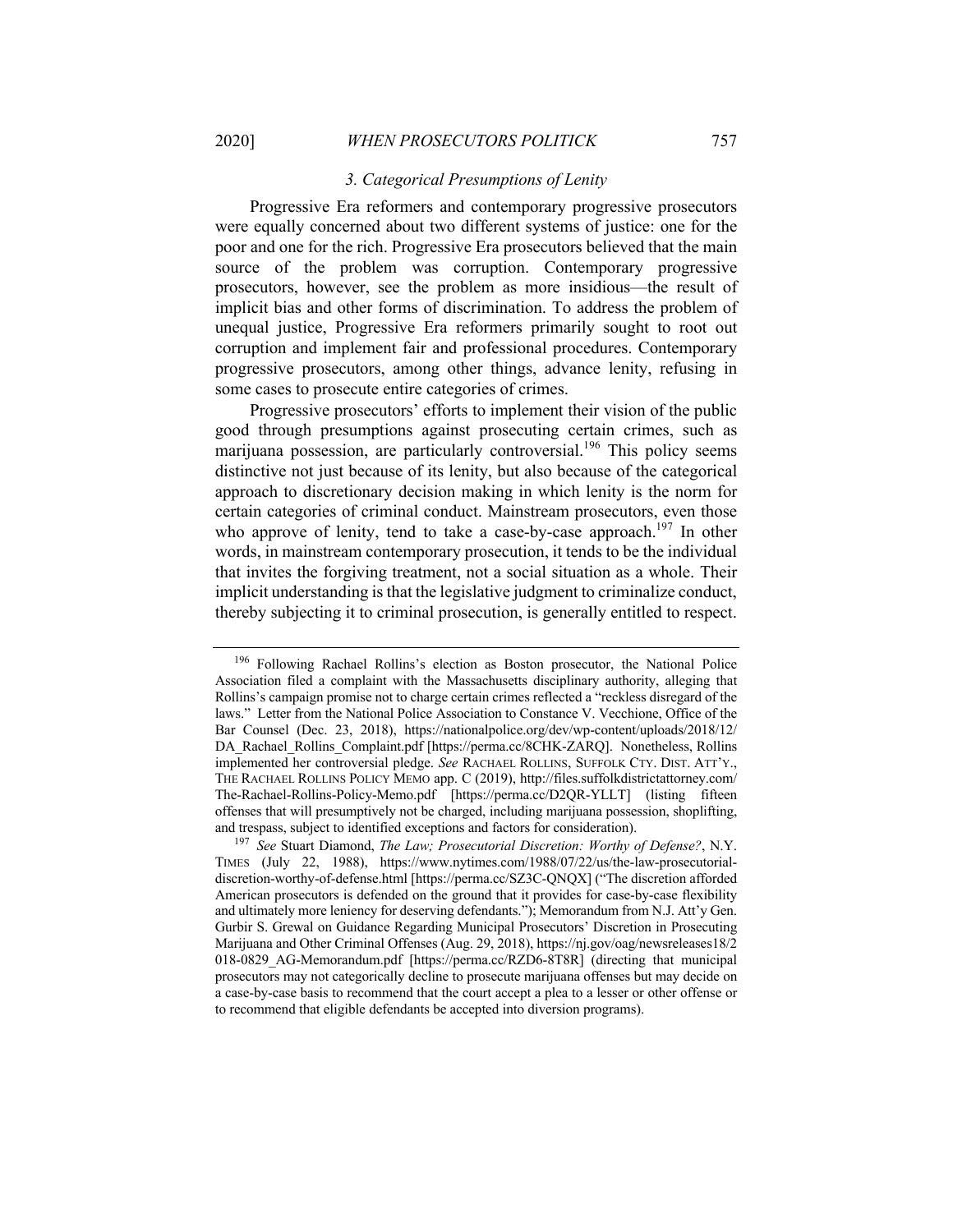Legislatures contemplate that prosecutors will exercise discretion when enforcing the criminal law. Therefore, it does not undermine the legislature to decline to prosecute some individuals who are provably guilty of offenses to conserve limited resources. The prosecutor is still deferring to the legislature because the objectives of the criminal law can be achieved without punishment, the benefits of prosecution might outweigh the harms, or the legislative purpose may not be served for other reasons particular to the individual and the circumstances of the case. But adopting a categorical policy not to prosecute conduct that the legislature has said is a crime might seem to countermand the legislative judgment and thus comprise a failure to faithfully execute the law.<sup>198</sup>

At least with respect to marijuana cases, one might argue that progressive prosecutors are simply a step ahead of the state legislatures, which is legitimate when legislatures are slow to repeal laws that become unworthy of enforcement in light of changing social understandings.<sup>199</sup> Progressive prosecutors were not the first to stop prosecuting individuals for possessing small amounts of marijuana in states that had not yet decriminalized its personal use and possession.<sup>200</sup> In generally forgoing prosecutions of marijuana possession, progressive prosecutors might be said to follow in the footsteps of earlier prosecutors who declined to prosecute outmoded victimless crimes such as lewd cohabitation, adultery, and similar sex offenses involving consenting adults. But this does not explain why, for example, Boston's Rachael Rollins adopted a presumption against prosecuting trespassing and shoplifting.<sup>201</sup> No one would suggest that the underlying conduct should be allowed, much less that it has become socially acceptable. Rather, Rollins's rationale is that public safety can be protected more effectively by alternative approaches. $202$ 

<sup>198</sup> Zachary S. Price, *Enforcement Discretion and Executive Duty*, 67 VAND. L REV. 671, 705 (2014) ("[C]ategorical nonenforcement for policy reasons usurps Congress's function of embodying national policy in law; it effectively curtails the statute that Congress enacted, replacing it with a narrower prohibition.").

<sup>199</sup> *See* Darryl K. Brown, *Democracy and Decriminalization*, 86 TEX. L. REV. 223, 225 (2007) ("[W]hen legislatures leave out-dated crimes on the books, other components of democratic governance compensate: politically accountable prosecutors rarely prosecute (and thus effectively nullify) many crimes the public cares little about—and that scholars complain about."); Melissa J. Mitchell, Comment, *Cleaning Out the Closet: Using Sunset Provisions to Clean Up Cluttered Criminal Codes*, 54 EMORY L.REV. 1671, 1680–83 (2005) (discussing the exercise of prosecutorial discretion to account for shifting social norms).

<sup>200</sup> *See* Gold, *supra* note 165, at 115–17.

<sup>&</sup>lt;sup>201</sup> *See* ROLLINS, *supra* note 196, at app. D-1.

<sup>202</sup> *Id.* at 4–6 ("Sweeping advances in data science and public health have revealed that decades of punitive incarceration are not effectively preventing recidivism and promoting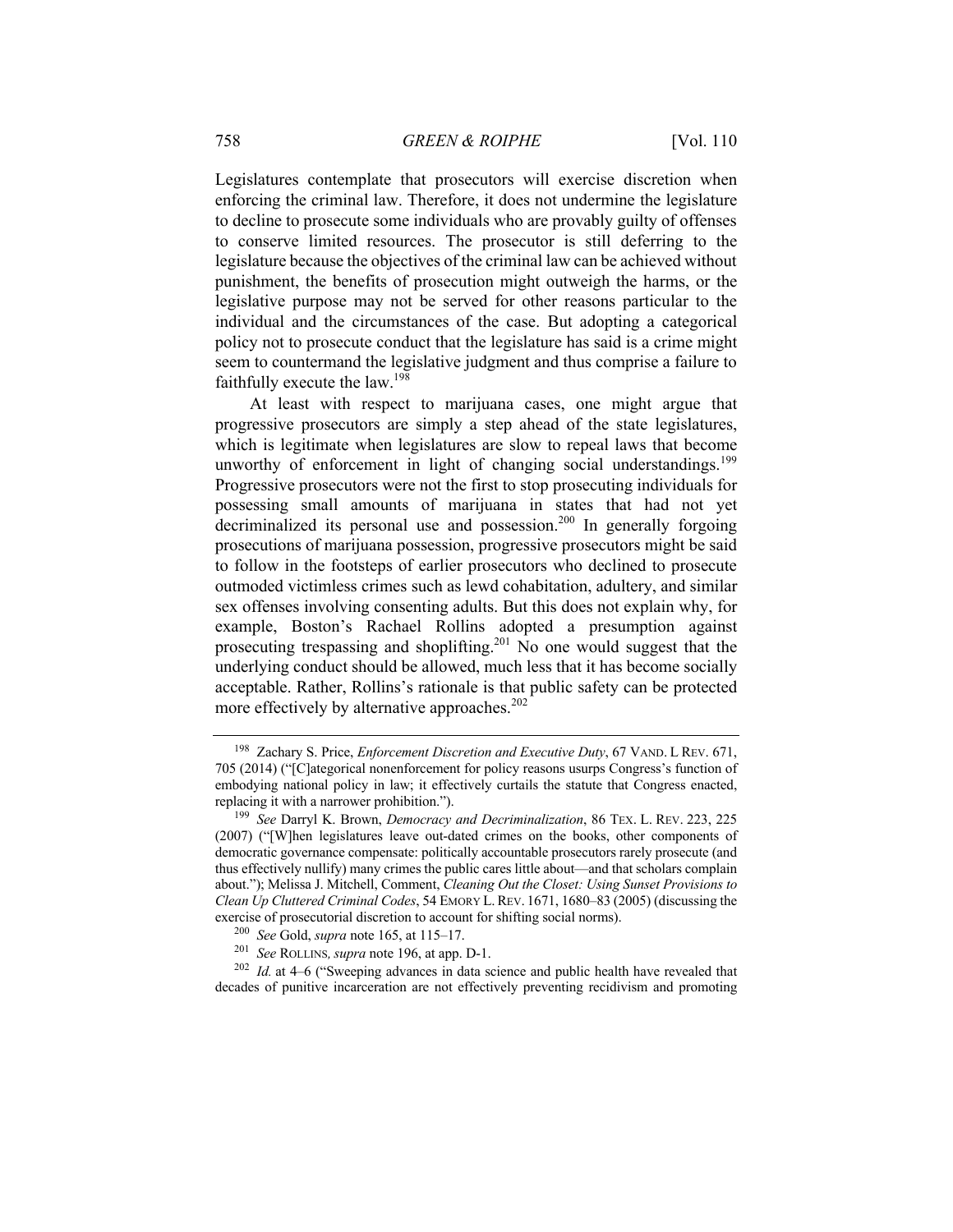To critics, underenforcement jeopardizes public safety.203 Progressive prosecutors disagree. For example, Rollins has asserted, with distinct echoes of Progressive Era prosecutors, that "protect[ing] the community's safety . . . is best accomplished when the office first considers solutions that direct those in need of treatment—mental health, substance use disorder, or otherwise—to available resources, minimize court involvement, and keep people free of criminal records and able to work and function without government oversight."<sup>204</sup> There is insufficient data to resolve the empirical disagreement.<sup>205</sup> Progressive prosecutors may be rejecting mainstream prosecutors' empirical assumptions or predictions and leaving it to future study to decide whose guess is correct. But they are not necessarily rejecting the conventional conception of prosecutors' role in exercising discretionary power. Once convinced that an individual is provably guilty of a crime, prosecutors are supposed to decide whether to pursue a prosecution based principally on the need to protect the public and on other public interests, such as economy and fairness, that may point in different directions. Progressive prosecutors might argue that they are simply weighing interests differently or striking a different balance.

Critics also challenge this approach as anti-democratic.<sup>206</sup> While state legislators understand and anticipate that prosecutors will decline to

<sup>203</sup> *See, e.g.*, Berman, *supra* note 1 (detailing criticisms of progressive prosecutors' policies in Boston, Dallas, Philadelphia, and San Antonio, including accusations that lenient enforcement policies will create "lawlessness" and a "public safety crisis" and will lead to more crime and more victims).

<sup>204</sup> ROLLINS, *supra* note 196, at app. C-1. As historians of Progressive Era criminal justice reform would argue, however, the substitution of private voluntary organizations for government punishment involves a shift in policing rather than an elimination of social control entirely. *See* WILLRICH, *supra* note 21, at xxi–xxxix.

<sup>205</sup> *See* Berman, *supra* note 1 (quoting Professor Richard Berk's observation that it is too soon to measure the impact of progressive prosecutors' policies on crime rates).

<sup>206</sup> *See, e.g.*, Steve Volk, *Larry Krasner vs. Everybody: Inside the Philly DA's Crusade to Revolutionize Criminal Justice*, PHILA. (Nov. 23, 2019, 9:00 PM), https://www.phillymag.co m/news/2019/11/23/larry-krasner-criminal-justice-reform/ [https://perma.cc/YK26-DUKJ] (recounting U.S. Attorney Bill McSwain's criticisms of Philadelphia prosecutor Larry Krasner, including "that Krasner has 'abdicated' his responsibility as a prosecutor and disrespected democracy by failing to enforce the law as it's been passed down to him"); *see also* Foster, *supra* note 132, at 2534–45.

public safety. A large number of criminal convictions secured by prosecutors nationally are for drug, property, and public order offenses, which are often driven by economic, mental health, and social needs . . . . Data show that a carceral approach to low-level, non-violent offenses can do more harm than good . . . . As a result, jurisdictions across the country are taking a smarter approach to punishment and accountability. Law enforcement agencies and prosecutors' offices are collecting and analyzing new and varied sources of data, and they are safely beginning to move all but the most serious offenses away from carceral punishment and its downstream collateral harms.").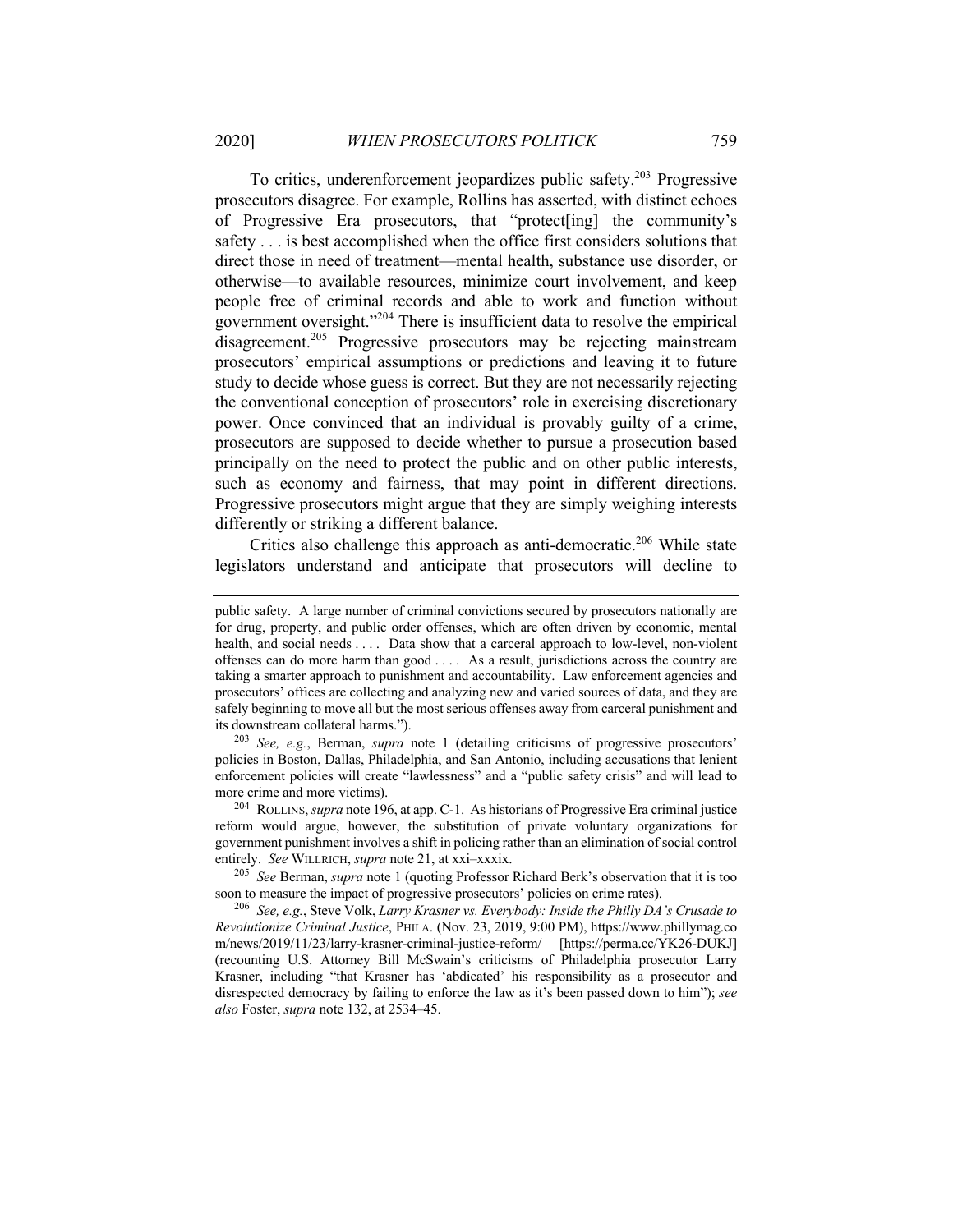prosecute some individual offenders, one might assume that they do not expect prosecutors to decline to prosecute whole categories of offenses; Otherwise, the legislature would not have adopted the law in the first place. At least at one time, it might have been considered nonfeasance for a prosecutor to categorically refuse to investigate or prosecute certain crimes, rather than making good faith decisions among individual cases.<sup>207</sup> Today, prosecutors' decisions not to prosecute whole categories of crimes, absent exceptional circumstances, might be viewed as a repudiation of the legislature's intent—and therefore the democratic will—underlying the relevant criminal laws. Even more difficult to square with legislative intent would be situations where prosecutors absolutely decline to bring certain charges.208 An example is the Orlando prosecutor's decision never to seek the death sentence—that is, never to bring charges of capital murder.<sup>209</sup>

Bellin's answer is that exercising discretion leniently is a legitimate and lawful check on state power to punish, and there is nothing amiss in starting with an understanding that leniency will be the norm with respect to certain criminal conduct.<sup>210</sup> Even if a state legislature does not endorse this approach, the authority to adopt it is implicit in prosecutors' state constitutional status as executive branch officials. While one can debate whether any given prosecutor is exercising this power wisely or abusively—and the electorate can ultimately resolve this question for itself through the democratic process<sup>211</sup>—there is nothing generally anomalous or anti-democratic about a presumption that charges will not be pursued in a category of cases.

There are analogues in mainstream prosecutors' work. For example, the federal and state prosecution of tax crimes—willful failure to file federal or state tax, willful failure to declare income, false statements in tax filings, and the like—is surely the exception, not the rule. Mostly, the problem is left to civil tax authorities to address. But prosecutors diverge from this practice at times, for example, if the tax evader is a repeat offender or—as in Al Capone's case—is guilty of more serious but unprovable crimes, $^{212}$  the

<sup>207</sup> *See, e.g.*, State v. Winne, 96 A.2d 63 78–79 (1953) (upholding indictment of local prosecutor for nonfeasance for failing to prosecute individuals for operating gambling establishments).

<sup>208</sup> *See* Bellin, *supra* note 118, at 1249.

<sup>209</sup> *See supra* note 139 and accompanying text.

<sup>210</sup> Bellin, *supra* note 107, at 29; Bellin, *supra* note 118, at 1248.

<sup>&</sup>lt;sup>211</sup> While it is impossible to know why some would-be progressive prosecutors were defeated at the polls, the answer may be, in part, that voters regarded their proposed policies as unwise.

<sup>212</sup> Daniel C. Richman & William J. Stuntz, *Al Capone's Revenge: An Essay on the Political Economy of Pretextual Prosecution*, 105 COLUM. L. REV. 583, 583 (2005).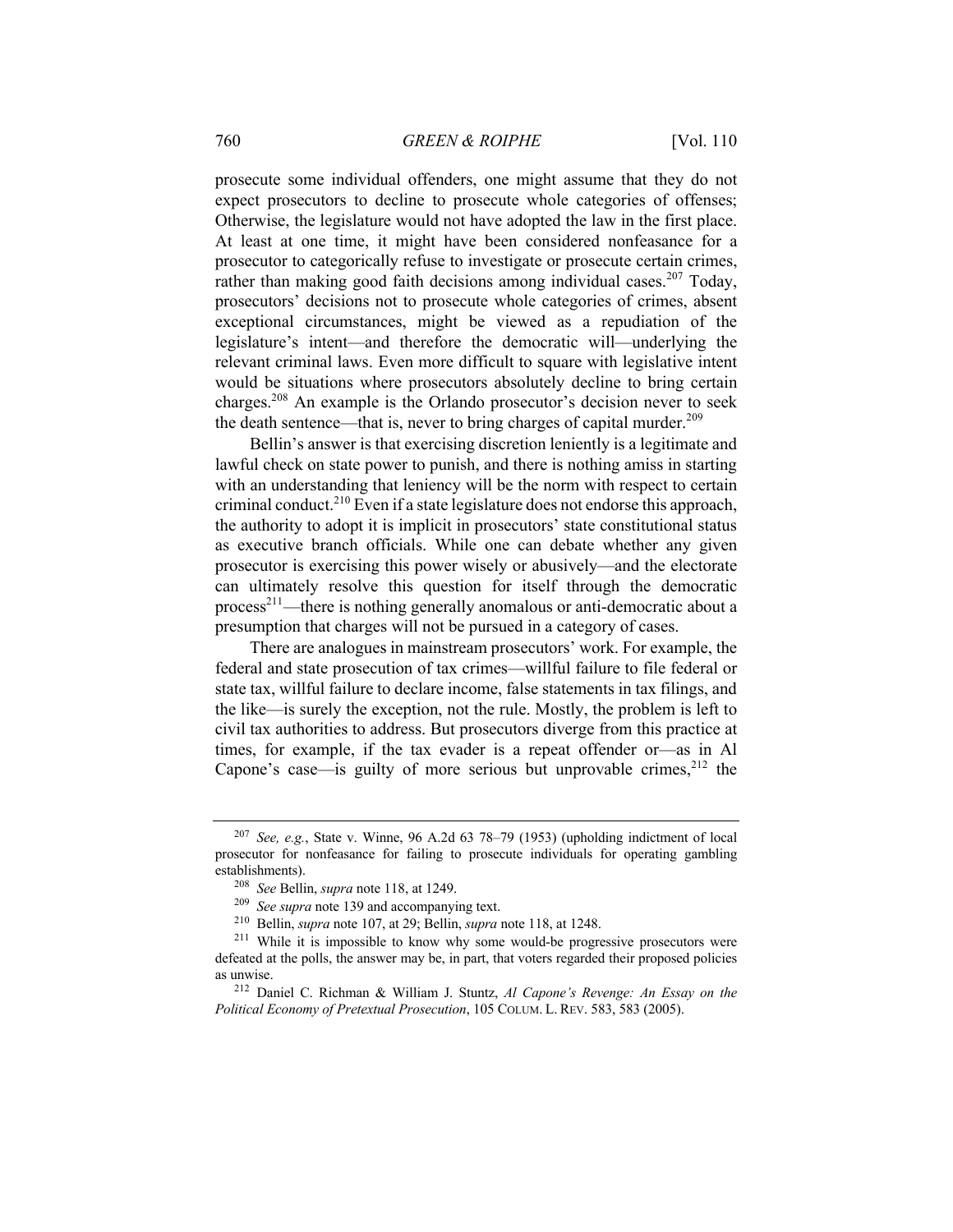offender has a special obligation to the tax  $law<sub>1</sub><sup>213</sup>$  or the nature or extent of wrongdoing is particularly egregious. Arguably, progressive prosecutors and mainstream prosecutors simply make different judgments about when a rule of lenity should apply.

## *4. Holistic Prosecuting*

Finally, today's progressive prosecutors seem different from many of their contemporaries in their broad—if not holistic—conception of their role, which follows from their conception of the role of criminal law in society.<sup>214</sup> Conventional prosecutors are primarily case processors: their assigned role is to decide whom to prosecute and how.<sup>215</sup> They leave it to civil government agencies to decide how to deal with the mental health or social problems that might influence offenders' wrongdoing. But progressive prosecutors tend to see criminal problems as interconnected with other social problems—an insight pioneered by the Progressive Era reformers and reinforced more recently with the advent of drug courts and other diversion programs for nonviolent offenders. This explains, at least in part, progressive prosecutors' conviction that providing mental health and social services to offenders rather than prosecuting and imprisoning them can sometimes promote public safety at lower individual and public cost. They champion diversion programs in which offenders are offered entry into treatment as an alternative to prosecution and the risk of incarceration.<sup>216</sup> This is not an innovation, but rather a recent incarnation of the Progressive Era approach to crime as a social problem. In turning away from a more draconian nineteenth-century conception of individual responsibility and crime, the Progressive Era reformers involved the state in a more intricate way in policing individual

<sup>213</sup> *See, e.g.*, United States v. Swanson, 509 F.2d 1205, 1208–09 (8th Cir. 1975) (finding it was a proper exercise of discretion to selectively enforce criminal tax laws against lawyers and accountants).

<sup>214</sup> Much has been written about holistic, or comprehensive, criminal defense representation. *See, e.g.*, James M. Anderson, Maya Buenaventura & Paul Heaton, *The Effects of Holistic Defense on Criminal Justice Outcomes*, 132 HARV. L.REV. 819, 819 (2019). There is no comparable literature about holistic approaches to prosecution, although references are occasionally made to the concept.

<sup>215</sup> Bruce Green, *Urban Policing and Public Policy—The Prosecutor's Role*, 51 GA. L. REV. 1179, 1188–89 (2017) ("The principal objective of a prosecutor's office 'is to ensure the efficient and effective prosecution or disposition of cases presented for the prosecution,' and some offices may view this as the limit of their responsibilities.") (citation omitted).

<sup>&</sup>lt;sup>216</sup> Bellin raises issues with this approach, arguing that prosecutors should prosecute or dismiss cases, but not create diversion programs. *See* Bellin, *supra* note 118, at 1239–40.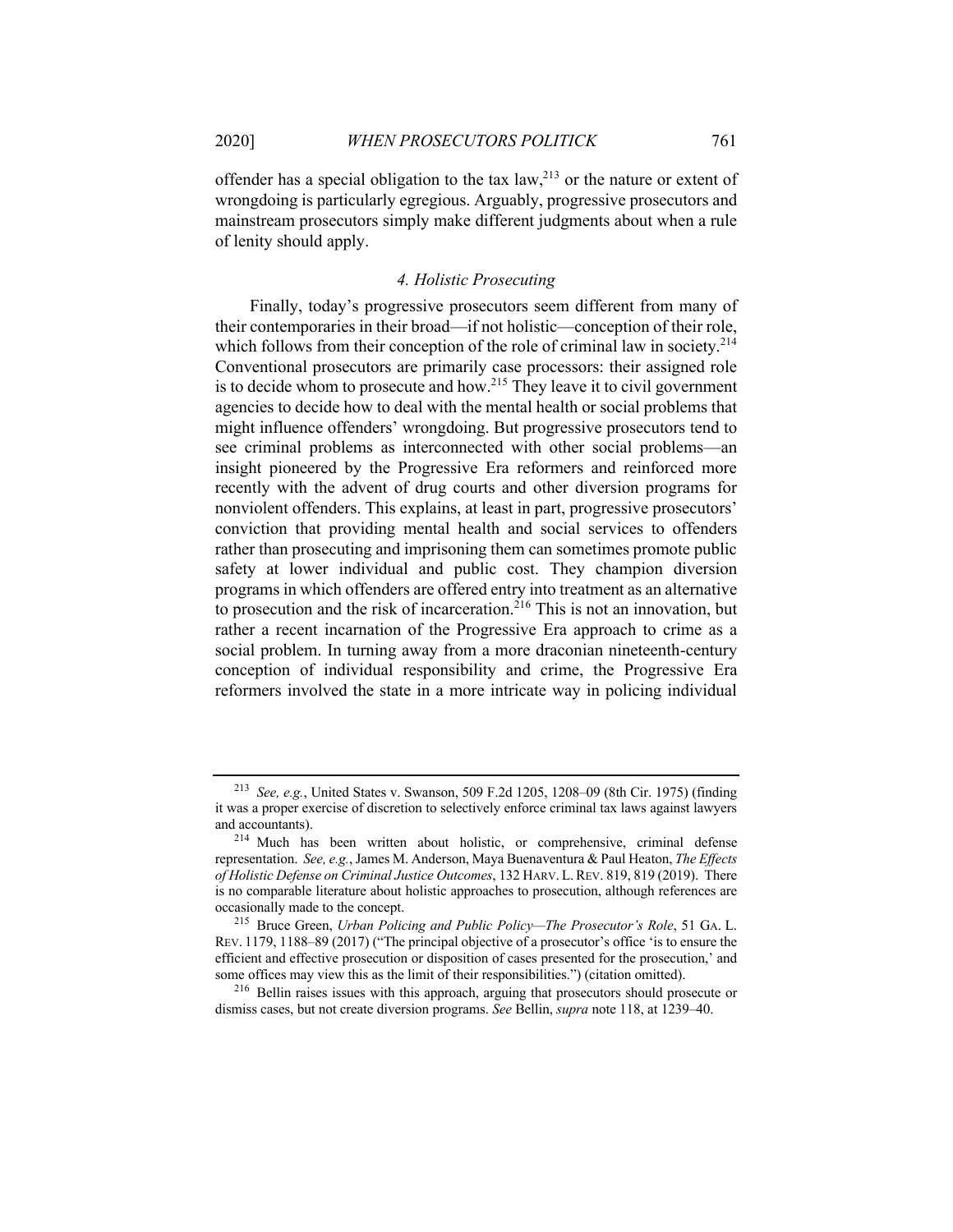lives. The welfare state itself, as the historian Michael Willrich has argued, was born in part of this concept of criminal justice.<sup>217</sup>

While progressive prosecutors are more committed to alternatives to prosecution and incarceration, many conventional prosecutors also employ diversion programs. Contemporary prosecutors are involved in social engineering in other respects as well. For example, federal prosecutors in corporate criminal cases use non-prosecution and deferred prosecution agreements to induce corporations to rehabilitate themselves by adopting internal structural reforms. And "community prosecutors" have used criminal power to address social problems, such as vagrancy, that might ordinarily have been addressed by civil authorities.<sup>218</sup> One might argue that strict case processing is becoming the exception. The difference for progressive prosecutors may simply be in how they tackle social problems and which ones they prioritize.

## III. LESSONS FROM HISTORY

Even though the two criminal justice reform movements, separated by about a century, significantly diverge in goals and substance, progressive prosecutors can both take inspiration from their predecessors and learn from them. We close by drawing from Progressive Era criminal justice reform to offer a few such lessons.

Progressive Era prosecutors such as William Travers Jerome faced the challenge of reconciling professionalism with a movement closely tied to popular support, and contemporary progressive prosecutors face a similar challenge. To the extent that the dictates of professionalism lead to results that win popular support there may be little problem, but progressive prosecutors will not always be so fortunate, particularly because prosecutorial professionalism often calls for making individual decisions based on evidence that is inaccessible to the public.

<sup>217</sup> *See generally* WILLRICH, *supra* note 21 (arguing that the advent of the welfare state was rooted in the Progressive Era concept of criminality, which justified a greater intrusion of the government in the lives of immigrants and the poor).

<sup>218</sup> Bruce A. Green & Alafair S. Burke, *The Community Prosecutor: Questions of Professional Discretion*, 47 WAKE FOREST L. REV. 285, 291–92 (2012) ("Community prosecutors typically work with members of the community to identify recurring, ongoing criminal justice problems (drug dealing, graffiti, vagrancy) and then work in tandem with community representatives and agencies to address these problems through a project, policy, or strategy, often involving nontraditional methods."); *see also* Green, *supra* note 215, at 1196 ("[W]here vagrancy is the result of poverty or homelessness, a prosecutor must determine whether the state should respond through criminal prosecutions or whether social welfare programs that address the underlying causes will better serve societal ends.").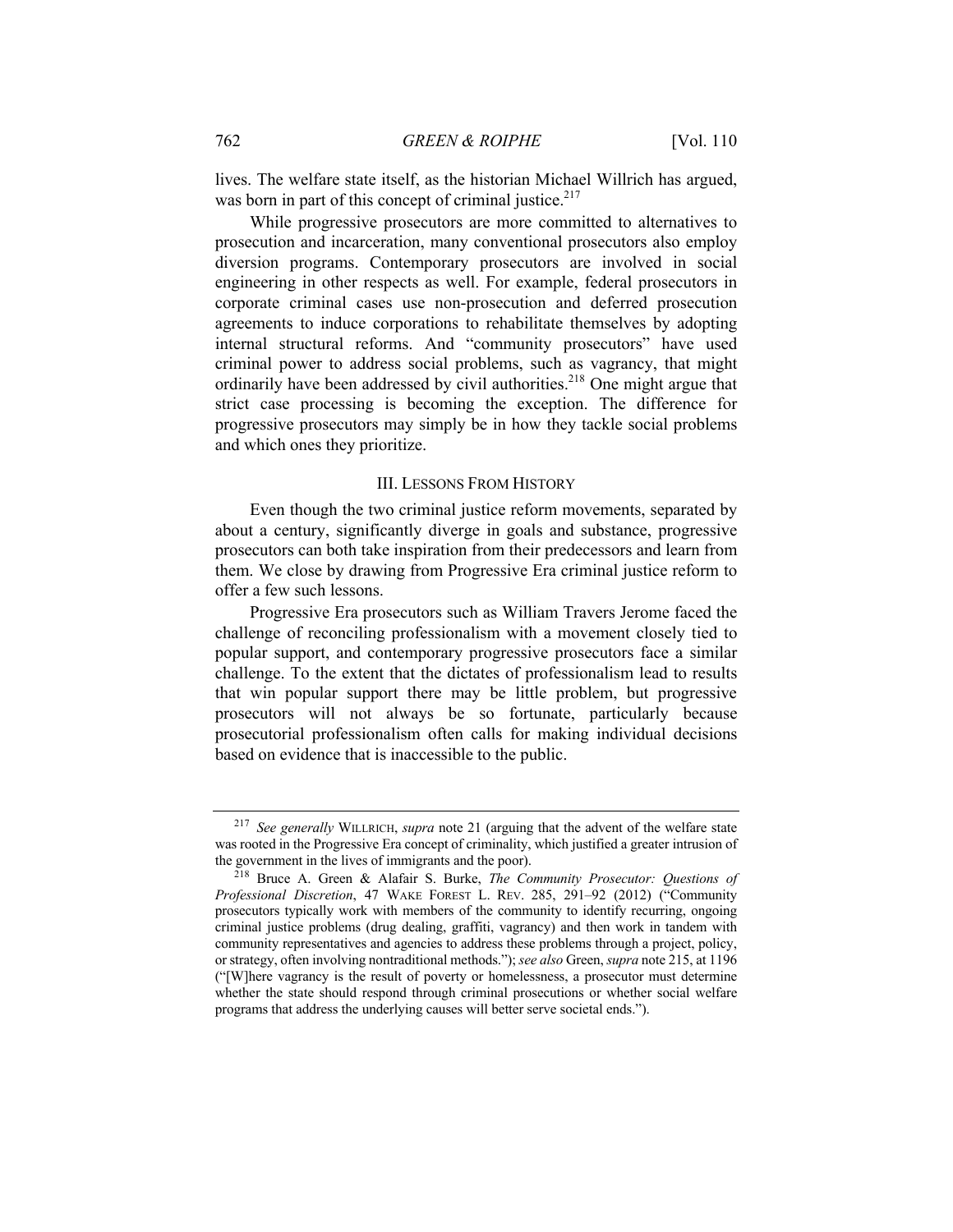While progressive prosecutors embrace policy priorities that win popular support, and the public may have an interest in ensuring that prosecutors implement these policies as promised, the public is in a bad position to assess how policy priorities play out in individual cases, even with greater transparency. Consequently, professionalism often calls for ignoring or even disappointing popular calls for results in individual cases: prosecutorial decisions in particular cases ought to be made by professionally independent prosecutors based on the evidence and applicable, articulable principles and policies. As we learned from the Progressive Era reformers, independence from the public and the political establishment goes to the core objective of the prosecutor's role: exercising discretion on behalf of the public based on a professional commitment to assess the evidence objectively and make decisions in a fair and even-handed way.<sup>219</sup> But it is harder to achieve that independence when prosecutors garner popular support with a particular agenda.

Particularly given that strong social movements have helped propel progressive prosecutors to victory, the public may expect charging and pleabargaining decisions in individual cases to conform to its preferences. For example, the public may perceive that progressive prosecutors, who were elected against the background of the #MeToo movement, abandon their campaign promises if they fail to charge or convict powerful defendants in high-profile sexual-abuse cases. Likewise, given the popular progressive conviction that mainstream prosecutors mishandled cases of police violence against civilians, a progressive prosecutor's constituency may feel betrayed by a progressive prosecutor who fails to successfully prosecute violence by police, even when from the prosecutor's perspective, the result is dictated by law and fact. Part of the legacy of Progressive Era criminal justice reform is that public preferences should not govern criminal justice outcomes in individual cases, and contemporary prosecutors undoubtedly share this understanding. But in making evidence-based decisions, especially the decision not to charge, progressive prosecutors may disappoint their constituencies. Conversely, progressive prosecutors may be influenced by public pressure in subtle and unacknowledged ways. As recent controversies in federal criminal prosecution remind us, prosecutors' independence from those who put them in office cannot be accepted as a given.<sup>220</sup>

<sup>219</sup> *See* Green & Roiphe, *A Fiduciary Theory of Prosecution*, *supra* note 95, at 846–47 (arguing that the primary fiduciary obligations of prosecutors are criminal justice ones, such as the obligation to charge only when there is sufficient evidence to prove guilt).

<sup>220</sup> *See, e.g.*, Katie Benner, Charlie Savage, Sharon LaFraniere & Ben Protess, *After Stone Case, Prosecutors Say They Fear Pressure from Trump*, N.Y. TIMES (Feb. 12, 2020),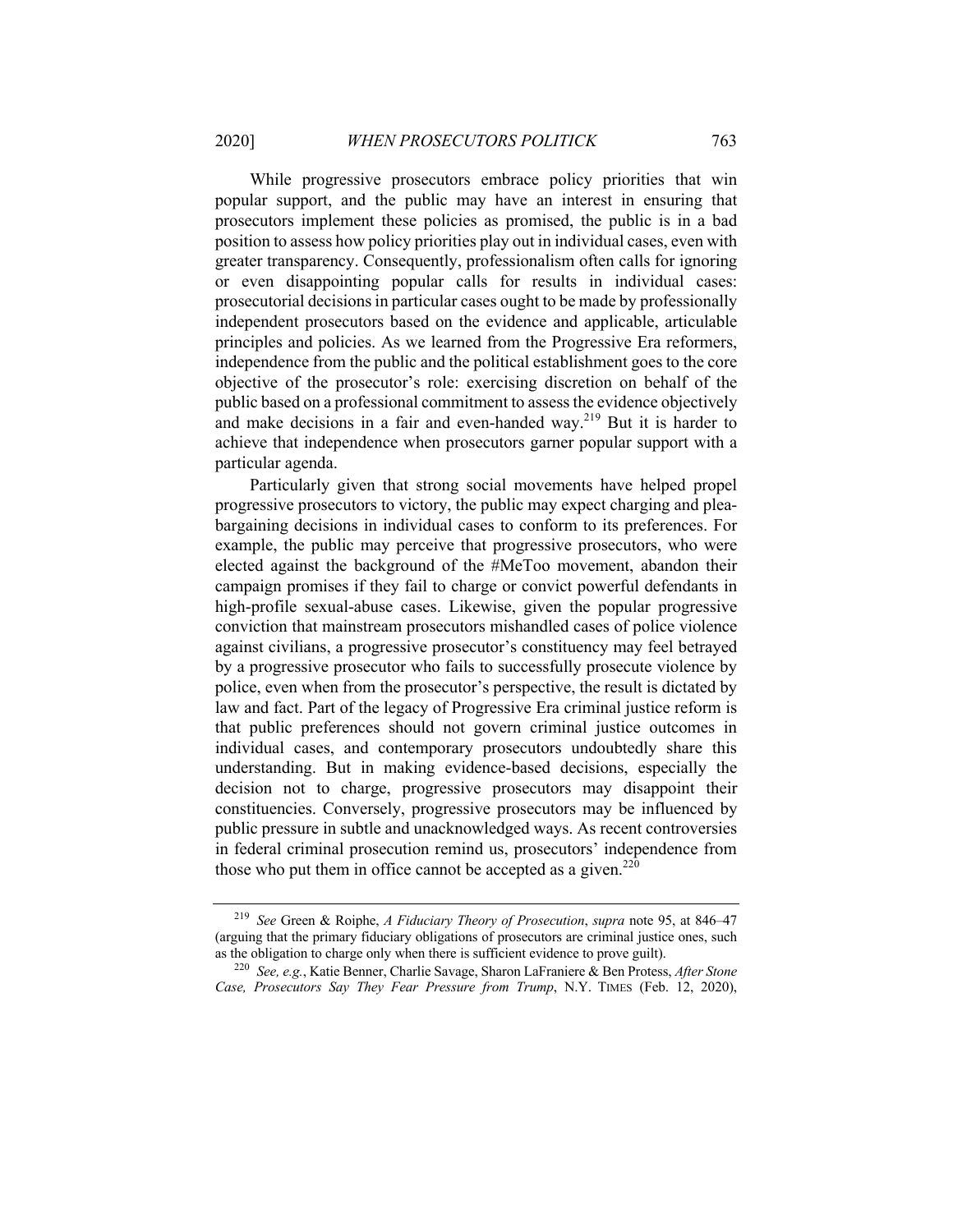One lesson may be that prosecutors should discourage unreasonable expectations. While nuance is not normally a feature of the stump speech, progressive prosecutors today should be careful in their campaign rhetoric not to promise too much in terms of results in particular types of cases and to remind and educate the public about the nature of the criminal process. This may not be easy, given that races for prosecutorial office are competitive and social media encourages the publication of brief, popular sentiments, but progressive prosecutors committed to the values of professionalism and progressive policies ought to emphasize both.

Another challenge is suggested by a point of contrast between the current era and the Progressive Era—the challenge of preserving professional values while implementing new, progressive policies. In some offices, upon a progressive prosecutor's election, there has been a purge of career prosecutors.<sup>221</sup> This is not entirely surprising. To change the office culture, newly elected prosecutors might understandably replace prosecutors who are hostile to new policies and practices or encourage them to leave. But this is where today's progressive prosecutors might be expected to take a different approach from Progressive Era prosecutors who had a powerful incentive to replace incompetent staff members who got their jobs through the political machine. Prosecutors' offices have come a long way since then, and even where progressive prosecutors disagree with their predecessors' approach to questions of policy, they are likely to benefit from career prosecutors' institutional memory, relationships with the court, and commitment to internal policies and practices that promote enduring professional values (e.g., avoiding wrongful convictions, candor to the court, fair process) that progressive prosecutors wish to preserve. While retaining career prosecutors might be problematic in that it can slow the pace of progressive change, continuity can also serve to ensure that professional values are maintained.<sup>222</sup> Progressive prosecutors' fresh perspectives as outsiders may be useful in changing a recalcitrant institutional culture, but, given the importance of preserving professionalism, progressive prosecutors may be better served by converting at least some career prosecutors rather than replacing them.

In addition to avoiding all-out purges of personnel, progressive prosecutors should be careful not to cut procedural or ethical corners in order to obtain particular results. Even if the result is fair, the prosecutorial norms,

https://www.nytimes.com/2020/02/12/us/politics/justice-department-roger-stonesentencing.html [https://perma.cc/3DDQ-BN2U].

<sup>221</sup> *See, e.g.*, Palmer, Shaw & Dean, *supra* note 130.

<sup>222</sup> Lauren M. Ouziel, *Democracy, Bureaucracy, and Criminal Justice Reform*, 61 B.C.L. REV. 523, 582–86 (2020). For a critique of the growing chorus of academic support for democratizing criminal justice, see Rappaport, *supra* note 105, at 739–809.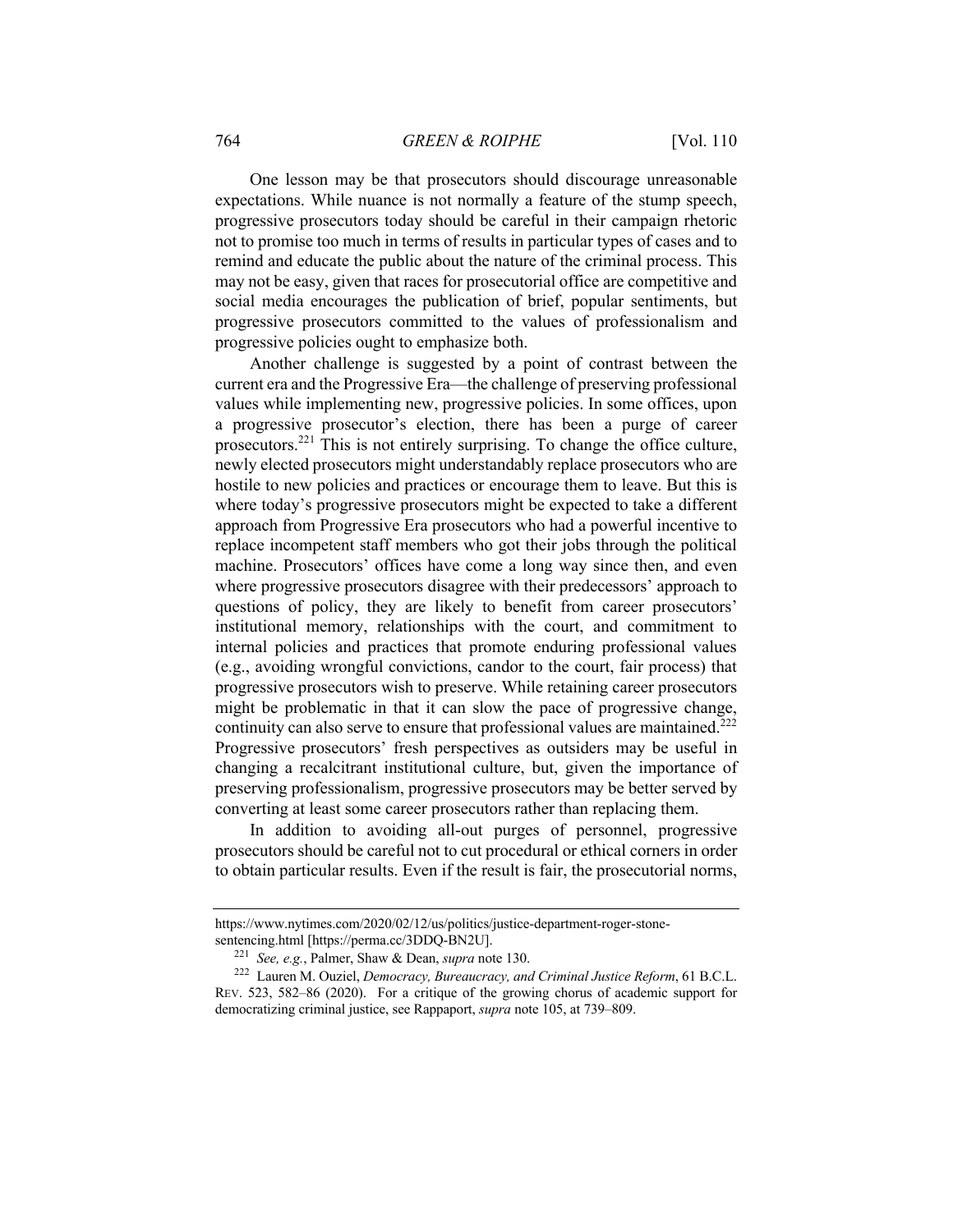traditions, and ethical rules not only ensure fair results, they also reassure the public about the legitimacy of the process. This reassurance is particularly important because the progressive platform is controversial, and political opponents might look for reasons to question the legitimacy of particular outcomes. Chicago prosecutor Kimberly Foxx's departure from convention in Jussie Smollett's case is a stark example, which may have done more harm to the progressive cause than good.<sup>223</sup> Following established norms, policies, and practices helps reassure the public that the resolution of a case is fair. And this sort of legitimacy is critical, particularly in a high-profile, politically charged case such as Smollett's.

A similar tension between professionalism and populism may arise, not only in individual cases, but with respect to progressive prosecutors' charging policies, such as a policy to divert individuals arrested for marijuana possession to social programs. In advancing alternatives to incarceration, contemporary progressive prosecutors are taking a page from the Progressive Era playbook. But prosecutorial policies are not legitimate merely because they enjoy popular support. While some may see popular support as conferring democratic legitimacy on lenity policies, such as a policy against prosecuting possession of marijuana for personal use, popular support is neither a necessary nor sufficient justification. A lesson of the Progressive Era, with its emphasis on professionalism over populism, was that prosecutors should set policy priorities—for example, prioritizing corruption prosecutions—based on the same sorts of professional values (e.g., proportionality and even-handed justice) that govern decision making in individual cases.224

While diversion programs have persisted for so long in part because of evidence pointing to their effectiveness, they are also imperfect and often of unproven use. They may have unintended negative consequences.<sup>225</sup> The Progressive Era has taught us that blind faith in the association between

<sup>223</sup> *See supra* notes 143–149 and accompanying text.

<sup>&</sup>lt;sup>224</sup> On this point, we disagree with a forthcoming article arguing that local popular support itself confers democratic legitimacy on progressive prosecutors' policies of lenity. *See* W. Kerrel Murray, *Populist Prosecutorial Nullification*, 96 N.Y.U. L. REV. (forthcoming 2021), https://papers.ssrn.com/sol3/papers.cfm?abstract\_id=3542575 [https://perma.cc/FGS7-J RFU]; *cf.* MILLER, *supra* note 173, at 160 n.21 (noting differing views on whether, and to what extent, prosecutors should weigh prevailing community sentiment in deciding not to enforce criminal laws).

<sup>225</sup> *See, e.g.*, Michelle Chen, *Why Do Sex-Work Diversion Programs Fail?*, NATION (Sept. 25, 2015), https://www.thenation.com/article/archive/why-do-sex-work-diversion-programsfail/ [https://perma.cc/V6W7-QXG2] (discussing criticisms of New York City's diversion program for sex workers).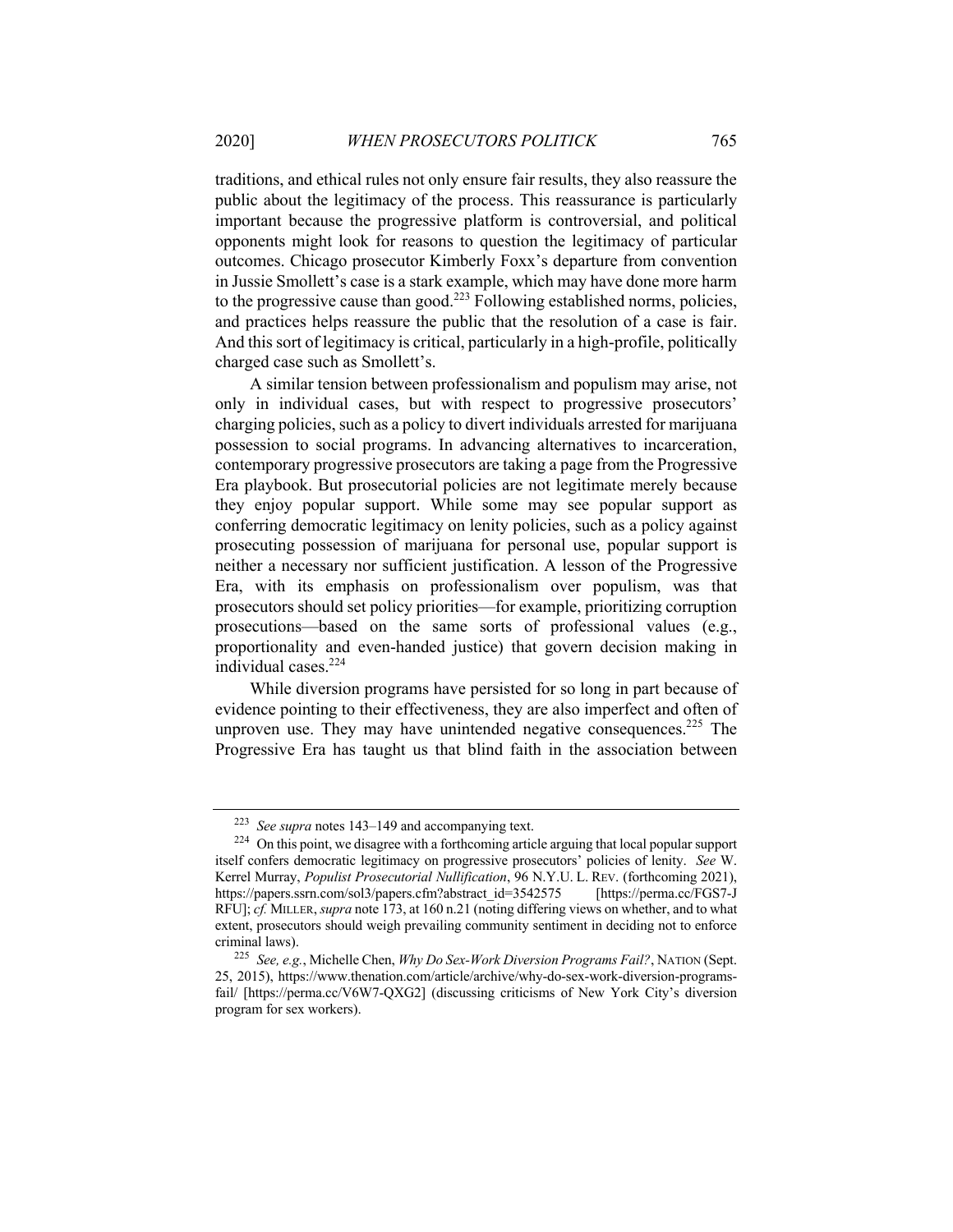criminal justice and private organizations is misplaced.<sup>226</sup> Social programs, such as diversion programs, advanced by prosecutors can be an improvement over harsh carceral punishment but may still be a problematic form of social control. They invariably involve a greater degree of government supervision and involvement in the daily lives of individuals, especially the poor and minorities.<sup>227</sup> Putting too much faith in these sorts of programs, as the Progressive Era reformers did, may lead to disappointment or to the creation of unanticipated problems. While experimentation is laudatory, today's progressive prosecutors have a responsibility to follow up by collecting data (as many have promised to do) and then by fixing or replacing what does not work. Ultimately, evidence-based judgments about whether, as a matter of policy, to pursue alternatives to prosecution in particular classes of cases should be made by elected prosecutors—not by public referendum—against the background of professional criminal-justice values and expectations, not based exclusively on social policy preferences.

#### **CONCLUSION**

Although Progressive Era reformers and today's reform-oriented progressive prosecutors are separated by about a century and much has changed over that time, a comparison between them provides some interesting and important insights. This is so for two reasons. First, progressive prosecutors inherit important traditions and legacies from the Progressive Era movement, and, second, both groups of prosecutors were elected on a wave of popular support. Progressive Era prosecutors and today's progressive prosecutors, unlike most of today's mainstream prosecutors, were elected by a politically active, mobilized, and vigilant segment of the public. It is a sign of a healthy democracy when those affected by criminal justice policy are active and involved in the nature of its implementation. But, at the same time, this direct involvement can pose a threat to prosecutorial independence. Because prosecutors' decisions in individual cases are—and ought to be—driven by complex considerations of fact and law, they are not well-suited to popular oversight. Some degree of insulation is necessary to ensure fairness in individual cases. Prosecutorial

<sup>226</sup> *See, e.g.*, Lee Romney, *Private Diversion Programs Are Failing Those Who Need Help the Most,* REVEAL (May 31, 2017), https://www.revealnews.org/article/private--are-failingthose-who-need-help-the-most/ [https://perma.cc/4VLG-AQMK] (discussing criticisms of diversion programs administered by a for-profit company).

<sup>227</sup> *See* Jonathan Simon, *Is Mass Incarceration History?*, 95 TX. L. REV. 1077, 1097–98 (2017) (reviewing ELIZABETH HINTON, FROM THE WAR ON POVERTY TO THE WAR ON CRIME: THE MAKING OF MASS INCARCERATION IN AMERICA (2016)).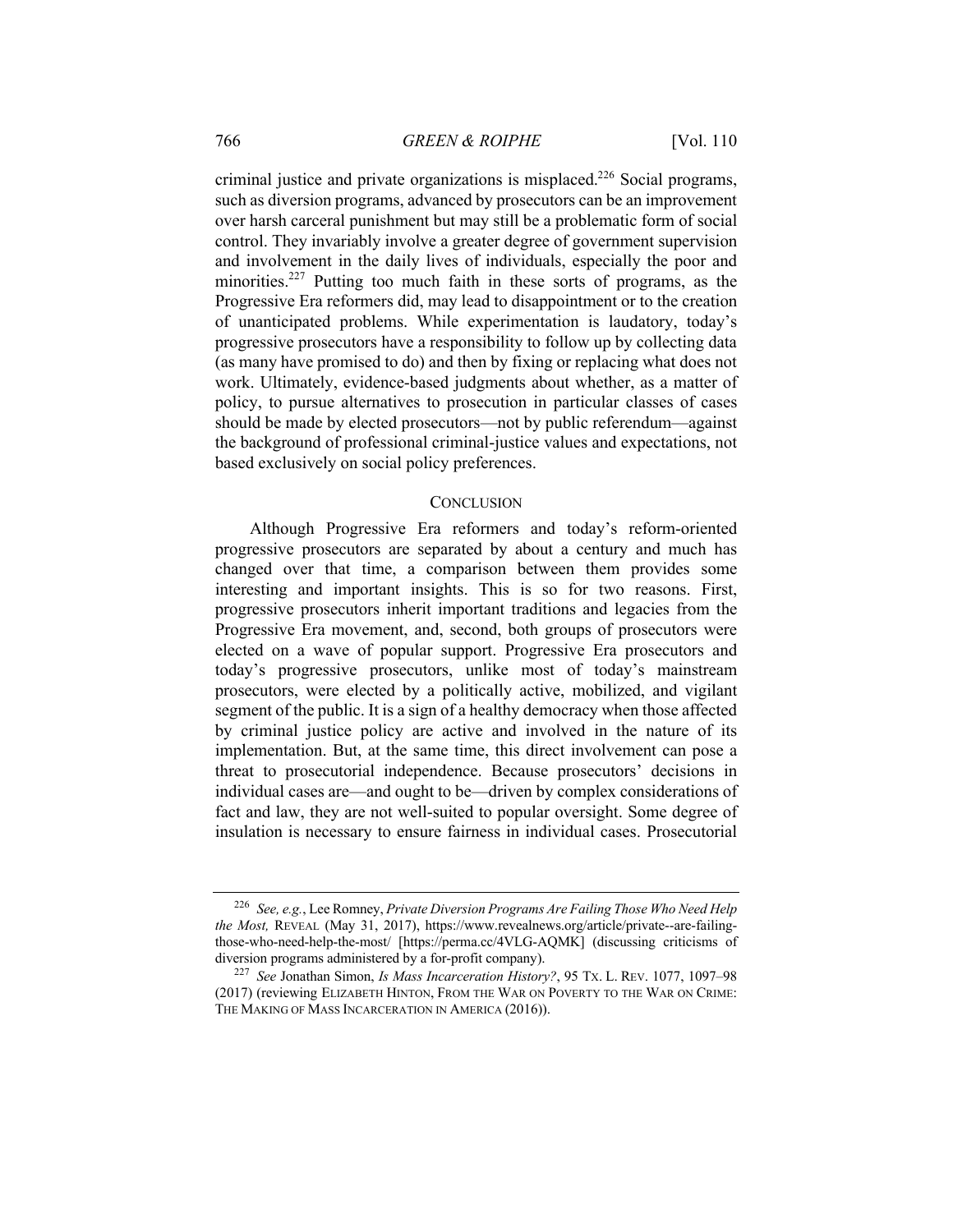independence is under greater strain when the prosecutor has been elected by a populist movement.

The task of the Progressive Era prosecutors was to replace the corrupt and incompetent uses of criminal authority by prosecutors controlled by political machines. In contrast, today's progressive prosecutors, although also reformers, are not promoting wholesale change. While the progressive prosecutors of this century share their predecessors' concern for the broader social context in which the criminal law is enforced, they do not make a priority of improving the efficiency or professionalism of their staff, as did the Progressive Era reformers. They seem instead to accept the expectations of prosecutorial professionalism, including prosecutorial independence, that are a legacy of the Progressive Era. Their emphasis is on the enunciation and implementation of internal policies and practices—particularly those promoting lenity through the exercise of prosecutorial discretion with respect to diversion, charging, plea bargaining, and sentencing——that, in their view, better express the aspirations of the criminal justice process.

Thus, current progressive prosecutors do not see themselves as rejecting or reinterpreting the principles of prosecutorial professionalism that they inherited from their mainstream contemporaries. They can argue that their reform agenda simply expresses their conviction that mainstream prosecutors do not adequately meet professional expectations in practice, or that mainstream prosecutors have not adequately applied general professional norms to the particular social and criminal-justice problems of the day. Progressive prosecutors' innovations—even such sharp departures as the wholesale diversion of certain classes of criminal cases out of the criminal justice system—can largely be justified in terms of now-conventional professional norms of prosecutorial discretion. They point to data to support their argument that the concerns that all prosecutors share for the public safety and the well-being of the community are better served, in certain classes of cases, by alternatives to incarceration.<sup>228</sup>

But at the same time, there is a risk that—however newly-elected prosecutors might rationalize their reform agendas—they will be tempted to conform to the expectations of those who elected them to office. Many of their constituents may focus more on the particular decisions made by progressive prosecutors in individual cases than on whether the decisionmaking process is principled, fact based and data driven. Progressive prosecutors' challenge as elected officials will be, when professional principles demand, to make unpopular as well as popular decisions, while

<sup>228</sup> *See, e.g.*, *supra* note 202 (quoting Rachael Rollins's policy memo).